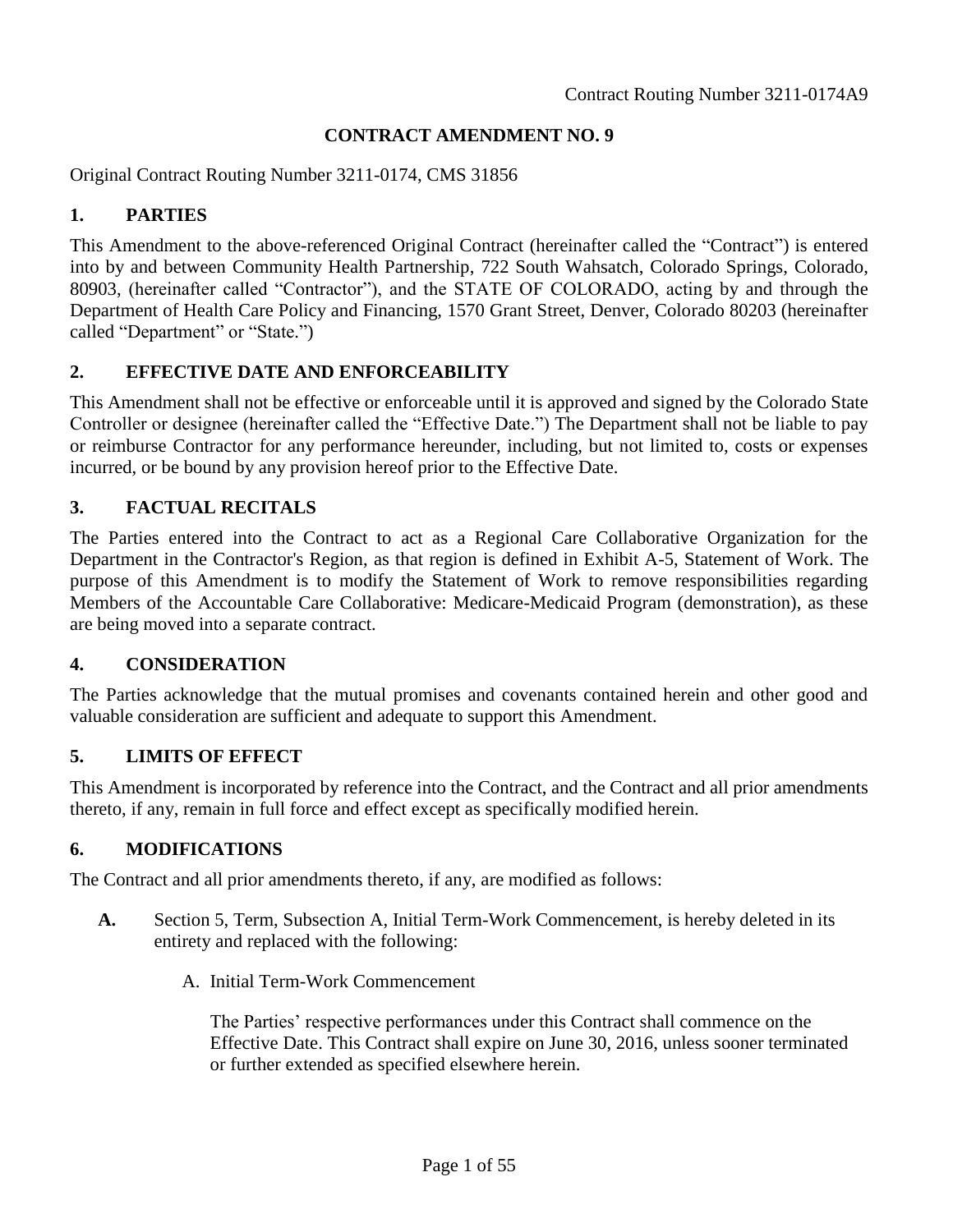- **B.** Exhibit A-5, Statement of Work, is hereby deleted in its entirety and replaced with Exhibit A-6, Statement of Work, attached hereto and incorporated by reference into the Contract. All references within the Contract to Exhibit A, A-1, A-2, A-3, A-4 or A-5 shall be deemed to reference to Exhibit A-6.
- **C.** Exhibit D, Eligible Member Categories, is hereby deleted in its entirety and replaced with Exhibit D-1, Eligible Member Categories, attached hereto and incorporated by reference into the Contract. All references to Exhibit D shall be deemed to reference Exhibit D-1.
- **D.** Exhibit E, Deliverables, is hereby deleted in its entirety and replaced with Exhibit E-1, Deliverables, attached hereto and incorporated by reference into the Contract. All references to Exhibit E shall be deemed to reference Exhibit E-1.
- **E.** Exhibit F, Enhanced Primary Care Standards, is hereby deleted in its entirety and replaced with Exhibit F-1, Enhanced Primary Care Standards, attached hereto and incorporated by reference into the Contract. All references to Exhibit F shall be deemed to reference Exhibit F-1.

# **7. START DATE**

This Amendment shall take effect on the later of its Effective Date or July 1, 2015

## **8. ORDER OF PRECEDENCE**

Except for the Special Provisions and the HIPAA Business Associates Addendum, in the event of any conflict, inconsistency, variance, or contradiction between the provisions of this Amendment and any of the provisions of the Contract, the provisions of this Amendment shall in all respects supersede, govern, and control. The most recent version of the Special Provisions incorporated into the Contract or any amendment shall always control other provisions in the Contract or any amendments.

## **9. AVAILABLE FUNDS**

Financial obligations of the state payable after the current fiscal year are contingent upon funds for that purpose being appropriated, budgeted, or otherwise made available to the Department by the federal government, state government and/or grantor.

## **REMAINDER OF THIS PAGE INTENTIONALLY LEFT BLANK**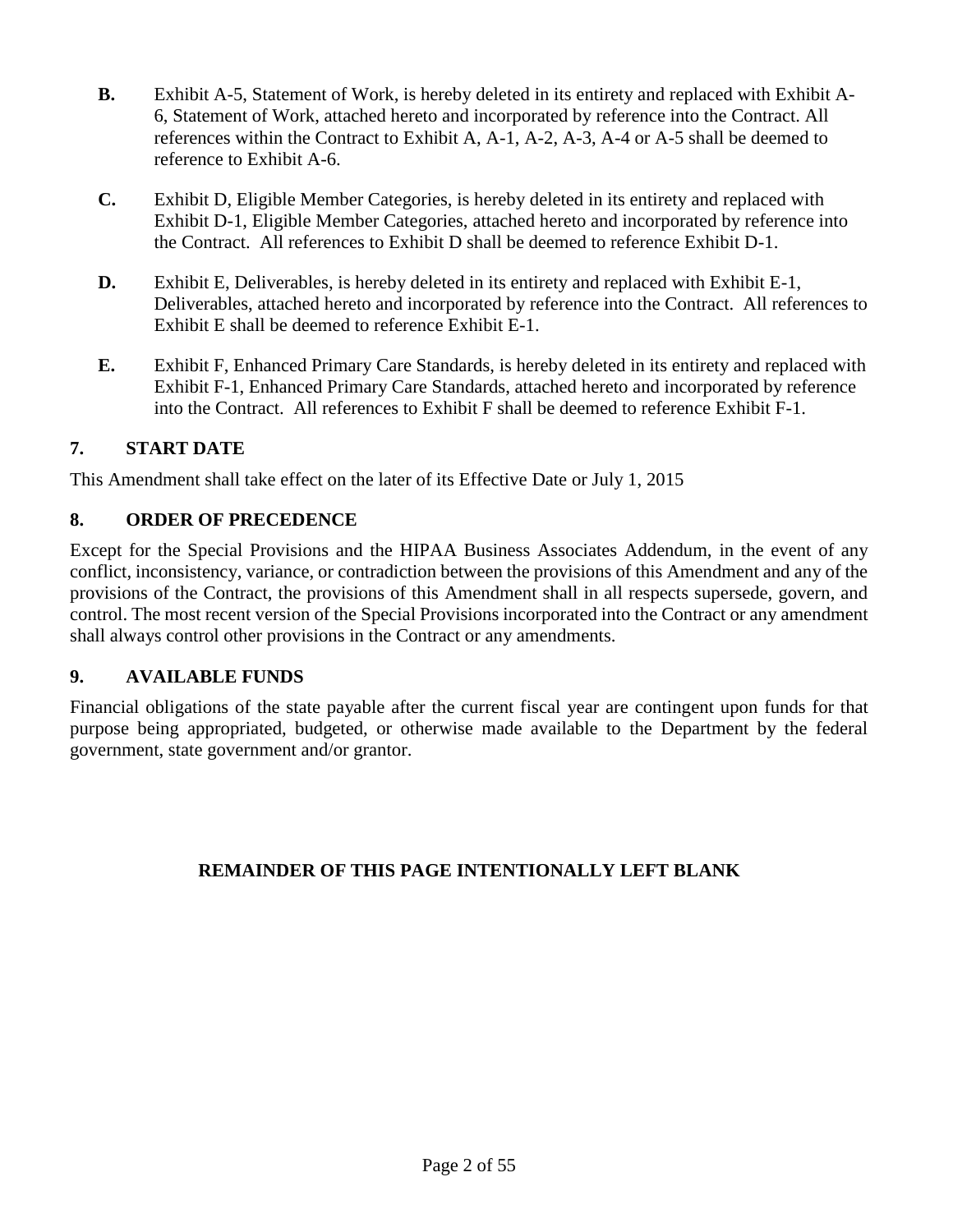#### **THE PARTIES HERETO HAVE EXECUTED THIS AMENDMENT**

Persons signing for Contractor hereby swear and affirm that they are authorized to act on Contractor's behalf and acknowledge that the State is relying on their representations to that effect.

**CONTRACTOR: STATE OF COLORADO:**

Community Health Partnership John W. Hickenlooper, Governor

| By:   |                                     | By:   |                                      |
|-------|-------------------------------------|-------|--------------------------------------|
|       | Signature of Authorized Officer     |       | Susan E. Birch, MBA, BSN, RN         |
|       |                                     |       | <b>Executive Director</b>            |
|       |                                     |       | Department of Health Care Policy and |
|       |                                     |       | Financing                            |
| Date: |                                     |       |                                      |
|       |                                     | Date: |                                      |
|       |                                     |       | <b>LEGAL REVIEW:</b>                 |
|       | Printed Name of Authorized Officer  |       | John W. Suthers, Attorney General    |
|       |                                     | By:   |                                      |
|       | Printed Title of Authorized Officer | Date: |                                      |
|       |                                     |       |                                      |

## **ALL CONTRACTS REQUIRE APPROVAL BY THE STATE CONTROLLER**

CRS §24-30-202 requires the State Controller to approve all State Contracts. This Contract is not valid until signed and dated below by the State Controller or delegate. Contractor is not authorized to begin performance until such time. If Contractor begins performing prior thereto, the State of Colorado is not obligated to pay Contractor for such performance or for any goods and/or services provided hereunder.

#### **STATE CONTROLLER:**

Robert Jaros, CPA, MBA, JD

By:

Department of Health Care Policy and Financing

Date: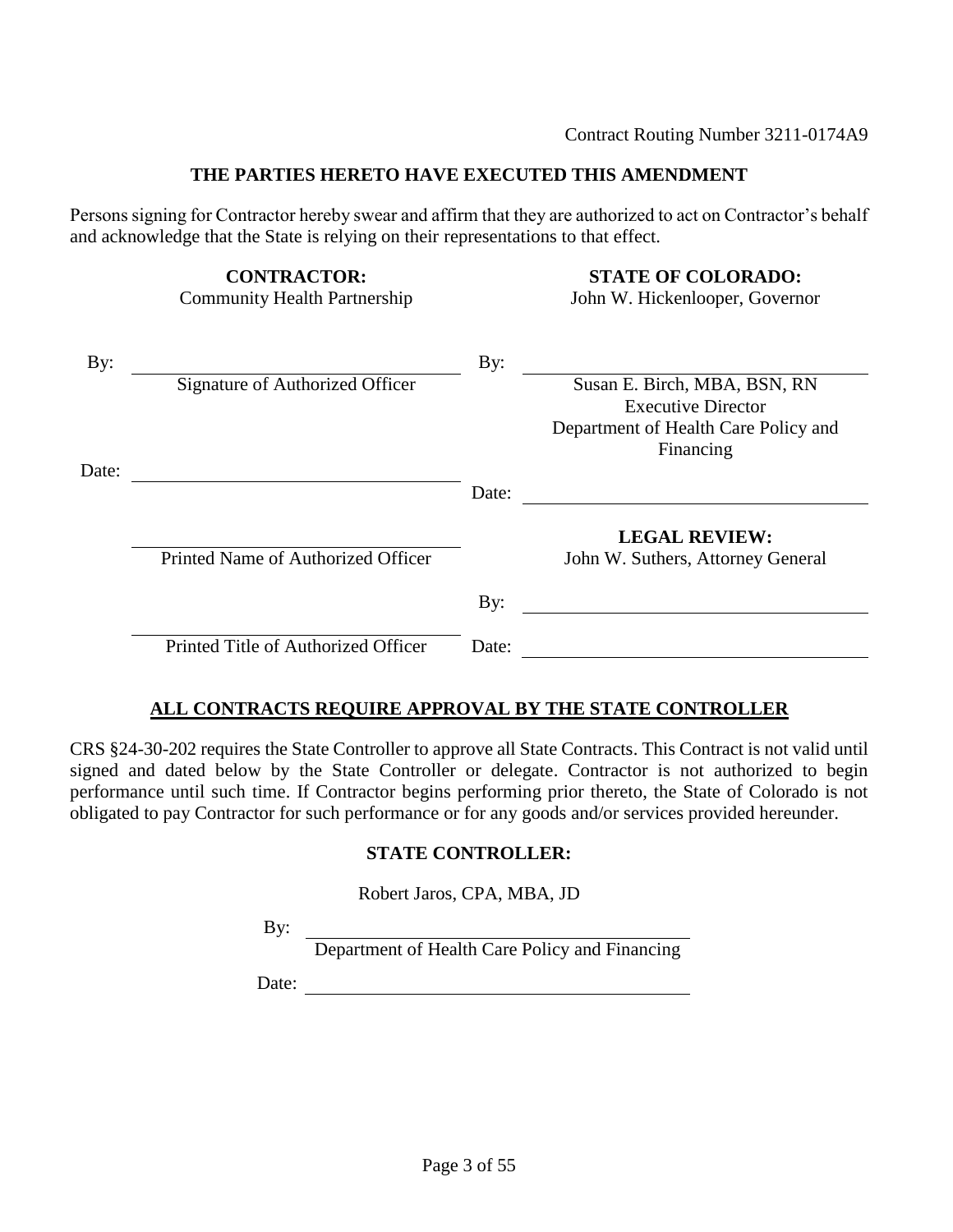# **EXHIBIT A-6 STATEMENT OF WORK**

#### **SECTION 1.0 TERMINOLOGY**

#### **1.1. ACRONYMS, ABBREVIATIONS AND DEFINITIONS**

- 1.1.1. Acronyms and abbreviations are defined at their first occurrence in this Statement of Work. The following list of acronyms, abbreviations and definitions is provided to assist the reader in understanding acronyms, abbreviations and terminology used throughout this document.
- 1.1.1.1. ACC Accountable Care Collaborative.
- 1.1.1.2. ACC Program The Department program designed to affordably optimize Client health, functioning and self-sufficiency with the primary goals to improve Medicaid Client health outcomes and control costs.
- 1.1.1.3. AwDC Adults without Dependent Children as defined in CRS §25.5-4-402.3.
- 1.1.1.4. BHO Behavioral Health Organization.
- 1.1.1.5. CCB Community Centered Board.
- 1.1.1.6. C.C.R. Colorado Code of Regulations.
- 1.1.1.7. CFR Code of Federal Regulations.
- 1.1.1.8. Chief Medical Officer The position within the Contractor's organization responsible for the implementation of all clinical and/or medical programs.
- 1.1.1.9. Client An individual eligible for and enrolled in the Colorado Medicaid Program.
- 1.1.1.10. Cold Call Marketing Any unsolicited personal contact by the Contractor with a Potential Enrollee for the purpose of marketing as defined in 42 CFR 438.104(a). See Marketing.
- 1.1.1.11. Contract Manager The position within the Contractor's organization that acts as the primary point of contact between the Contractor and the Department.
- 1.1.1.12. Contractor's PCMP Network All of the providers who have contracted with the Contractor to provide primary care medical home services within the Contractor's Region or to provide primary care medical home services to Members enrolled with the Contractor.
- 1.1.1.13. Contractor's Region The region in which the Contractor operates, in the case of this Contract, Region #7.
- 1.1.1.14. Covered Services Medicaid benefits according to the Department's State Plan, as filed with the federal Centers for Medicare and Medicaid Services, which are provided through the Department's Promulgated Rules, Benefit Coverage Standards, Billing Manuals and Provider Bulletins.
- 1.1.1.15. Criminal Justice Involved (CJI) State or county inmates who have been paroled or released from prison or jail.
- 1.1.1.16. CRS Colorado Revised Statutes.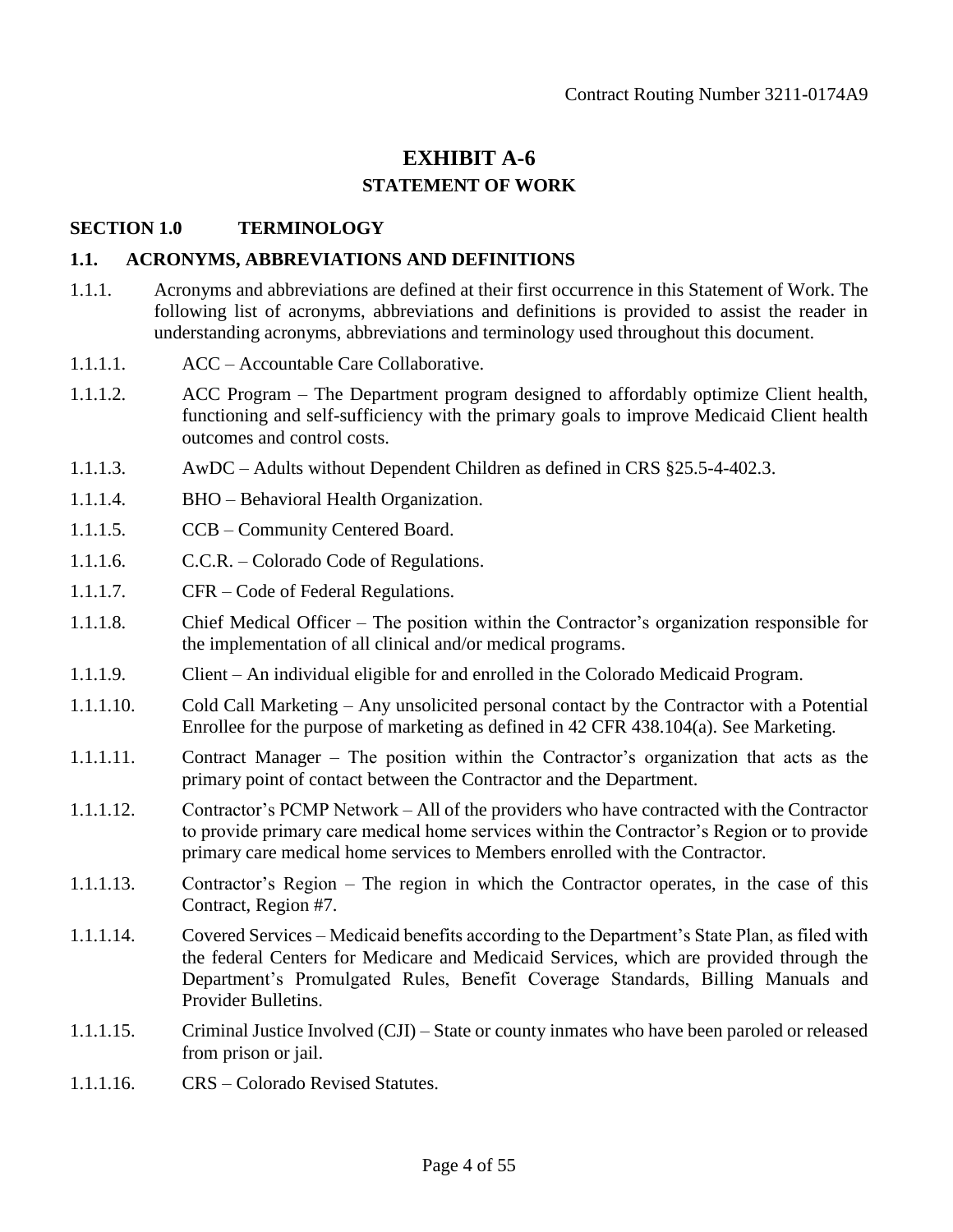- 1.1.1.17. Enrollee Any individual Client who is enrolled in the ACC Program with the Contractor or another RCCO.
- 1.1.1.18. EPSDT Early Periodic Screening, Diagnosis and Treatment.
- 1.1.1.19. Essential Community Provider A provider defined under CRS §25.5-5-403.
- 1.1.1.20. Expansion Adults Adults who are newly eligible for and enrolled in Medicaid due to expanded Medicaid eligibility limits allowed by the Affordable Care Act (ACA).
- 1.1.1.21. Expansion Phase The period of time from the end of the Initial Phase until termination of the Contract.
- 1.1.1.22. FBMME Full Benefit Medicare-Medicaid Enrollee.
- 1.1.1.23. Federally Qualified Health Center A provider defined under 10 C.C.R. 2505-10 §8.700.1.
- 1.1.1.24. FFS Fee For Service.
- 1.1.1.25. Financial Manager The position within the Contractor's organization that is responsible for the implementation and oversight of all of the Contractor's financial operations.
- 1.1.1.26. FQHC Federally Qualified Health Center.
- 1.1.1.27. Go-Live Date June 1, 2011, or the date, upon which the Department gives approval for the Contractor to begin the Initial Phase, whichever is later.
- 1.1.1.28. Informal Network The non-contractual or contractual relationships with Providers, other than PCMPs, designed to meet Member's needs.
- 1.1.1.29. Initial Phase The period of time from the Go-Live Date until June 30, 2012 or until the Contractor is authorized by the Department to enter the Expansion Phase, whichever is later.
- 1.1.1.30. Key Personnel The individuals fulfilling the positions of Contract Manager, Financial Manager or Chief Medical Officer.
- 1.1.1.31. LTSS Long-term Services and Supports.
- 1.1.1.32. MAGI Adults: Adults who are eligible for the Colorado Medical Assistance Program as described in CRS 25.5-4-402.3(4)(b)(IV)(c).
- 1.1.1.33. Marketing Any communication, from the Contractor , to a Client who is not enrolled with the Contractor, that can reasonably be interpreted as intended to influence the Client to enroll in the Contractor's Medicaid product, or either to not enroll in, or to disenroll from, another contractor's Medicaid product.
- 1.1.1.34. Marketing Materials Materials that are produced in any medium, by or on behalf of the Contractor that can reasonably be interpreted as intended to market to Potential Enrollees.
- 1.1.1.35. Medical Home An approach to providing comprehensive primary-care that facilitates partnerships between individual patients, their providers, and, where appropriate, the patient's family, that meets the requirements described in **Exhibit B**, Medical Home Model Principles.
- 1.1.1.36. Member Any individual Client who is enrolled with the Contractor or another RCCO.
- 1.1.1.37. Member Dismissal Termination of a Member's primary care relationship with a contracted Primary Care Medical Provider.
- 1.1.1.38. MMIS the Colorado Medicaid Management Information System.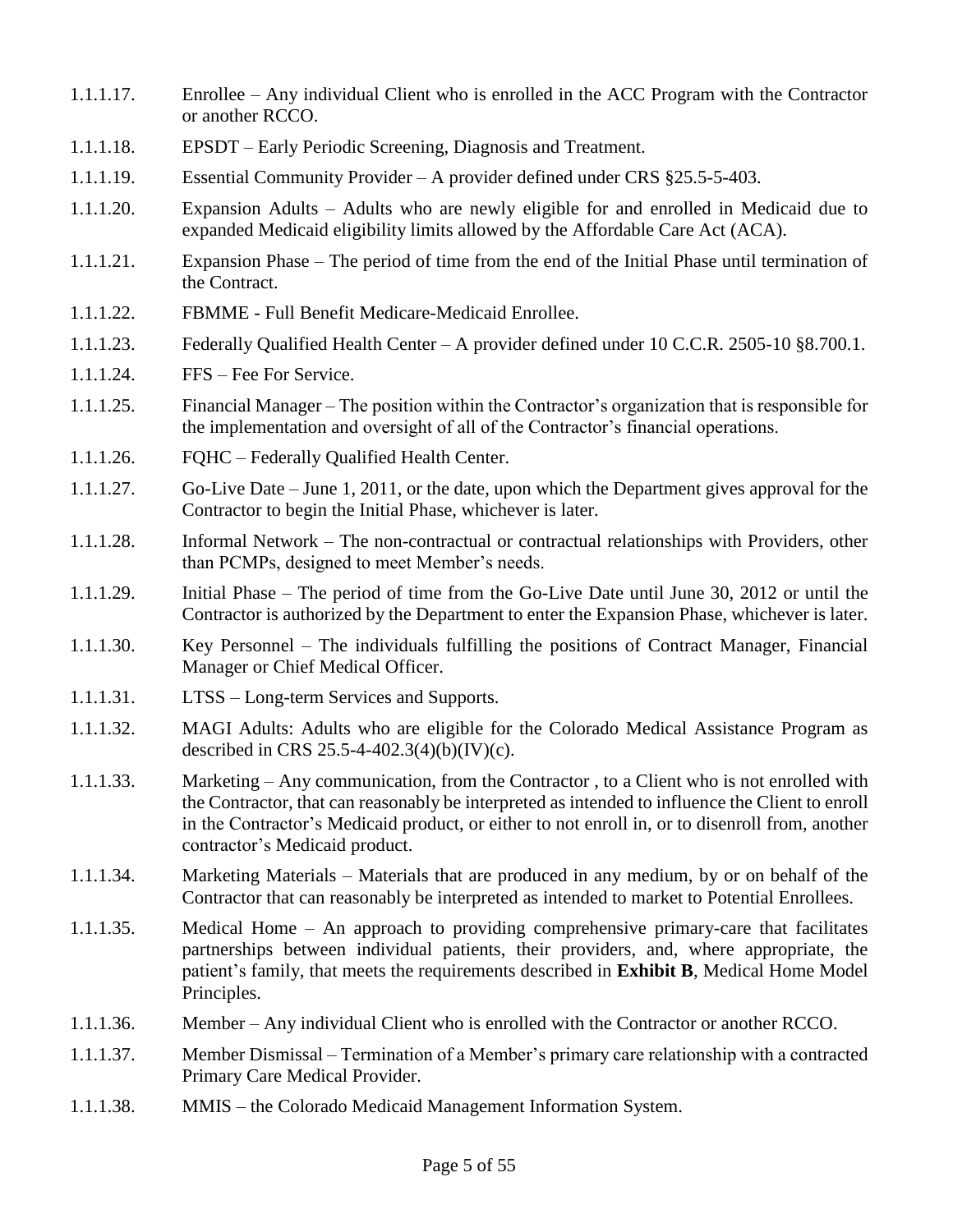- 1.1.1.39. PCCM Primary Care Case Manager
- 1.1.1.40. Primary Care Case Manager A physician, a physician group practice, a physician assistant, nurse practitioner, certified nurse-midwife or entity that employs or arranges with providers to furnish primary care case management services or as described 42 CFR 438.2.
- 1.1.1.41. Primary Care Medical Provider A primary care provider who serves as a Medical Home for Members. A PCMP may be a FQHC, RHC, clinic or other group practice that provides the majority of a Member's comprehensive primary, preventive and sick care. A PCMP may also be individual or pods of PCMPs that are physicians, advanced practice nurses or physician assistants with a focus on primary care, general practice, internal medicine, pediatrics, geriatrics or obstetrics and gynecology.
- 1.1.1.42. PCMP Primary Care Medical Provider.
- 1.1.1.43. PIP Performance Improvement Plan.
- 1.1.1.44. PMPM Per Member Per Month.
- 1.1.1.45. Potential Enrollee A Client who is eligible for enrollment into the ACC Program with the Contractor or another RCCO.
- 1.1.1.46. RCCO Regional Care Collaborative Organization.
- 1.1.1.47. Region A geographical area containing specific counties, within the State of Colorado, that is served by a RCCO.
- 1.1.1.48. Region #7 The geographical area encompassing El Paso, Elbert, Park and Teller Counties.
- 1.1.1.49. Regional Care Collaborative Organization One of seven (7) regional entities contracted with the Department to support the ACC Program by improving the health outcomes for Members and controlling the cost of care.
- 1.1.1.50. RHC Rural Health Clinic.
- 1.1.1.51. Rural Health Clinic A provider or practice as defined in 10 C.C.R. 2505-10 §8.740.
- 1.1.1.52. SDAC Statewide Data Analytics Contractor.
- 1.1.1.53. SEP Single Entry Point Agency.
- 1.1.1.54. Start-Up Phase The period of time from the Contract's Effective Date until the Go-Live Date.
- 1.1.1.55. STD Sexually Transmitted Disease.

## **SECTION 2.0 REGION AND PERSONNEL**

#### **2.1. REGION**

2.1.1. The Contractor shall be the RCCO for Region #7 and shall be a Primary Care Case Manager (PCCM), as defined in 42 CFR §438.2, for Members enrolled with the Contractor. Region #7 includes El Paso, Elbert, Park and Teller Counties.

## **2.2. PERSONNEL**

2.2.1. The Contractor shall possess the corporate resources and structure necessary to perform its responsibilities under the Contract and successfully implement and operate the Accountable Care Collaborative (ACC) Program in the Contractor's Region.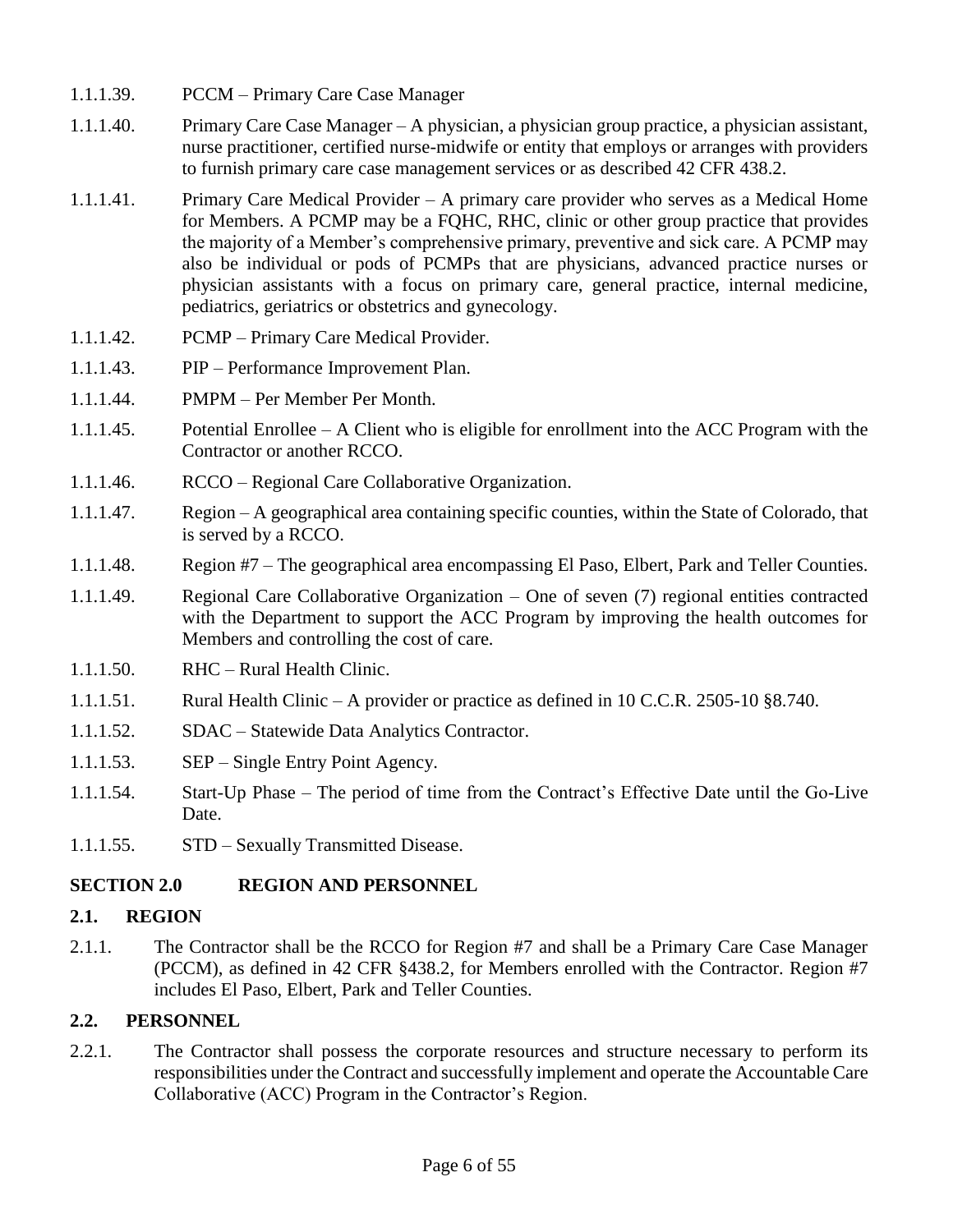- 2.2.2. The Contractor shall provide the following positions, defined as Key Personnel, in relation to the Contract:
- 2.2.2.1. Contract Manager
- 2.2.2.1.1. The Contract Manager shall be the Department's primary point of contact for Contract and performance issues and responsibilities.
- 2.2.2.1.2. All communication between the Department and the Contractor shall be facilitated by the Contract Manager.
- 2.2.2.1.3. The Contract Manager shall ensure that all Contract obligations are in compliance with all state and federal laws, regulations policies and procedures and with the requirements of the Contract.
- 2.2.2.2. Financial Manager
- 2.2.2.2.1. The Financial Manager shall be responsible for the implementation and oversight of the budget, accounting systems and all other financial operations of the Contractor.
- 2.2.2.2.2. The Financial Manager shall ensure that all financial operations of the Contractor are in compliance with all state and federal laws, regulations policies and procedures and with the requirements of the Contract.
- 2.2.2.3. Chief Medical Officer
- 2.2.2.3.1. The Chief Medical Officer shall be a physician licensed by the State of Colorado and certified by the Colorado Board of Medical Examiners.
- 2.2.2.3.2. The Chief Medical Officer shall be responsible for the implementation of all clinical and/or medical programs implemented by the Contractor.
- 2.2.2.3.3. The Chief Medical Officer shall ensure that all clinical and/or medical programs implemented by the Contractor are implemented and operated in compliance with all state and federal laws, regulations policies and procedures and with the requirements of the Contract.
- 2.2.3. Each Key Personnel position shall be filled by separate and distinct individuals. No individual shall be allowed to fulfill multiple Key Personnel positions simultaneously.
- 2.2.4. The Contract Manager shall perform their responsibilities out of an office that is either located within the Contractor's Region or located in the Denver metro area.
- 2.2.5. Other Staff Functions
- 2.2.5.1. The Contractor shall provide staff necessary to ensure that the following functions are performed, in addition to those of the Key Personnel:
- 2.2.5.1.1. Outcomes and Performance Improvement Management, including overseeing Member and administrative outcomes, coordinating quality improvement activities across the Contractor's Region, benchmarking performance against other Regional Care Collaborative Organizations (RCCOs), ensuring alignment with federal and state guidelines, and setting internal performance goals and objectives.
- 2.2.5.1.2. Medical Management and Care Coordination Activities, including overseeing medical management and care coordination activities to assist providers and Members in rendering and accessing necessary and appropriate services and resources.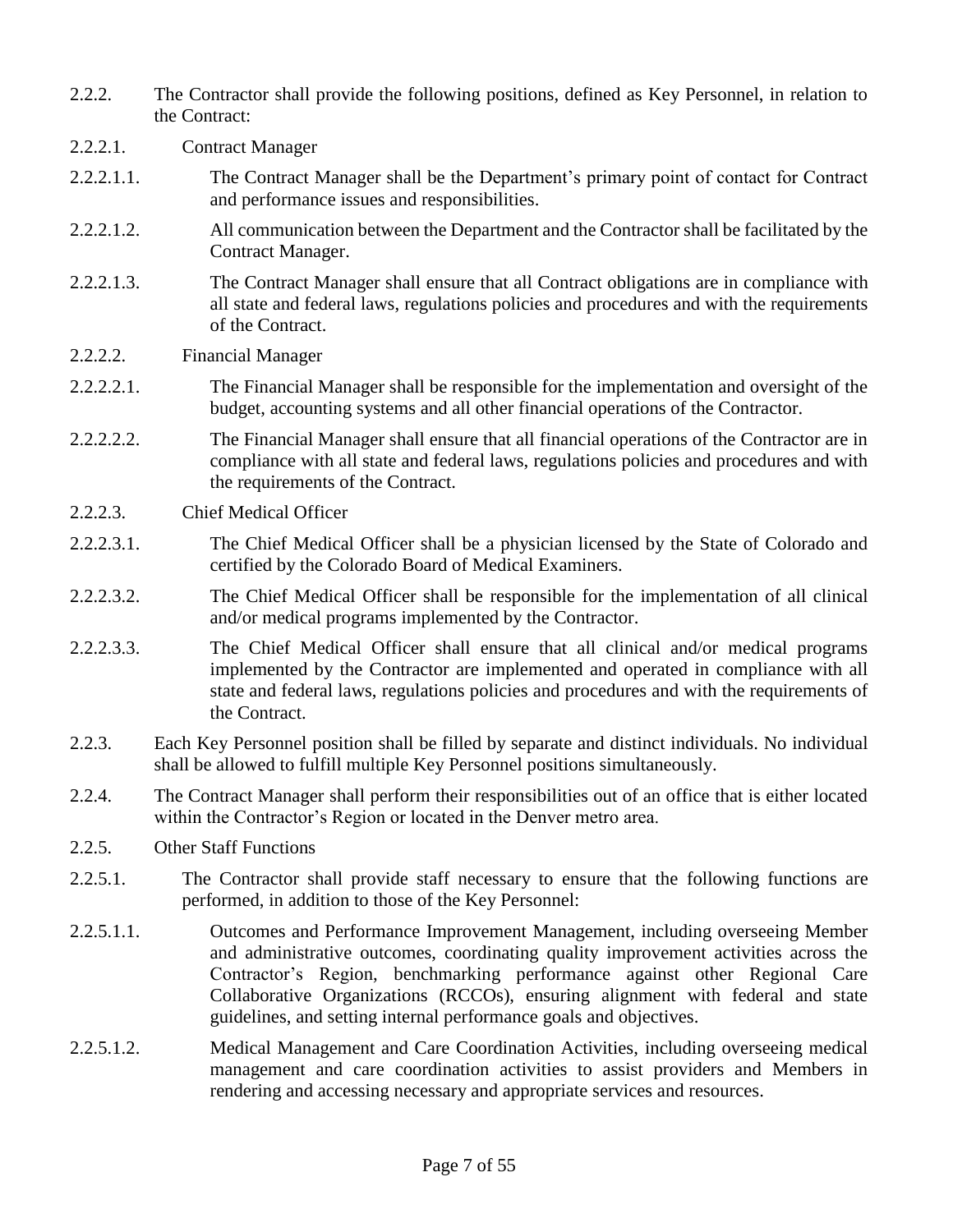- 2.2.5.1.3. Communications Management, including organizing, developing, modifying and disseminating information, by way of written material and forums, to providers and Members.
- 2.2.5.1.4. Provider Relations and Network Management, including establishing agreements with Primary Care Medical Providers (PCMPs), establishing all other formal and informal relationships with providers, provider education, data-sharing, and addressing providers' questions and concerns.
- 2.2.6. The Contractor shall maintain an office in the Contractor's Region and shall make Key Personnel, and other personnel requested by the Department, available for meetings in locations within the State of Colorado, at the Department's request.
- 2.2.7. The Contractor shall provide the Department with an organizational chart listing all positions within the Contractor's organization that are responsible for the performance of any activity related to the Contract, their hierarchy and reporting structure and the names of the individuals fulfilling each position, within thirty (30) days of the Contract's Effective Date. The organizational chart shall contain accurate and up-to-date telephone numbers and email addresses for each individual listed.
- 2.2.7.1. DELIVERABLE: Organizational Chart.
- 2.2.7.2. DUE: Thirty (30) days from the Contract's Effective Date.
- 2.2.8. Contractor shall provide the Department with the opportunity to approve new Key Personnel working on the Contract. Any new Key Personnel shall have, at a minimum, the same qualifications as the individual previously fulfilling that position. The Contractor shall deliver an updated Organizational Chart within five (5) days of any change in Key Personnel or request from the Department for an updated Organizational Chart. The Contractor shall deliver to the Department an interim plan for fulfilling any vacant position's responsibilities and the plan for filling the vacancy.
- 2.2.8.1. DELIVERABLE: Updated Organizational Chart.
- 2.2.8.2. DUE: Five (5) days from any change in Key Personnel of from the Department's request for an updated Organizational Chart.
- 2.2.9. The Contractor shall appoint any new Key Personnel only after a candidate has been approved by the Department to fill a vacancy.
- 2.2.10. The Department may request the removal from Work on the Contract of employees or agents of the Contractor whom the Department justifies as being incompetent, careless, insubordinate, unsuitable or otherwise unacceptable, or who's continued employment on the Contract the Department deems to be contrary to the public interest or not in the best interest of the Department. For any requested removal of Key Personnel, the Department shall provide written notice to Contractor identifying each element of dissatisfaction with each Key Personnel, and Contractor shall have ten (10) business days from receipt of such written notice to provide the Department with a written action plan to remedy each stated point of dissatisfaction. Contractor's written action plan may or may not include the removal of Key Personnel from Work on the Contract.

# **SECTION 3.0 MEMBERSHIP, ENROLLMENT AND CLIENT CONTACT**

# **3.1. MEMBERSHIP AND ENROLLMENT**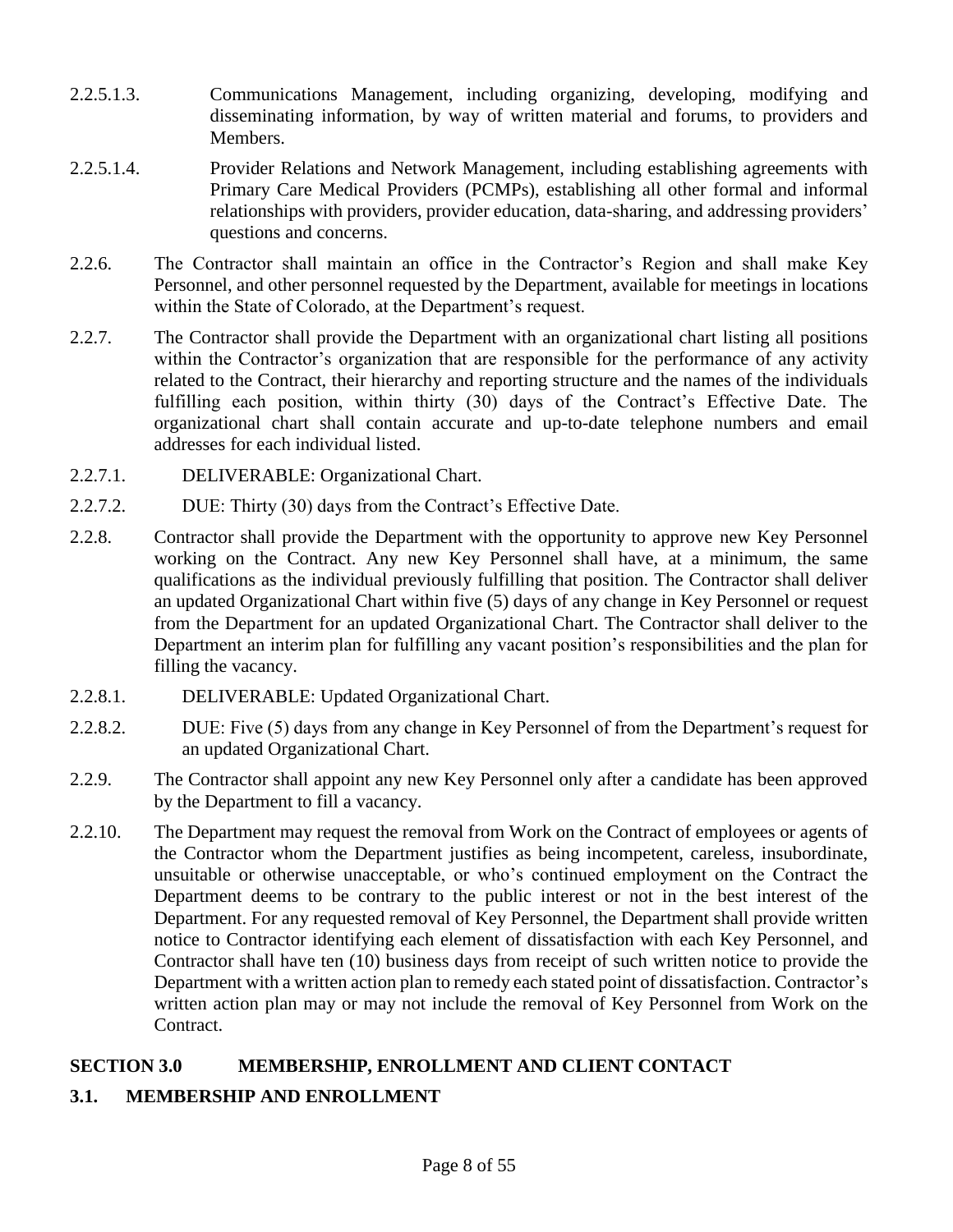- 3.1.1. Enrollment and PCMP Selection
- 3.1.1.1. The Department will enroll Clients with the Contractor based on the Department's enrollment and reenrollment procedures. Eligible Clients will be passively enrolled into the ACC Program. Clients are notified of the Department's intent to enroll them into the program at least thirty (30) days before they are enrolled. The Department's enrollment broker sends the Client a letter notifying them of the Department's intent to enroll them into the program and instructions for disenrolling from the ACC Program within the first ninety (90) days of the Client's enrollment.
- 3.1.1.2. The Contractor shall accept all Clients, that the Department enrolls, that are eligible for enrollment. The Contractor shall accept individuals eligible for enrollment in the ACC Program in the order in which they are passively enrolled or apply without restriction. The Department may enroll any Client who is included in any of the eligibility categories shown in **Exhibit D**, Eligible Member Categories.
- 3.1.1.3. Each Member shall have the option to select a PCMP to provide comprehensive primarycare to the Member and a majority of all of the Member's medical care. If a Member has not selected a PCMP prior to the Member's enrollment, the Contractor shall attempt to contact the Member and assist the Member in selecting a PCMP. The Contractor shall make a minimum of two attempts to contact the Member, using different methods, if needed. The Contractor shall, on at least a quarterly basis, identify and implement strategies to reach Members whose phone or address information is incorrect. Once the Contractor has contacted the Member, it shall provide the Member with contact information for available geographically appropriate PCMPs who are enrolling new Members in the Member's Region and assist the Member in selecting a PCMP. The Contractor may act as a liaison between the Member and any PCMP the Member wishes to select. The Contractor shall document all attempts at contacting Members who have not selected a PCMP and the results of each attempt. The Contractor shall maintain a record of all attempts made to contact a Member.
- 3.1.1.3.1. The Department shall provide the Contractor with a Member eligibility report and a Member eligibility change report, on a monthly basis. The Member eligibility report shall contain the PCMP selected by each Member in the Contractor's Region and the applicable demographics for each Member. The Member change report shall show any additions, deletions or changes to the existing PCMP selection records.
- 3.1.1.3.2. The Contractor shall provide the results of the attempts to contact Members who have not selected a PCMP during the calendar quarter in the Stakeholder Report. The report shall also contain a plan for the following calendar quarter regarding Member contact and how the Contractor will resolve any deficiencies identified during the prior quarter.
- 3.1.1.4. Members have the option to select PCMP or receive care within a Region other than the one in which they reside. In the event that a Member within Contractor's Region selects a PCMP or selects to receive care within another RCCO's Region, the Contractor shall coordinate with the other RCCO to ensure that the Member's quality, quantity and timeliness of care are not affected by the Member's choice.
- 3.1.1.4.1. The Department and Contractor shall work together to implement a report that will alert the Contractor when a Member in the Contractor's Region selects a PCMP in another Region so that the Contractor may coordinate with that other Region's RCCO.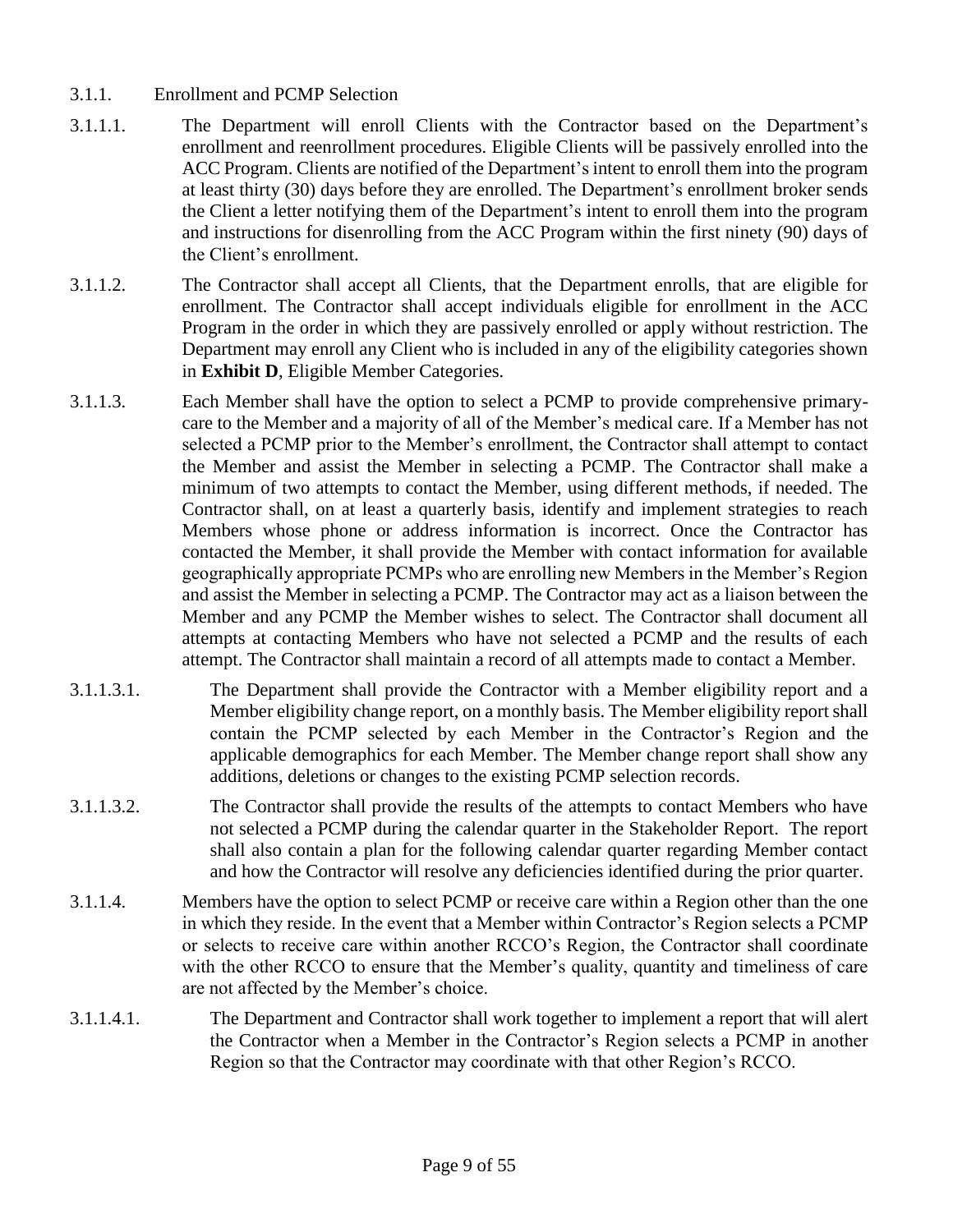- 3.1.1.5. The Contractor shall coordinate with any other RCCO, in the event that a Member residing within the other RCCO's Region selects a PCMP or selects to receive care within the Contractor's Region, to ensure that the Member's quality, quantity and timeliness of care are not affected by the Member's choice. 3.1.1.6. The Contractor shall only accept Members who reside within their Region and who reside sufficiently near the office of a PCMP in the Contractor's network for the Member to reach that PCMP within a reasonable time and using available and affordable modes of transportation. 3.1.1.7. The Contractor shall not discriminate against individuals eligible to enroll in the ACC Program on the basis of race, color or national origin, and shall not use any policy or practice that has the effect of discriminating on the basis of race, color or national origin. 3.1.1.8. The Contractor shall not discriminate against individuals eligible to enroll in the ACC Program on the basis of Member health status or need for health care services. 3.1.1.9. The Department will provide the Contractor with the following reports, from the Colorado MMIS Medicaid Management Information System (MMIS), for the Contractor to verify Member eligibility and enrollment: 3.1.1.9.1. Daily Disenrollment. 3.1.1.9.2. Monthly Enrollment Change. 3.1.1.9.3. Monthly Report of All Enrollees. 3.1.1.9.4. Daily New Enrollees. 3.1.1.9.5. Monthly Disenrollments. 3.1.1.9.6. Monthly New Enrollees. 3.1.1.9.7. X12 transaction reports, including: 3.1.1.9.7.1. Client Capitations. 3.1.1.9.7.2. Benefit Enrollment and Maintenance. 3.1.1.9.7.3. Eligibility Response. 3.1.1.9.7.4. Acknowledgment of a sent transaction. 3.1.1.9.8. Managed Care Transaction Report. 3.1.1.9.9. Monthly ACC Roster Report. 3.1.2. Disenrollment 3.1.2.1. Contractor may only request disenrollment of a Member from the ACC Program for cause.
- The Department shall review the Contractor's requests for disenrollment and may grant or reject the Contractor's request at its discretion. A disenrollment for cause may only occur under the following circumstances:
- 3.1.2.1.1. The Member moves out of the Contractor's Region.
- 3.1.2.1.2. The Contractor's plan does not, because of moral or religious reasons, cover the service the Member seeks.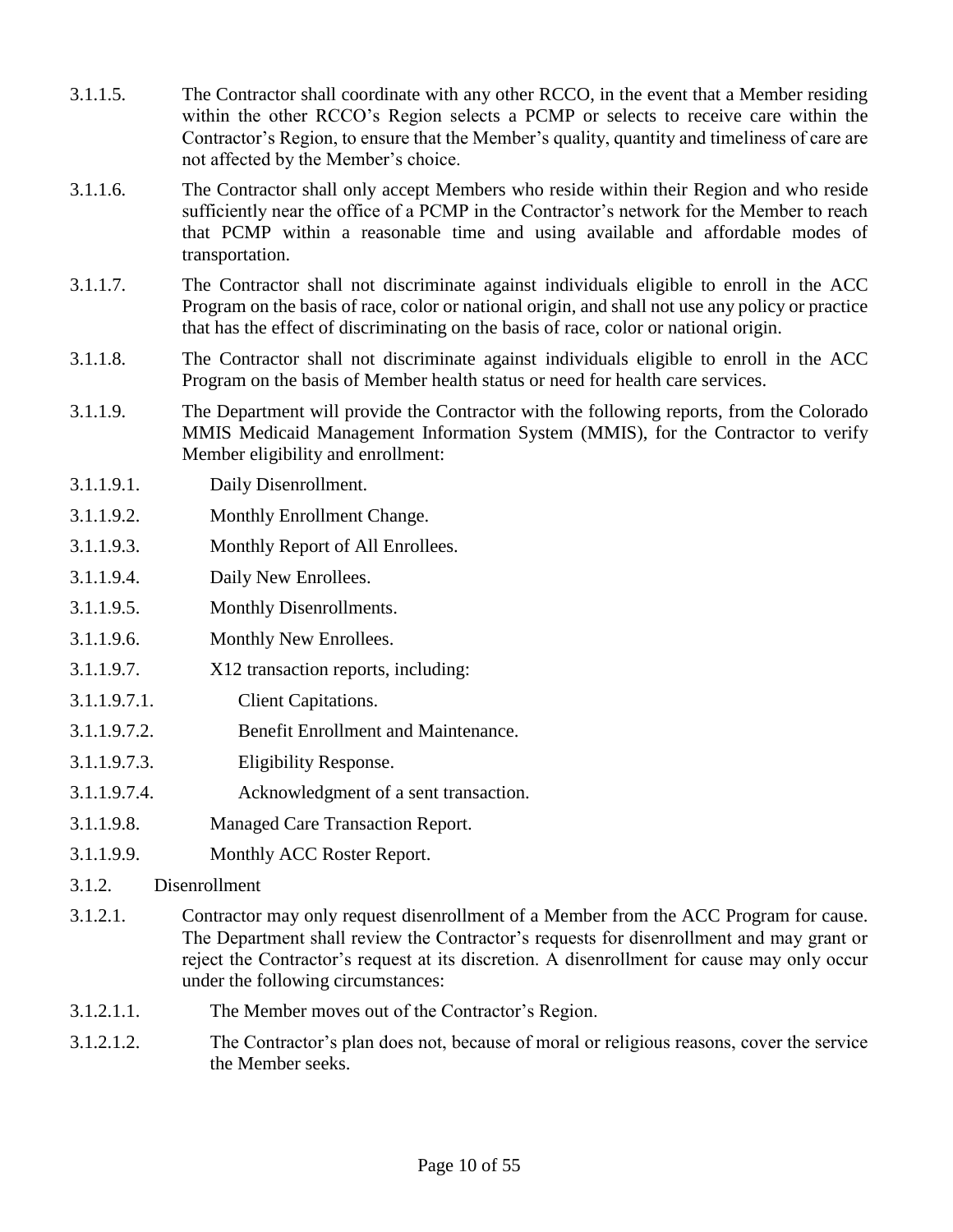- 3.1.2.1.3. The Member needs related services to be performed at the same time, not all related services are available within the network and the Member's PCMP or another provider determines that receiving the services separately would subject the Member to unnecessary risk.
- 3.1.2.1.4. Other reasons, including but not limited to, poor quality of care, lack of access to services covered under the Contract or lack of access to providers experienced in dealing with the Member's health care needs.
- 3.1.2.1.5. Abuse or intentional misconduct consisting of any of the following:
- 3.1.2.1.5.1. Behavior of the Member that is disruptive or abusive to the extent that the Contractor's ability to furnish services to either the Member or other Members is impaired.
- 3.1.2.1.5.2. A documented, ongoing pattern of failure on the part of the Member to keep scheduled appointments or meet any other Member responsibilities.
- 3.1.2.1.5.3. Behavior of the Member that poses a physical threat to the provider, to other providers, Contractor or PCMP staff or to other Members.
- 3.1.2.1.5.4. The Contractor shall provide one oral warning to any Member exhibiting abusive behavior or intentional misconduct, stating that continuation of the behavior or misconduct will result in a request for disenrollment. If the Member continues the behavior or misconduct after the oral warning, the Contractor shall send a written warning that the continuation of the behavior or misconduct will result in disenrollment from the Contractor's plan. The Contractor shall send a copy of the written warning and a written report of its investigation into the behavior to the Department no less than thirty (30) days prior to the disenrollment. If the Member's behavior or misconduct poses an imminent threat to the provider, to other providers, Contractor or PCMP staff or to other Members, the Contractor may request an expedited disenrollment after it has provided the Member exhibiting the behavior or misconduct an oral warning.
- 3.1.2.1.5.4.1. DELIVERABLE: Written warning and written report of abusive behavior or intentional misconduct.
- 3.1.2.1.5.4.2. DUE: No less than thirty (30) days prior to disenrollment unless the Department approves expedited disenrollment.
- 3.1.2.1.6. The Member commits fraud or knowingly furnishes incorrect or incomplete information on applications, questionnaires, forms or statements submitted to the Contractor as part of the Member's enrollment in the Contractor's plan.
- 3.1.2.1.7. Any other reason determined to be acceptable by the Department.
- 3.1.2.2. Disenrollment for cause shall not include disenrollment because of:
- 3.1.2.2.1. Adverse changes in the Member's health status.
- 3.1.2.2.2. Change in the Member's utilization of medical services.
- 3.1.2.2.3. The Member's diminished mental capacity.
- 3.1.2.2.4. Any behavior of the Member resulting from the Member's special needs, as determined by the Department, unless those behaviors seriously impair the Contractor's ability to furnish services to that Member or other Members.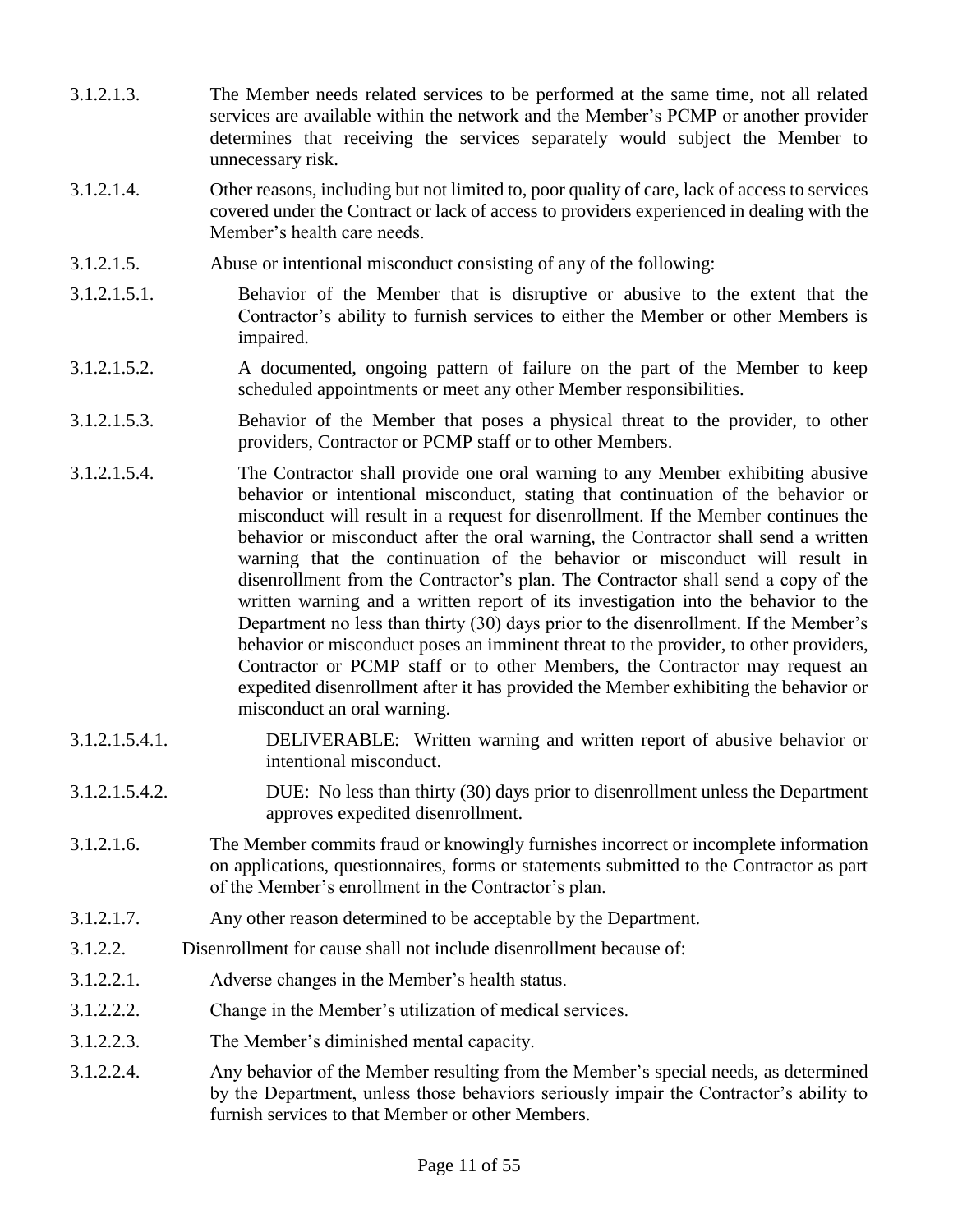- 3.1.2.2.5. Receipt of Medicare coverage at any time following the end of the Initial Phase.
- 3.1.2.3. The Department may select to disenroll any Member at the Department's sole discretion. If the Department selects to disenroll a Member, the Department may reenroll that same Member with the Contractor at any time or with any other RCCO if the Member now resides within that other RCCO's Region.
- 3.1.2.4. The Department may disenroll any Member, who requests disenrollment, in its sole discretion.
- 3.1.2.5. The Department may disenroll a Member from the ACC Program upon that Member's request. A Member may request disenrollment, and the Department may grant the Member's request:
- 3.1.2.5.1. For cause, at any time. A disenrollment for cause may occur under the following circumstances:
- 3.1.2.5.1.1. The Member moves out of the Contractor's service area.
- 3.1.2.5.1.2. The Contractor does not, because of moral or religious objections, cover the service the Member needs.
- 3.1.2.5.1.3. The Member needs related services (for example, a caesarean section and a tubal ligation) to be performed at the same time, not all related services are available within the network and the Member's PCMP or another physician determines that receiving the services separately would subject the Member to unnecessary risk.
- 3.1.2.5.1.4. Administrative error on the part of the Department or its designee or the Contractor including, but not limited to, system error.
- 3.1.2.5.1.5. Poor quality of care, as documented by the Department.
- 3.1.2.5.1.6. Lack of access to covered services, as documented by the Department.
- 3.1.2.5.1.7. Lack of access to Providers experienced in dealing with the Member's health care needs.
- 3.1.2.5.2. Without cause, at any time during the ninety (90) days following the date of the Member's initial enrollment with the Contractor.
- 3.1.2.5.2.1. A Member may request disenrollment, without cause, at least once every twelve (12) months after the first ninety (90) day period.
- 3.1.2.5.2.2. A Member may request disenrollment, without cause, upon automatic reenrollment under 42 CFR 438.56(g), if the temporary loss of Medicaid eligibility has caused the recipient to miss the annual disenrollment opportunity.
- 3.1.2.6. The Department may reenroll with the Contractor any Member who was disenrolled solely because the Member lost eligibility for Medicaid benefits and the loss was for a period of sixty (60) days or less.
- 3.1.2.7. The Contractor shall not discriminate against individuals eligible to re-enroll in the ACC Program on the basis of Member health status or need for health care services.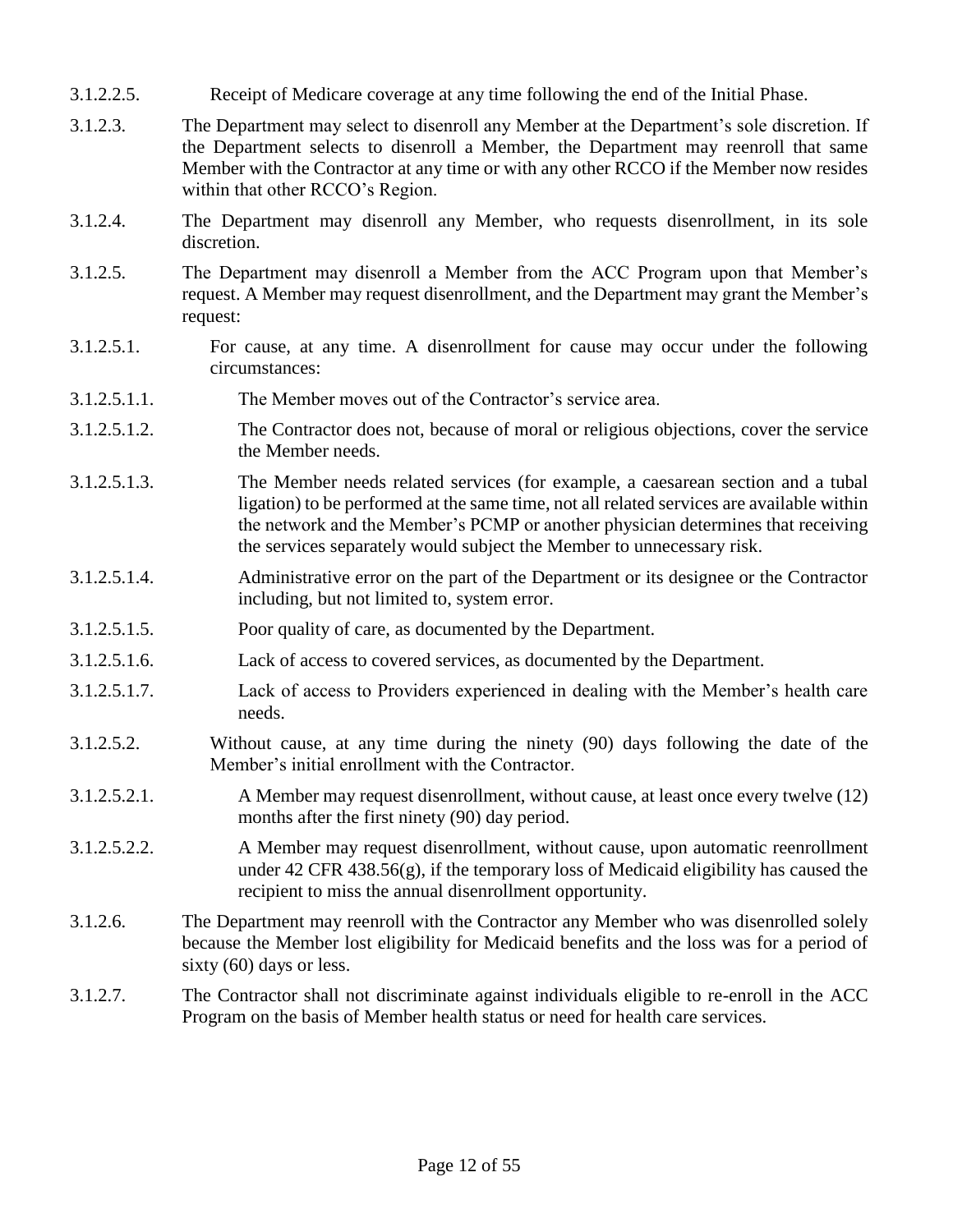- 3.1.2.8. In the event that the Department grants a request for disenrollment, either from the Contractor or from a Member, the effective date of that disenrollment shall be no later than the first day of the second month following the month in which the Member or Contractor files the request. If the Department fails to either approve or deny the request in this timeframe, the request shall be considered approved.
- 3.1.2.9. The Contractor shall have written policies that comply with the requirements of **Exhibit C**, Member Rights and Protections.
- 3.1.2.10. The Contractor shall ensure and document that PCMPs are in compliance with federal regulations regarding Member Dismissal. The Contractor shall only submit Member Dismissal requests that meet federal guidelines for Member Dismissal to the Department.
- 3.1.2.10.1. When requesting that a member be dismissed from a PCMP the Contractor shall submit this compliance documentation to the Department. The request and documentation shall be submitted to the Department no later than the  $10<sup>th</sup>$  day of each month.
- 3.1.2.10.2. The Department will process dismissals on the  $10<sup>th</sup>$  day of each month; or the first Business Day following the  $10<sup>th</sup>$  day, if the  $10<sup>th</sup>$  falls on a weekend or holiday. Any dismissal requests received after the  $10<sup>th</sup>$  will be processed in the following month.

#### **3.2. CLIENT CONTACT RESPONSIBILITIES**

- 3.2.1. All materials that the Contractor creates for distribution to any Client or Member shall be culturally and linguistically appropriate to the recipient.
- 3.2.1.1. All materials shall be written in English and Spanish, or any other prevalent language, as directed by the Department or as required by 42 CFR 438. The Contractor shall notify all Members and potential Members of the availability of alternate formats for the information, as required by 42 CFR 438.10, and how to access such information.
- 3.2.1.2. All materials shall be written in easy to understand language and shall comply with all applicable requirements of 42 CFR 438.10.
- 3.2.1.3. The Contractor shall submit all materials to the Department at least ten (10) Business Days prior to the Contractor printing or disseminating such materials to any Member or Client, unless the Department approves a shorter submission deadline. The Department may review any materials and reserves the right to require changes or redrafting of the document as the Department determines necessary to ensure that the language is easy to understand. The Contractor shall make any required changes to the materials. Once a change is made to the materials, the Contractor shall not use any prior versions of the materials in any distribution to any Client or Member, unless the Department gives express written consent. This submission requirement shall not apply to items that are directed toward and addressed to individual Members.
- 3.2.1.3.1. DELIVERABLE: Updated client materials including changes required by the Department.
- 3.2.1.3.2. DUE: Thirty (30) days from the request by the Department to make a change.
- 3.2.2. The Contractor shall assist any RCCO member who contacts the Contractor, including RCCO members not in the Contractor's region who need assistance with contracting his/her PCMP and/or RCCO. The Department will provide data to the RCCO on all ACC members for this purpose. If the member does not have a PCMP, the Contractor shall assist the client in identifying a PCMP and making that selection with the enrollment broker.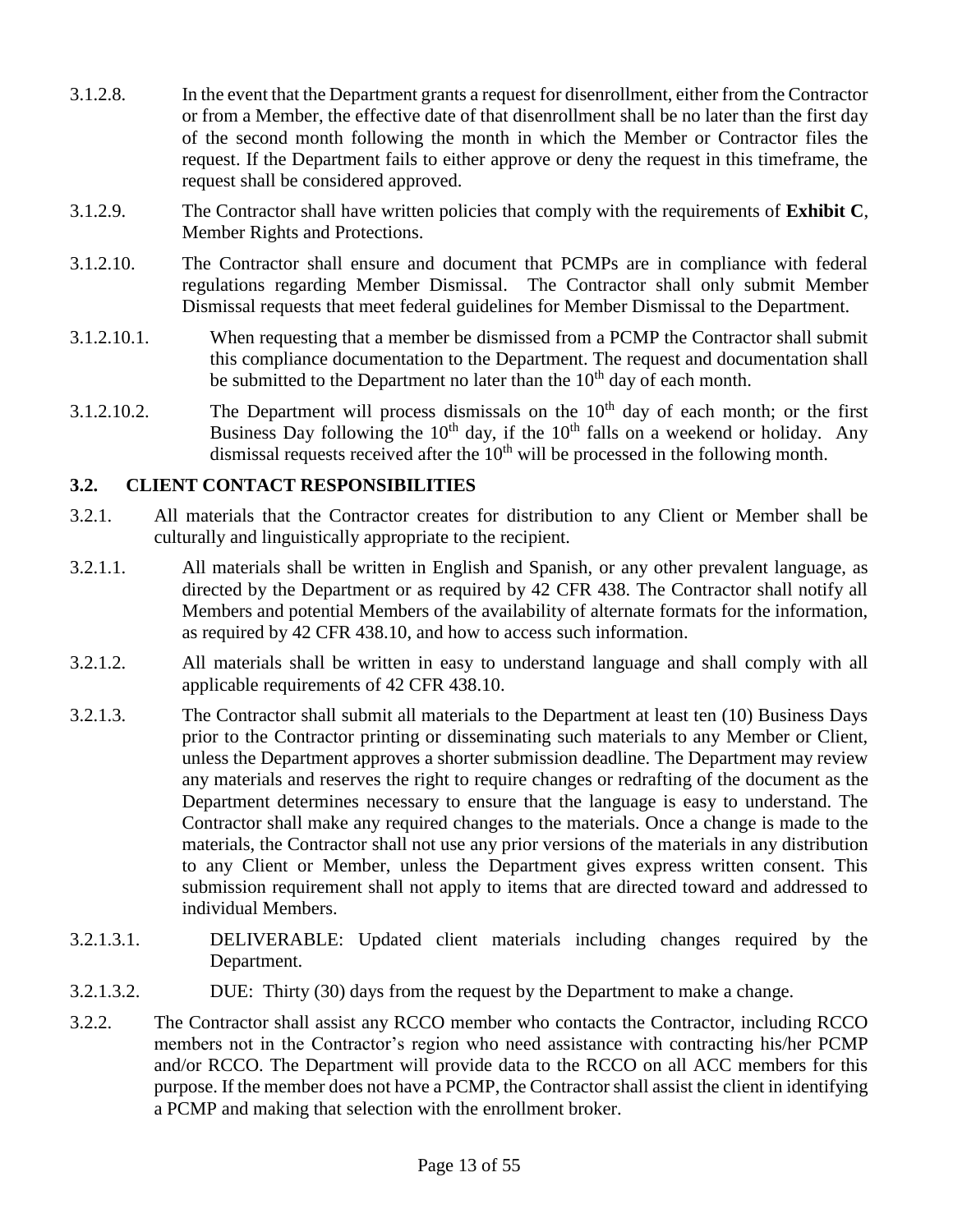- 3.2.3. The Contractor shall create the following materials during the Start-Up Phase:
- 3.2.3.1. A section of the Department's ACC Program Member Handbook, that describes the Contractor's roles, responsibilities and functions that support the ACC Program, how to access the Contractor's care coordination services and relevant telephone numbers and website addresses. The information in this section shall be specific to the Contractor's Region.
- 3.2.3.1.1. DELIVERABLES: ACC Program Member Handbook section specific to the Contractor's Region.
- 3.2.3.1.2. DUE: Thirty (30) days from the Contract's Effective Date.
- 3.2.3.1.3. DELIVERABLES: ACC Program Member Handbook updated section specific to the Contractor's Region, when significant changes occur.
- 3.2.3.1.4. DUE: Thirty (30) days from the effective date of the changes.
- 3.2.3.2. A Directory of PCMPs.
- 3.2.3.2.1. DELIVERABLES: PCMP Directory.
- 3.2.3.2.2. DUE: by the Go-Live Date and monthly by the first day of the month, unless extension is allowed by the Department.
- 3.2.4. Marketing
- 3.2.4.1. The Contractor shall not engage in any Marketing Activities, as defined in 42 CFR 438.104, during the Start-Up Phase or the Initial Phase.
- 3.2.4.2. During the Expansion Phase, the Contractor may engage in Marketing Activities at its discretion. The Contractor shall not distribute any marketing materials without the Department's approval.
- 3.2.4.2.1. The Contractor shall submit all materials relating to Marketing Activities to the Department's designee, and allow the Department's Night State Medical Assistance and Services Advisory Council and the Department to review any materials the Contractor proposes to use in relation to its Marketing Activities before distributing any such materials. Based on this review, the Department may require changes to any materials before the Contractor may distribute those materials, or may disallow the use of any specific materials in its sole discretion.
- 3.2.4.2.2. The Contractor shall specify methods of assuring the Department that Marketing, including plans and materials, is accurate and does not mislead, confuse, or defraud the Members or the Department.
- 3.2.4.2.3. The Contractor shall distribute the materials to the entire service area.
- 3.2.4.2.4. The Contractor shall not seek to influence enrollment in conjunction with the sale or offering of any private insurance.
- 3.2.4.2.5. The Contractor and any Subcontractors shall not, directly or indirectly, engage in doorto-door, telephone, or other cold call marketing activities.
- 3.2.4.2.6. Marketing materials shall not contain any assertion or statement, whether written or oral, that the potential Member must enroll with the Contractor to obtain benefits or not to lose benefits.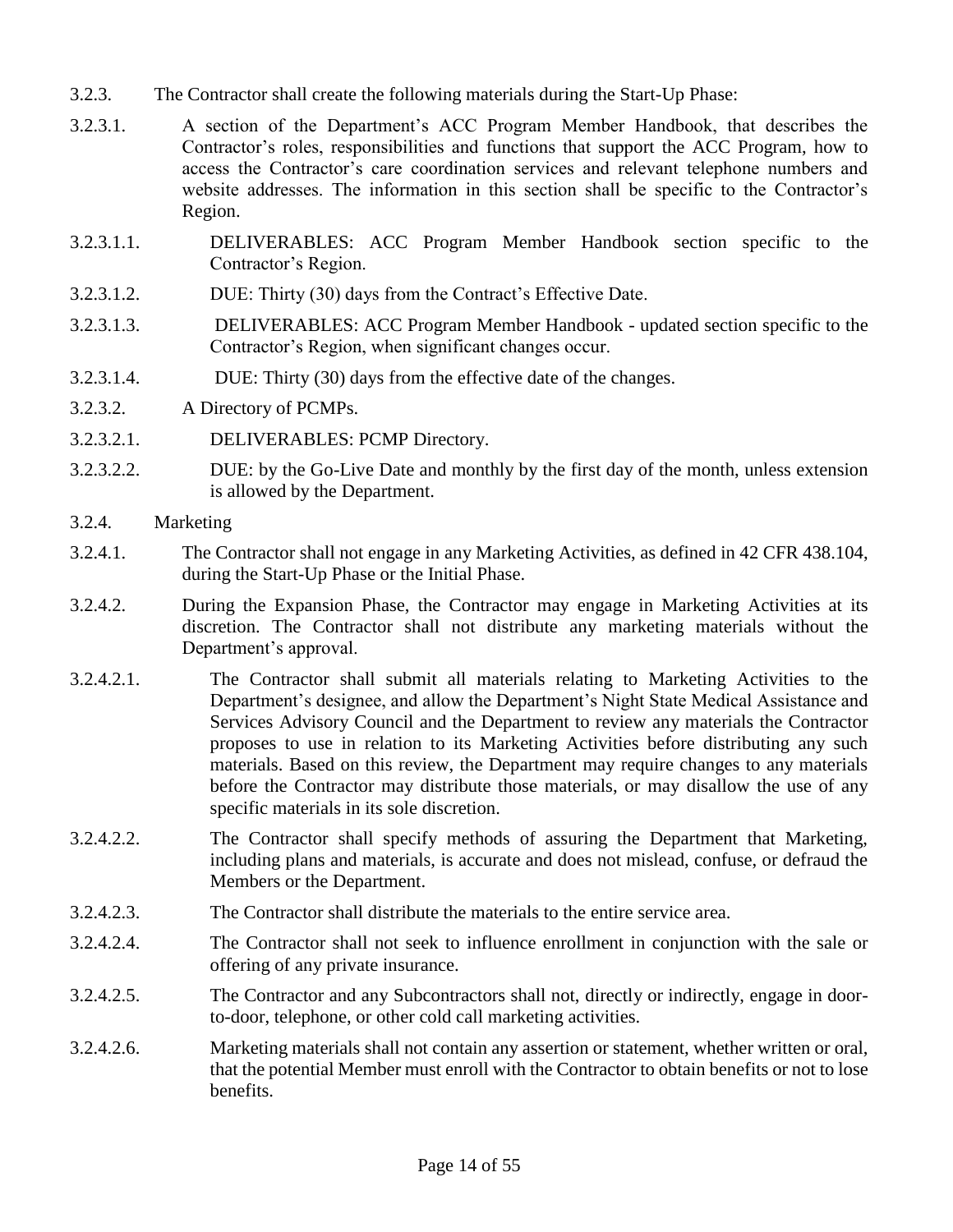- 3.2.4.2.7. Marketing Materials shall not contain any assertion or statement, whether written or oral, that the Contractor is endorsed by the Centers for Medicare and Medicaid Services, the Federal or State government or similar entity.
- 3.2.4.3. The Contractor shall only engage in Marketing Activities in compliance with federal and state laws, regulations, policies and procedures.
- 3.2.5. Upon termination of a PCMP's agreement or participation with the Contractor, for any reason, the Contractor shall notify any Member, who has selected that PCMP, of that PCMP's termination, as required in 42 CFR 438.10(f)(5).
- 3.2.5.1. DELIVERABLE: Notice to Members of PCMP termination.
- 3.2.5.2. DUE: Fifteen (15) days from the notice of termination.
- 3.2.6. The Contractor shall conduct ongoing Member satisfaction surveys that include, but are not limited to, how the individual was treated, adequacy of information provided regarding that treatment and plan of care, cleanliness of service environment, billing efficiency, ease of parking and length of wait time.
- 3.2.7. The Contractor shall communicate with Members on a quarterly basis regarding the ACC program, plan benefits, highlights of program changes, upcoming Local Advisory Committee meetings and other health and wellness information. The Contractor may trial different communication methods and build a plan that maximizes the most effective methods of communication.

## **SECTION 4.0 NETWORK STRATEGY**

#### **4.1. PCMP NETWORK AND NETWORK DEVELOPMENT**

- 4.1.1. The Contractor shall create, administer and maintain a network of PCMPs and other Medicaid providers, building on the current network of Medicaid providers, to serve the needs of its Members.
- 4.1.2. The Contractor shall document its relationship with and requirements for each PCMP in the Contractor's PCMP Network in a written contract with that PCMP.
- 4.1.3. The Contractor shall only enter into written contracts with PCMPs that meet the following criteria:
- 4.1.3.1. The PCMP practice and the individual PCMP are enrolled as a Colorado Medicaid provider.
- 4.1.3.2. The PCMP practice and the individual PCMP, as applicable, are currently licensed by the Colorado Board of Nursing or Board of Medical Examiners to practice medicine in the State of Colorado.
- 4.1.3.3. The individual PCMP shall act as the primary care provider for a Member and is capable of providing a majority of that Member's comprehensive primary, preventative and urgent or sick care.
- 4.1.3.4. The PCMP practice is certified by the Department as a provider in the Medicaid and CHP+ Medical Homes for Children Program or the PCMP practice is a Federally Qualified Health Center, a Rural Health Clinic, clinic or other group practice with a focus on primary care, general practice, internal medicine, pediatrics, geriatrics or obstetrics and gynecology.
- 4.1.3.5. The PCMP meets all additional criteria in **Exhibit B**.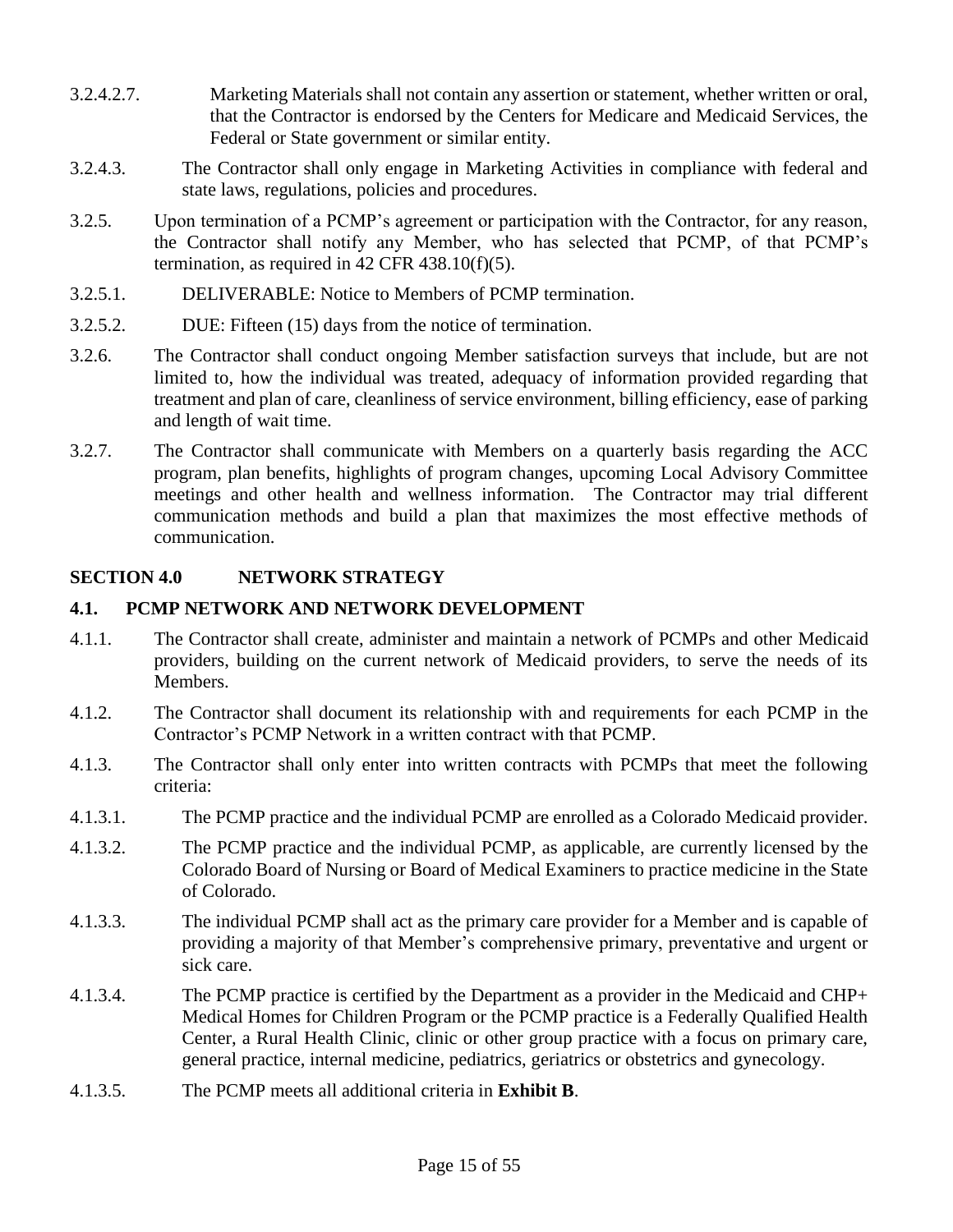- 4.1.4. The Contractor may not prohibit a PCMP from entering into a contract with another RCCO.The Contractor shall ensure that its PCMP network is sufficient to meet the requirements for every Member's Access to Care, to serve all Member's primary care needs and allow for adequate Member freedom of choice amongst PCMPs and providers during the Initial Phase and Expansion Phase.
- 4.1.5. The Contractor's network shall include Essential Community Providers and private for-profit and not-for-profit providers.
- 4.1.6. The Contractor shall ensure that its network includes providers or PCMPs with the interest and expertise in serving the special populations that include, but are not limited to:
- 4.1.6.1. The physically or developmentally disabled.
- 4.1.6.2. Children and foster children.
- 4.1.6.3. Adults and the aged.
- 4.1.6.4. Non-English speakers.
- 4.1.6.5. Members with complex behavioral or physical health needs.
- 4.1.6.6. Members with Human Immunodeficiency Virus (HIV).
- 4.1.6.7. Members who are released from the Colorado Department of Corrections (DOC) or county jail system.
- 4.1.7. The Contractor's network shall provide the Contractor's Members with a meaningful choice in selecting a PCMP.
- 4.1.7.1. If a Member within the Contractor's Region requests a provider that has not entered into an agreement with the Contractor or another RCCO, the Contractor shall make an effort to enroll the provider.
- 4.1.7.1.1. The Contractor shall make an initial contact, through any method allowed by federal statutes, regulations policies or procedures, with the provider to attempt to enroll the provider in the Contractor's network.
- 4.1.7.1.2. If the Contractor is unsuccessful in its initial contact, then the Contractor shall make one (1) follow-up contact to attempt to enroll the provider in the Contractor's network.
- 4.1.8. The Contractor shall reasonably ensure that all providers and PCMPs in its network are aware of the requirement for a clinical referral when a Member receives services from another provider.
- 4.1.9. The Contractor may provide its Members access to all of the following:
- 4.1.9.1. A mobile clinic offering walk-in care to the homeless Members in the Contractor's Region.
- 4.1.9.2. A mobile family clinic offering walk-in and scheduled appointments.
- 4.1.9.3. Twenty-four (24) hour per day nurse triage phone service and rotating on-call providers.
- 4.1.10. The Contractor shall provide an electronic system to track its relationships with all of its PCMPs and any other provider with whom it has a relationship. This system shall include, but is not limited to, information on provider's contracted services, specialty areas, office hours and locations. The Contractor shall also use this system to identify deficiencies in the services available within the Contractor's network of providers and to perform the necessary outreach to address those deficiencies.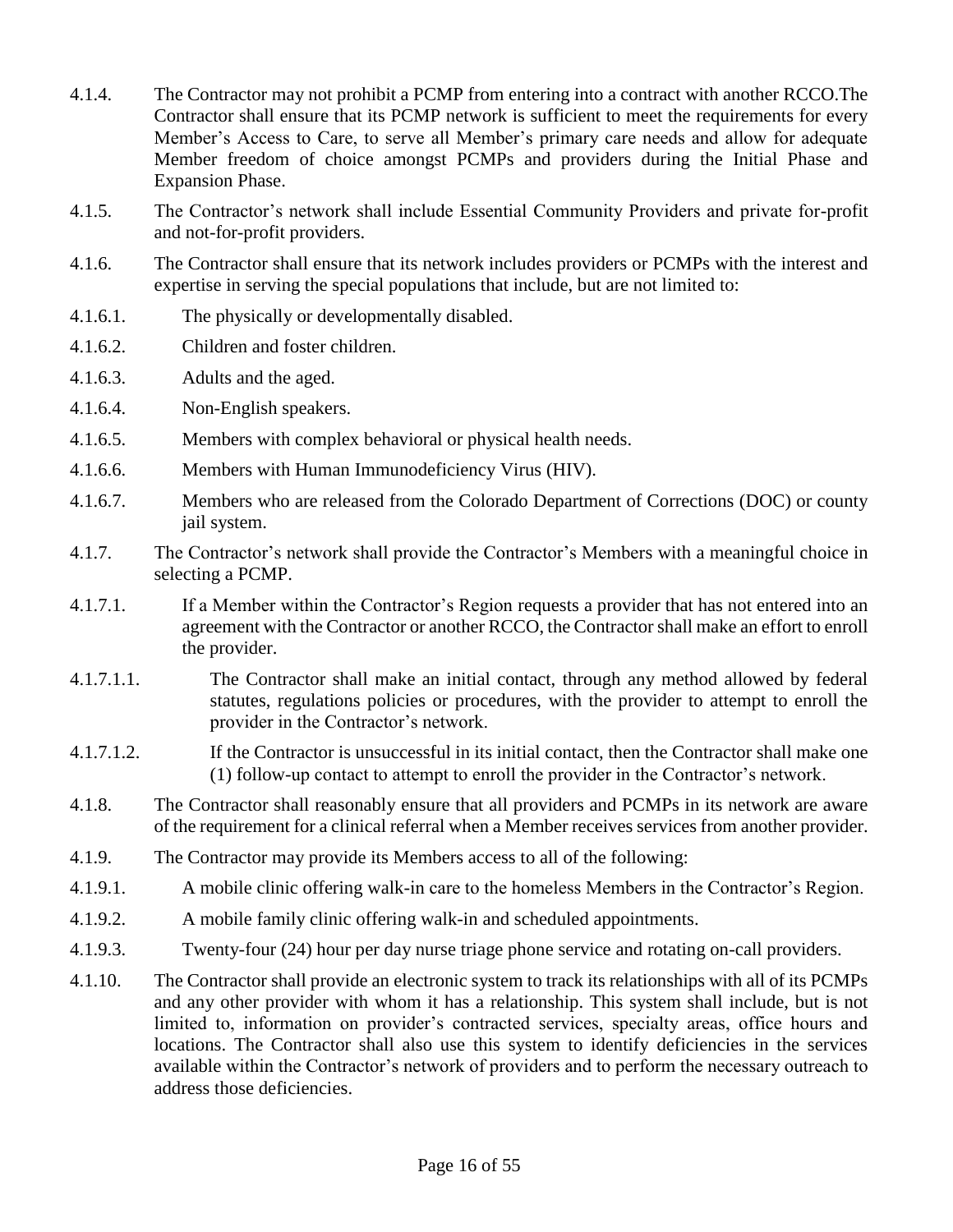## **4.2. ACCESS TO CARE STANDARDS**

- 4.2.1. The Contractor's PCMP Network shall have a sufficient number of PCMPs so that each Member has a PCMP and each Member has their choice of at least two (2) PCMPs within their zip code or within thirty (30) minutes of driving time from their location, whichever area is larger. For rural and frontier areas, the Department may adjust this requirement based on the number and location of available providers.
- 4.2.1.1. In the event that there are less than two (2) medical providers qualified to be a PCMP within the area defined in the prior paragraph for a specific Member, then the requirements of that paragraph shall not apply to that Member.
- 4.2.2. The Contractor's PCMP Network shall provide for extended hours on evenings and weekends and alternatives for emergency room visits for after-hours urgent care. The Contractor will determine the appropriate requirements for the number of extended hours and weekend availability based on the needs of the Contractor's Region, and submit these requirements to the Department for approval. The Contractor shall assess the needs of the Contractor's Region on a regular basis, no less often than quarterly, and submit a request to the Department to adjust its requirements accordingly.
- 4.2.2.1. At a minimum, the Contractor's PCMP Network shall provide for twenty-four (24) hour a day availability of information, referral and treatment of emergency medical conditions.
- 4.2.3. The Contractor shall have a system to track Member access at the PCMP provider level, including requests for same-day care, requests for routine care and how long a Member must wait before an appointment is available. The Contractor shall provide this information in a mutually agreed reporting format and on a mutually agreed schedule.
- 4.2.4. The Contractor's PCMP Network shall be sufficient to ensure that appointments will be available to all Members:
- 4.2.4.1. Within forty-eight (48) hours of a Member's request for urgent care.
- 4.2.4.2. Within ten (10) calendar days of a Member's request for non-urgent, symptomatic care.
- 4.2.4.3. Within forty-five (45) calendar days of a Member's request for non-symptomatic care, unless an appointment is required sooner to ensure the provision of screenings in accordance with the Department's accepted Early Periodic Screening, Diagnosis and Treatment (EPSDT) schedules.
- 4.2.5. The Contractor shall reasonably ensure that Members in the Contractor's Region have access to specialists and other Medicaid providers promptly and without compromising the Member's quality of care or health.
- 4.2.6. The Department shall reimburse any provider for a Member's emergency services as otherwise authorized by Medicaid regardless of whether the provider that furnished the services has a contract with the Contractor.

# **4.3. ONGOING NETWORK MANAGEMENT AND REGIONAL STRATEGY**

- 4.3.1. The Contractor shall create, document, and maintain a Communication Plan to communicate with all providers, behavioral health managed care organizations and PCMPs in its network and other community resources with which it has relationships, and to promote communication amongst the providers.
- 4.3.1.1. The Communication Plan may include the following methods: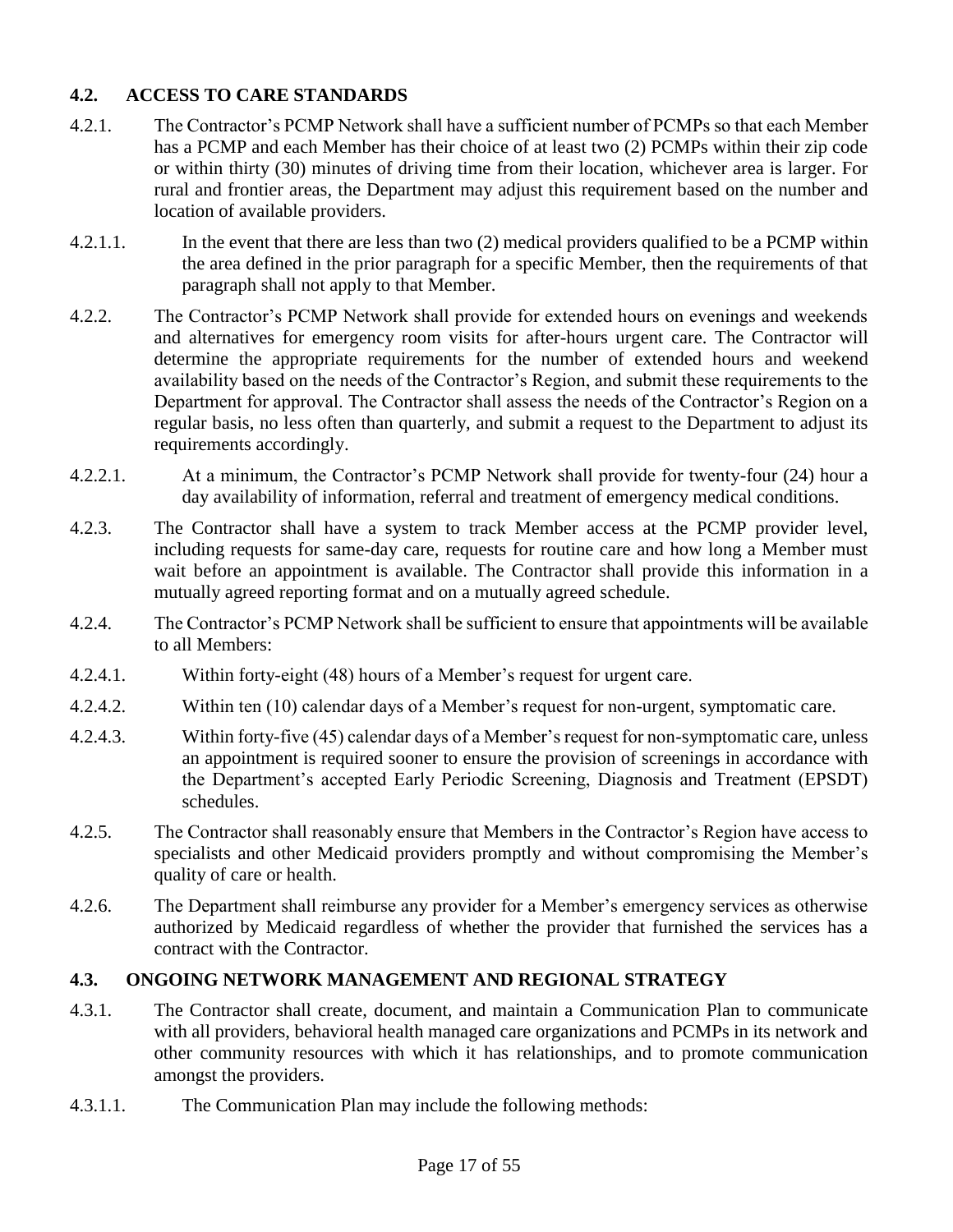- 4.3.1.1.1. Assignment of providers to a specific provider relations consultant or point-of-contact within the Contractor's organization.
- 4.3.1.1.2. Holding information sessions for interested providers at practice association meetings or conferences.
- 4.3.1.1.3. Providing orientation sessions for providers that are new to the Contractor's network.
- 4.3.1.1.4. Hosting forums for ongoing training regarding the ACC Program and services the Contractor offers.
- 4.3.1.1.5. Posting provider tools, trainings, informational material and the Contractor's contact details on the internet in easily accessible formats.
- 4.3.1.1.6. Developing standard communication intervals at which the Contractor will contact providers to maintain connection and lines of communication.
- 4.3.1.2. The Contractor shall distribute a network newsletter, on a quarterly basis, with tips and tools to promote continuous provider interest and involvement and includes, at a minimum:
- 4.3.1.2.1. Policy changes.
- 4.3.1.2.2. Upcoming training sessions.
- 4.3.1.2.3. Articles supporting program design for PCMPs in the ACC Program.
- 4.3.1.3. The Contractor shall submit an Updated Communication Plan when there are any significant changes to the Communication plan for the Department's review and approval prior to implementation.
- 4.3.1.3.1. DELIVERABLE: Updated Communication Plan.
- 4.3.1.3.2. DUE: Thirty (30) days from the date of any significant change to the Communication Plan.
- 4.3.2. The Contractor shall create an expansion plan that will describe how it will expand its network to accommodate the increased Members enrolled during the Expansion Phase. The Contractor shall deliver this expansion plan to the Department within ninety (90) days of the Contract's Effective Date. The Department may direct changes to the plan if it believes the expansion plan is insufficient.
- 4.3.2.1. DELIVERABLE: Expansion plan.
- 4.3.2.2. DUE: Ninety (90) days from the Contract's Effective Date.
- 4.3.3. The Contractor shall perform PCMP and provider satisfaction surveys, on a quarterly basis, to assess the adequacy of support and assistance rendered by the Contractor to providers.

## **SECTION 5.0 PROVIDER SUPPORT**

#### **5.1. ADMINISTRATIVE SUPPORT**

- 5.1.1. The Contractor shall make all of the providers in its network aware of Colorado Medicaid programs, policies and processes within one (1) month of executing a contract with a that provider.
- 5.1.1.1. This information shall include, but is not limited to, information regarding all of the following:
- 5.1.1.1.1. Benefit packages and coverage policies.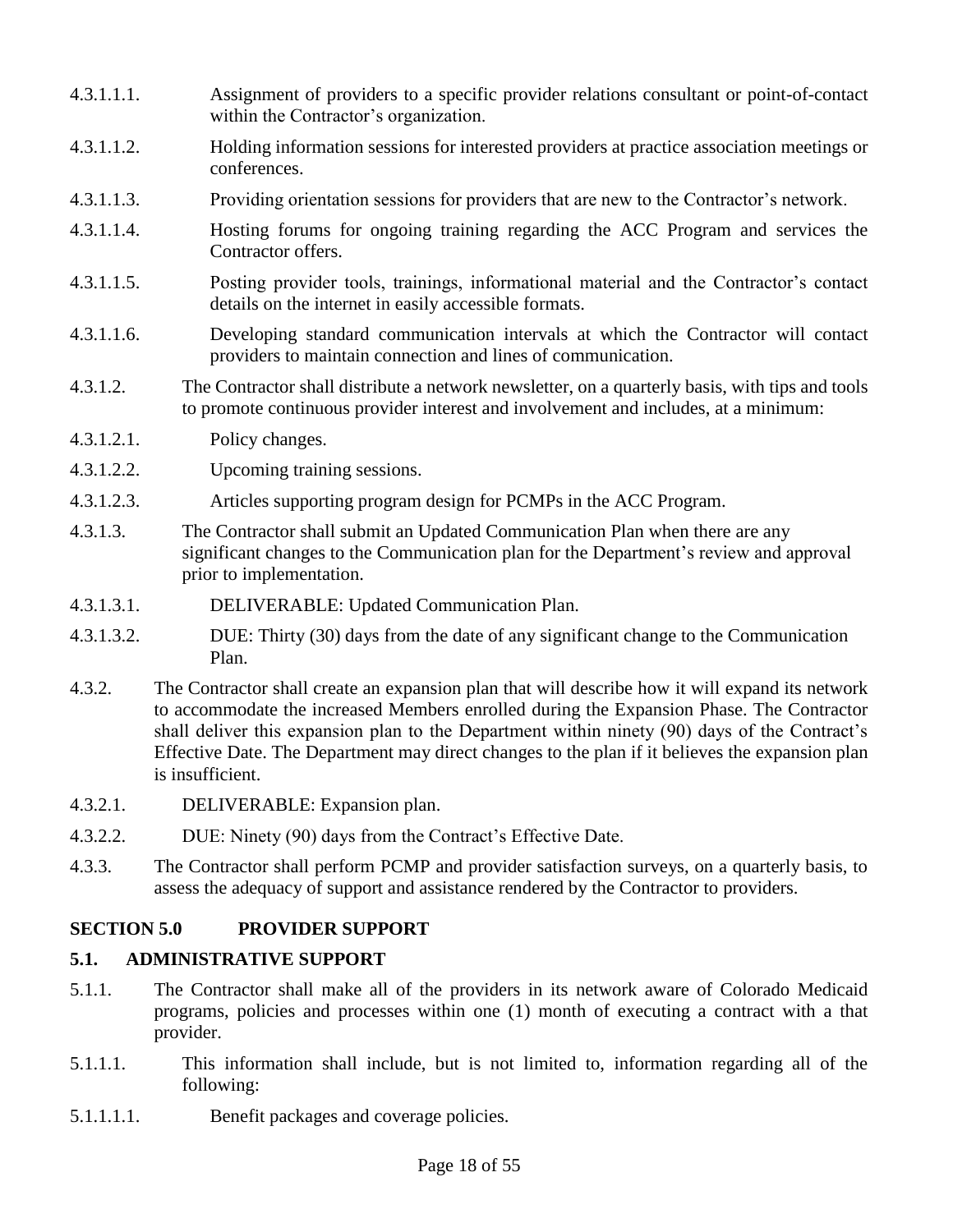- 5.1.1.1.2. Prior authorization referral requirements.
- 5.1.1.1.3. Claims and billing procedures.
- 5.1.1.1.4. Eligibility and enrollment processes.
- 5.1.1.1.5. Other operational components of service delivery.
- 5.1.1.2. This information shall be delivered to providers during direct contact at meetings, forums, training sessions or seminars, or through any method of mailing, as defined in 10 C.C.R. 2505-10 §8.050.
- 5.1.1.3. The Contractor shall submit all formal policy and procedure documents and plans for provider support to the Department for review. The Department may request changes to the formal policy and procedure documents or plans for direct contact, and the Contractor shall make the changes and deliver the updated documents or plans to the Department.
- 5.1.1.3.1. DELIVERABLE: All information documents and direct provider contact plans.
- 5.1.1.3.2. DUE: Ten (10) Business Days from the date the documents or plans are requested by the Department; and ten (10) Business Days from the request by the Department to make a change for updated documents.
- 5.1.2. The Contractor shall make informational and educational materials available to providers regarding the roles that the Department, the Contractor and other Department contractors and partners play in the Colorado Medicaid system. These other Department contractors and partners shall include, at a minimum all of the following:
- 5.1.2.1. The Statewide Data Analytics Contractor (SDAC).
- 5.1.2.2. The Department's enrollment broker.
- 5.1.2.3. The State's Medicaid fiscal agent.
- 5.1.2.4. The Department's utilization management contractor.
- 5.1.2.5. The Department's managed care ombudsman.
- 5.1.2.6. The county departments of human and social services for the counties in the Contractor's Region.
- 5.1.2.7. The Community-Centered Boards and Single Entry Point agencies.
- 5.1.3. The Contractor shall act as a liaison between the Department and its other contractors and partners and the providers. The Contractor shall assist providers in resolving barriers and problems related to the Colorado Medicaid systems, including, but not limited to all of the following:
- 5.1.3.1. Issues relating to Medicaid provider enrollment.
- 5.1.3.2. Prior authorization and referral issues.
- 5.1.3.3. Member eligibility and coverage policies.
- 5.1.3.4. PCMP designation problems.
- 5.1.3.5. PCMP Per Member Per Month (PMPM) payments.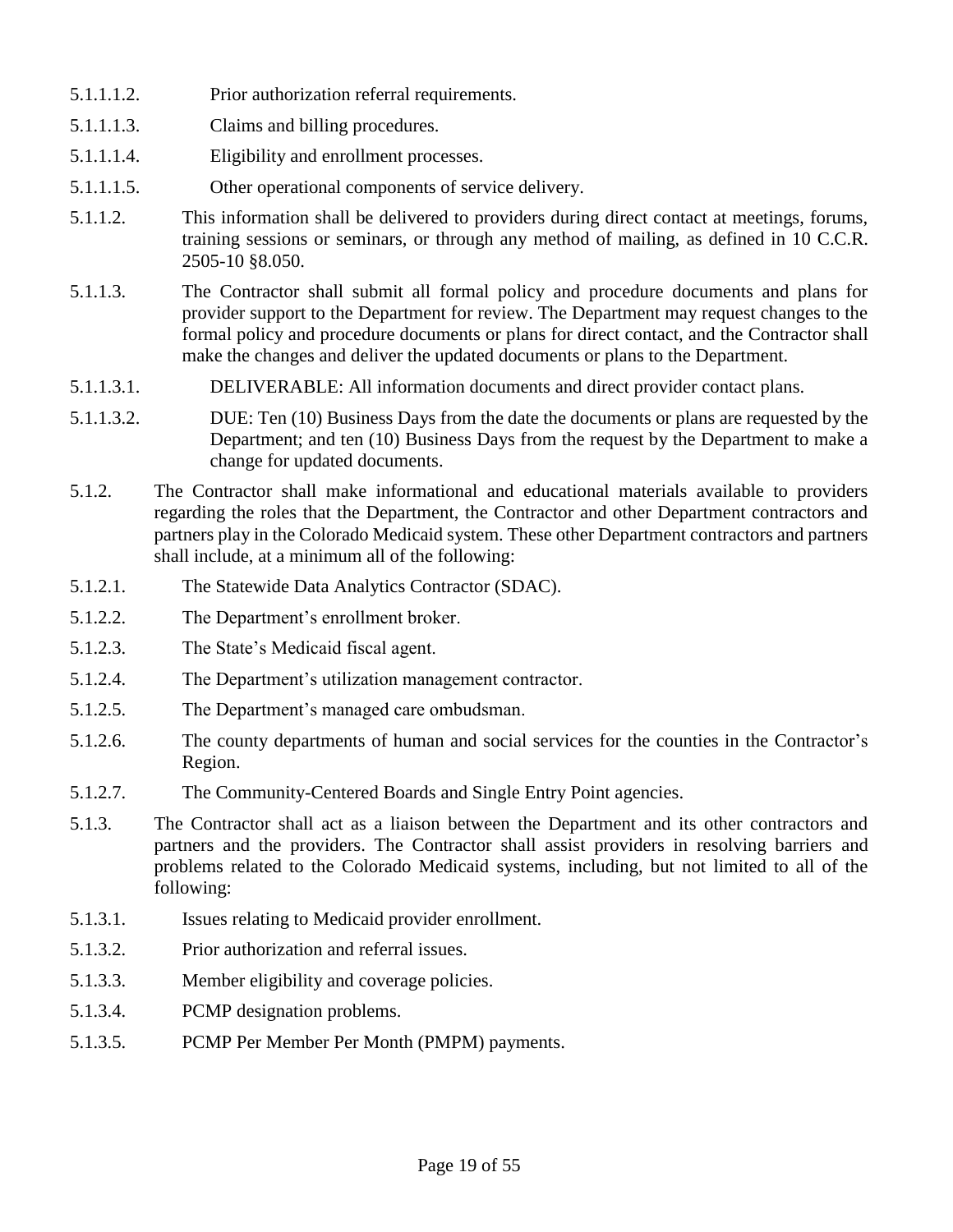- 5.1.4. The Contractor shall provide a client and provider service center to receive calls from Members and providers regarding the ACC Program and to address all issues or problems facing those Members or providers related to the ACC Program. The Contractor shall make this service center available to clients and providers from 8:00 am until 5:00 pm Mountain Time of each Business Day.
- 5.1.5. Using the Department provided data on all ACC members, the contractor shall assist all ACC PCMPs (including those they are not contracted with), upon request, by providing information on the provider's ACC members and their member's RCCO assignments.

# **5.2. PRACTICE SUPPORT**

- 5.2.1. The Department will provide the Contractor materials relating to behavioral health and the BHOs. The Contractor shall distribute these materials to all of the PCMPs in the Contractor's PCMP Network. The Department will direct the Contractor on the method for distributing these materials.
- 5.2.2. The Contractor shall offer support to PCMPs and providers, which may include comprehensive guidance on practice redesign to providing assistance with practice redesign and performanceenhancing activities. The Contractor shall provide tools to the PCMPs and providers that may include any of the following:
- 5.2.2.1. Clinical Tools:
- 5.2.2.1.1. Clinical care guidelines and best practices.
- 5.2.2.1.2. Clinical screening tools, such as depression screening tools and substance use screening tools.
- 5.2.2.1.3. Health and functioning questionnaires.
- 5.2.2.1.4. Chronic care templates.
- 5.2.2.1.5. Registries.
- 5.2.2.2. Client Materials:
- 5.2.2.2.1. Client reminders.
- 5.2.2.2.2. Self-management tools.
- 5.2.2.2.3. Educational materials about specific conditions.
- 5.2.2.2.4. Client action plans.
- 5.2.2.2.5. Behavioral health surveys and other self-screening tools.
- 5.2.2.3. Operational Practice Support:
- 5.2.2.3.1. Guidance and education on the principles of the Medical Home.
- 5.2.2.3.2. Training on providing culturally competent care.
- 5.2.2.3.3. Training to enhance the health care skills and knowledge of supporting staff.
- 5.2.2.3.4. Guidelines for motivational interviewing.
- 5.2.2.3.5. Tools and resources for phone call and appointment tracking.
- 5.2.2.3.6. Tools and resources for tracking labs, referrals and similar items.
- 5.2.2.3.7. Referral and transitions of care checklists.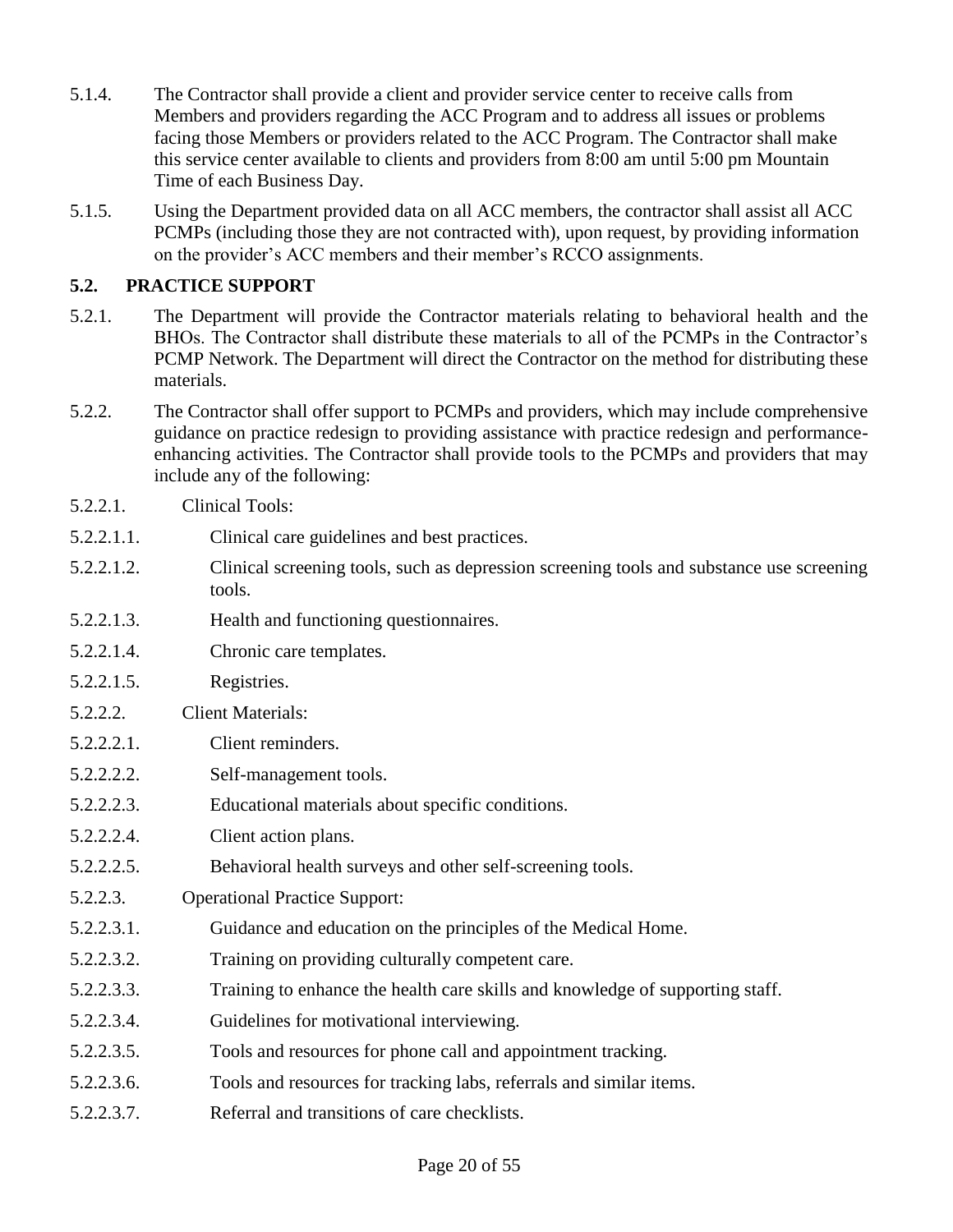- 5.2.2.3.8. Visit agendas or templates.
- 5.2.2.3.9. Standing pharmacy order templates.
- 5.2.2.4. Data, Reports and Other Resources:
- 5.2.2.4.1. Expanded provider network directory.
- 5.2.2.4.2. Comprehensive directory of community resources.
- 5.2.2.4.3. Directory of other Department-sponsored resources, such as the managed care ombudsman and nurse advice line.
- 5.2.2.4.4. Link from main ACC Program website to the Contractor's website of centrally located tools and resources.
- 5.2.3. The Contractor shall provide qualified staff to act as transformation coaches for the providers in the Contractor's PCMP Network. The transformation coaches shall provide assistance necessary for the providers to build skills for their medical home practice. The areas that these transformation coaches shall address include, but are not limited to, all of the following:
- 5.2.3.1. Process mapping.
- 5.2.3.2. Data analysis.
- 5.2.3.3. Embedding clinical guidelines.
- 5.2.3.4. Development of strategies for impacting clinical outcomes.
- 5.2.3.5. Improving office efficiencies.
- 5.2.3.6. Tri-annual group learning collaborative with other practices.
- 5.2.4. Provider Support Accessibility
- 5.2.4.1. The Contractor shall have an internet-accessible website that contains, at a minimum, all of the following:
- 5.2.4.1.1. General information about the ACC Program, the Contractor entity, the Contractor's role and purpose and the principles of a Medical Home.
- 5.2.4.1.2. A network directory listing providers and PCMPs with whom the Contractor has a contract, their contact information and provider characteristics such as gender, languages spoken, whether they are currently accepting new Medicaid clients and links to the provider's website if available.
- 5.2.4.1.3. A provider page or section that contains a description of the support the Contractor offers to providers, an online library of available tools, screenings, clinical guidelines, practice improvement activities, templates, trainings and any other resources the Contractor has compiled.
- 5.2.4.1.4. A listing of immediately available resources to guide providers and their Members to needed community-based services, such as child care, food assistance, services supporting elders, housing, utility assistance and other non-medical supports.
- 5.2.5. The Contractor shall provide interpreter services for all interactions with Members or Clients when there is no bilingual or multilingual staff member of the Contractor available who speaks a language understood by a Member.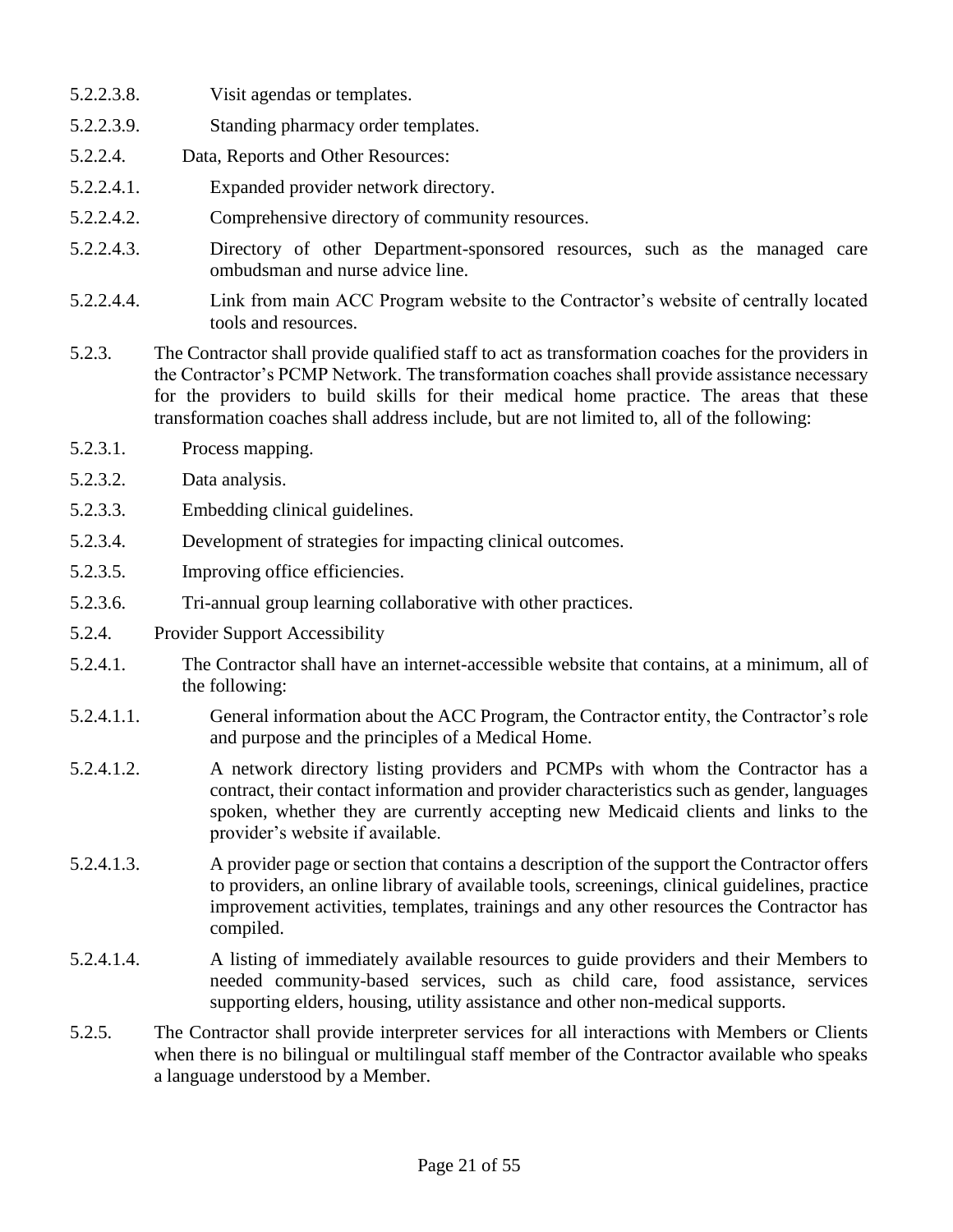5.2.5.1. The Contractor may provide interpreter services for any PCMP in the Contractor's Region or any other provider with whom the Contractor has an agreement that the provider needs to interact with Members.

## **5.3. DATA ANALYSIS AND REPORTS**

- 5.3.1. The Contractor shall provide reasonable network and care coordination data to the Department or to the SDAC at the Department's direction.
- 5.3.2. The Contractor shall access any reports, queries and searches it requires from the SDAC. The Contractor shall design any queries or searches it requires and interpret the results of the queries and searches it conducts.
- 5.3.2.1. The Contractor shall share with the PCMPs, the SDAC and the Department any specific findings or important trends discovered through the Contractor's analysis of the available data and information.
- 5.3.3. The Contractor shall educate and inform the PCMPs and providers about the data reports and systems available to the providers and the practical uses of the available reports.
- 5.3.4. The Contractor shall take appropriate action, based on the results of its searches, queries and analyses, to improve performance, target efforts on areas of concern and apply the information to make changes and improve the health outcomes of its members.
- 5.3.4.1. The Department may request that the Contractor report the results of any analysis it performs. At the Department's request, the Contractor shall report the results of the analyses it performed to the Department and what steps it intends to take based on those analyses, within ten (10) Business Days of the Department's request. The Department may request additional information, that the Contractor perform further analyses or that the Contractor modify any steps it intends to take at the Department's sole discretion.

## **SECTION 6.0 MEDICAL MANAGEMENT AND CARE COORDINATION**

## **6.1. REFERRAL PROCESS ASSISTANCE**

- 6.1.1. The Contractor shall ensure that all PCMPs with which it contracts are aware of and comply with the Department's referral requirements. These requirements include referring the PCMP's Members to specialty care, as appropriate, and ensuring that clinical referrals are completed between PCMPs and specialists/referred providers to facilitate optimal health care, care coordination, and information sharing.
- 6.1.1.1. The Contractor shall develop and maintain a written protocol for clinical referrals to facilitate care coordination and sharing of relevant Member information and deliver those protocols to the Department for review and approval.
- 6.1.1.1.1. DELIVERABLE: Clinical Referral Protocol.
- 6.1.1.1.2. DUE: No later than June 30, 2013.
- 6.1.1.2. The Department will review the Contractor's Clinical Referral Protocol and may direct changes. In the event that the Department directs changes, the Contractor shall make all changes to the Clinical Referral Protocol as directed by the Department.
- 6.1.1.2.1. DELIVERABLE: Updated Clinical Referral Protocol including all changes directed by the Department.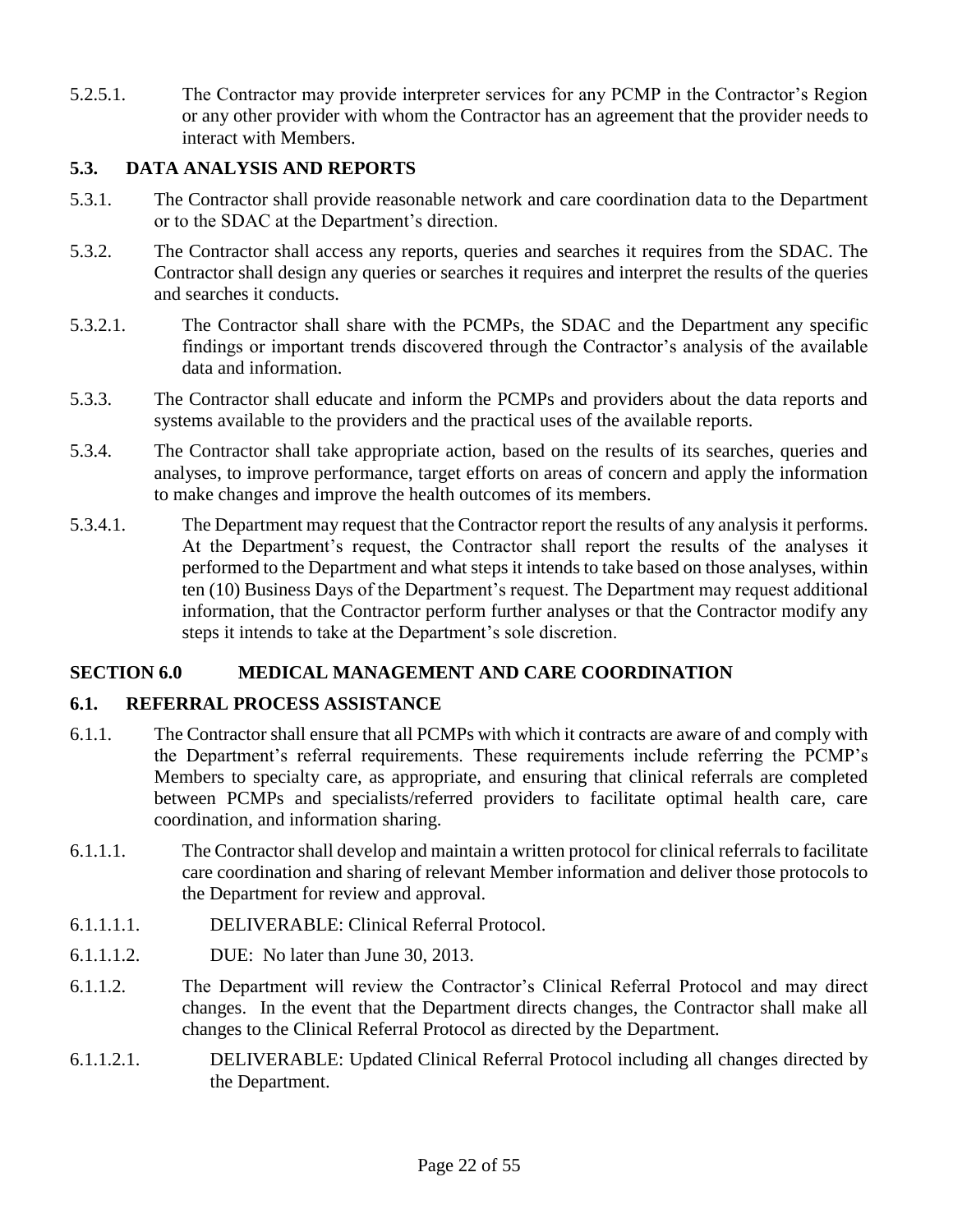- 6.1.1.2.2. DUE: Within three (3) Business Days from the Department's request for a change, unless more time is granted by the Department.
- 6.1.1.3. The Contractor shall implement the Clinical Referral Protocol upon Department approval.
- 6.1.1.4. In the event that the Contractor desires to make a material change to its Clinical Referral Protocol, the Contractor shall deliver any updates to its Clinical Referral Protocol to the Department for review and approval.
- 6.1.1.5. The Contractor shall not implement any material change to the Clinical Referral Protocol or updated Clinical Referral Protocol prior to the Department's approval of that protocol.
- 6.1.1.6. The Contractors will work with providers and the Department to minimize administration burden on providers resulting from the Contractor's protocols.
- 6.1.2. The Contractor shall allow the PCMPs with which it contracts to refer Members to any specialists enrolled in Medicaid or any other Medicaid provider, including those not associated with the Contractor or another RCCO. The PCMP will not be required to provide a referral for any fee for service benefit.
- 6.1.3. After the clinical referral protocol described in section 6.1.1.3 is implemented, the Contractor shall ensure that the goal of improved communication and care coordination is met and that clinical referrals are occurring.
- 6.1.3.1. The Department may request and review data and supporting documentation from the Contractor to ensure compliance with this requirement. All such monitoring will be performed in a manner that will not unduly interfere with contract work.

## **6.2. MEDICAL MANAGEMENT SUPPORT**

- 6.2.1. The Contractor shall use, and recommend to PCMPs, traditional and non-traditional medical management practices and tools to ensure optimal health outcomes and manage costs for the Department and the Contractor's Members. These practices and tools may include, but are not limited to, any of the following:
- 6.2.1.1. Traditional methods:
- 6.2.1.1.1. Coordination with the Department's utilization management contractor to detect inappropriate utilization of services.
- 6.2.1.1.2. Integrating disease management into the care of Members with multiple chronic conditions.
- 6.2.1.1.3. Catastrophic case management.
- 6.2.1.1.4. Coordination of medical services for Members with serious, life-changing, and possibly life-threatening, illnesses and injuries.
- 6.2.1.2. Innovative and proven or promising practices:
- 6.2.1.2.1. Technologically enhanced communication, such as cell phone messages, email communication and text messaging.
- 6.2.1.2.2. Providing PCMPs with tools and resources to support informed medical decision-making with Members.
- 6.2.1.2.3. Alternate formats for delivering care.
- 6.2.1.2.4. Methods for diversion to the most appropriate care setting.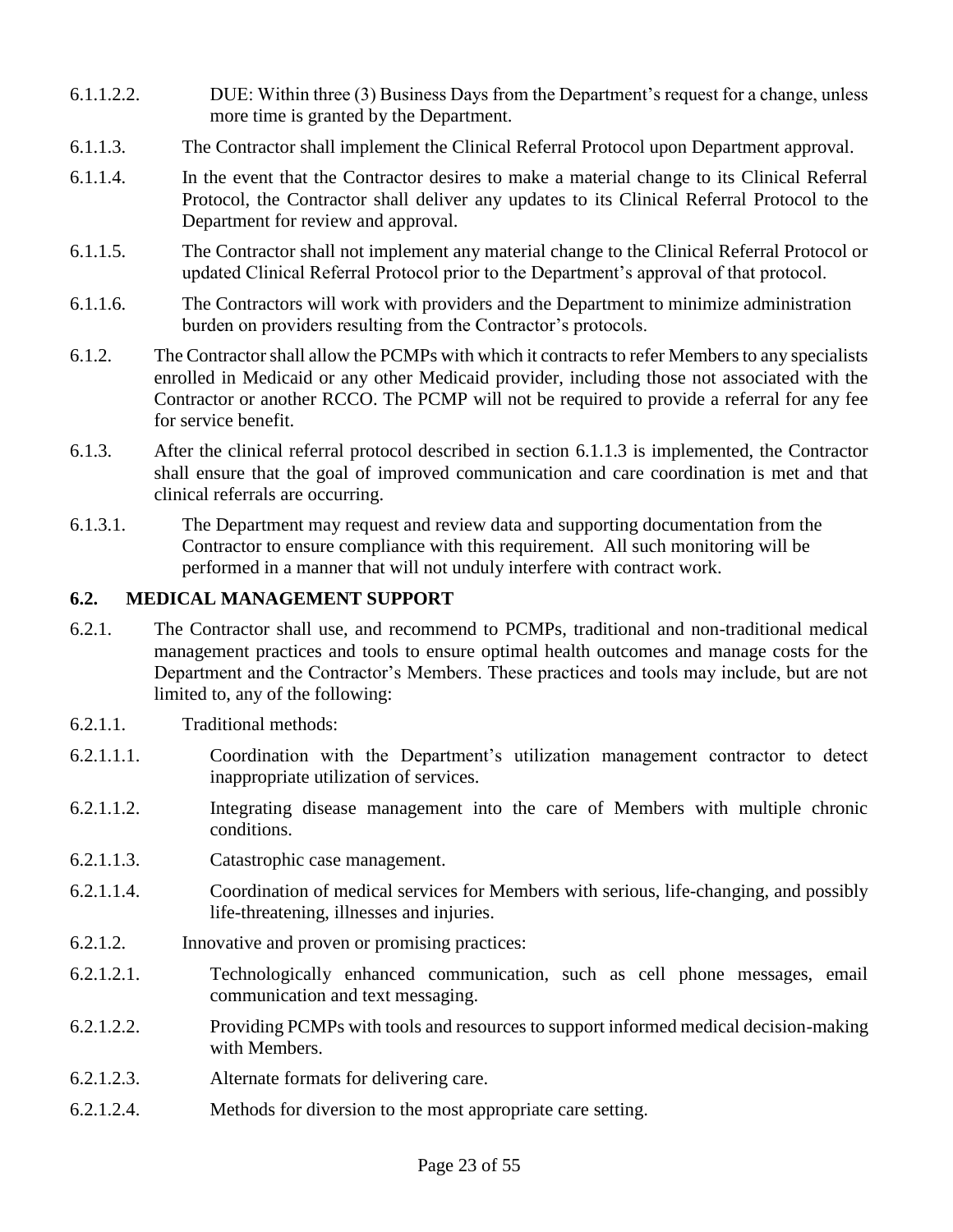6.2.2. The Department may review the Contractor's medical management practices and tools. In the event that the Department determines any practice or tool to be ineffective, inappropriate or otherwise unacceptable, the Contractor shall cease using or recommending that practice or tool immediately upon notification by the Department of its unacceptability.

## **6.3. PROMOTION OF MEMBER EMPOWERMENT, HEALTHY LIFESTYLE CHOICES AND INFORMED DECISION MAKING**

- 6.3.1. The Contractor shall promote Member education and informed decision-making regarding healthy lifestyle choices, medical treatment and all aspects of the Member's own health care. This education shall include an overview of the ACC Program and how to navigate services within the Colorado Medicaid program. The Contractor's strategies may include, but are not limited to:
- 6.3.1.1. A comprehensive approach to promoting healthy behavior that takes into consideration factors that affect healthy behavior, such as community and cultural practices and standards, daily work and life opportunities and limitations and Member awareness of how behavior affects health. This approach may include clinical, personal and community-based strategies, as appropriate.
- 6.3.1.2. Motivational interviewing to create Member-centered, directive methods for increasing the member's intrinsic motivation to change behavior.
- 6.3.1.3. Use of member decision aids.
- 6.3.1.4. Community health education, either provided by the Contractor or provided in partnership with the existing community of health educators, to help Members make lifestyle choices that lead to better health.
- 6.3.2. The Department may review the Contractor's strategies for promoting Member education and informed decision-making. In the event that the Department determines any strategy to be ineffective, inappropriate or otherwise unacceptable, the Contractor shall cease using that strategy immediately upon notification by the Department of its unacceptability.

## **6.4. CARE COORDINATION**

- 6.4.1. The Contractor shall provide care coordination for its Members, necessary for the Members to achieve their desired health outcomes in an efficient and responsible manner. The Contractor may allow the PCMPs other Subcontractors or other sources to perform some or all of the care coordination activities, but the Contractor shall be responsible for the ultimate delivery of care coordination services.
- 6.4.1.1. In the event that the Contractor allows a PCMP or other Subcontractor to perform any care coordination activities, the agreement with that PCMP or other Subcontractor shall comply with all requirements of the Contract.
- 6.4.1.1.1. The Contractor shall take steps to evaluate each PCMP or other Subcontractor's ability to perform the services that have been delegated to them by the Contractor.
- 6.4.1.2. The Contractor shall offer supports for the Contractor's care coordination staff and the care coordination staff of any PCMPs or Subcontractors to whom the Contractor has delegated care coordination responsibilities. These supports shall include, at a minimum:
- 6.4.1.2.1. Identification and education of care management best practices.
- 6.4.1.2.2. Ongoing training.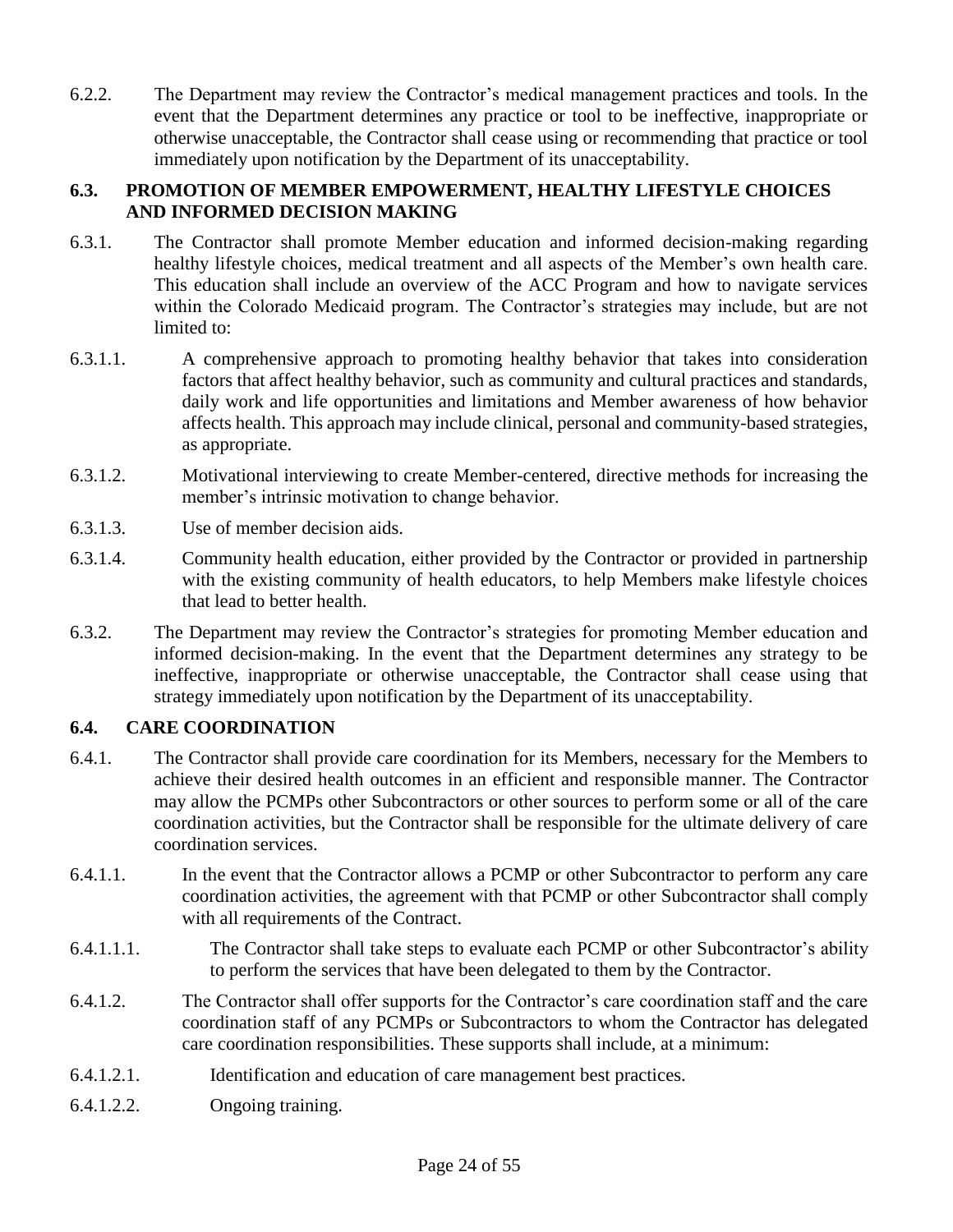- 6.4.1.2.3. Access to technical assistance through the Contractor's multi-disciplinary care management leadership team.
- 6.4.2. Regardless of its relationships or contracts with PCMPs or Subcontractors, the Contractor shall:
- 6.4.2.1. Assess current care coordination services provided of its Members to determine if the providers involved in each Member's care are providing necessary care coordination services and which care coordination services are insufficient or are not provided.
- 6.4.2.2. Provide all care coordination services that are not provided by another source.
- 6.4.2.3. Work with providers who are responsible for the Member's care to develop a plan for regular communication with the person(s) who are responsible for the Member's care coordination.
- 6.4.2.4. Reasonably ensure that all care coordination services, including those provided by other individuals or entities, meet the needs of the Member.
- 6.4.3. The Contractor shall develop a formal system of care coordination for its Members. This formal system shall have the following characteristics:
- 6.4.3.1. Comprehensive Care Coordination characteristics include:
- 6.4.3.1.1. Assessing the Member's health and health behavior risks and medical and non-medical needs, including determining if a care plan exists and creating a care plan if one does not exist and is needed.
- 6.4.3.1.1.1. The care plan shall include a behavioral health component for those clients in need of behavioral health services.
- 6.4.3.1.2. The ability to link Members both to medical services and to non-medical, communitybased services, such as child care, food assistance, services supporting elders, housing, utilities assistance and other non-medical supports. This ability to link may range from being able to provide Members with the necessary contact information for the service to arranging the services and acting as a liaison between medical providers, non-medical providers and the Member.
- 6.4.3.1.3. Providing assistance during care transitions from hospitals or other care institutions to home- or community-based settings or during other transitions, such as the transition from children's health services to adult health services or from hospital or home care to care in a nursing facility. This assistance shall promote continuity of care and prevent unnecessary re-hospitalizations and document and communicate necessary information about the Member to the providers, institutions and individuals involved in the transition.
- 6.4.3.1.4. Providing solutions to problems encountered by providers or Members in the provision or receipt of care.
- 6.4.3.1.4.1. The Contractor shall document all problems presented by providers and Members in the provision or receipt of care and the solutions given to the provider or the Member. The Department may review any of the documented solutions and, should the Department determine the solution to be insufficient or otherwise unacceptable, may direct the Contractor to find a different solution or follow a specific course of action.
- 6.4.3.1.5. Informing the Members of the Department's Medicaid ombudsman to assist the Member in resolving health care issues and filing grievances.
- 6.4.3.1.6. Following up with Members to assess whether the Member has received needed services and if the Member is on track to reach their desired health outcomes.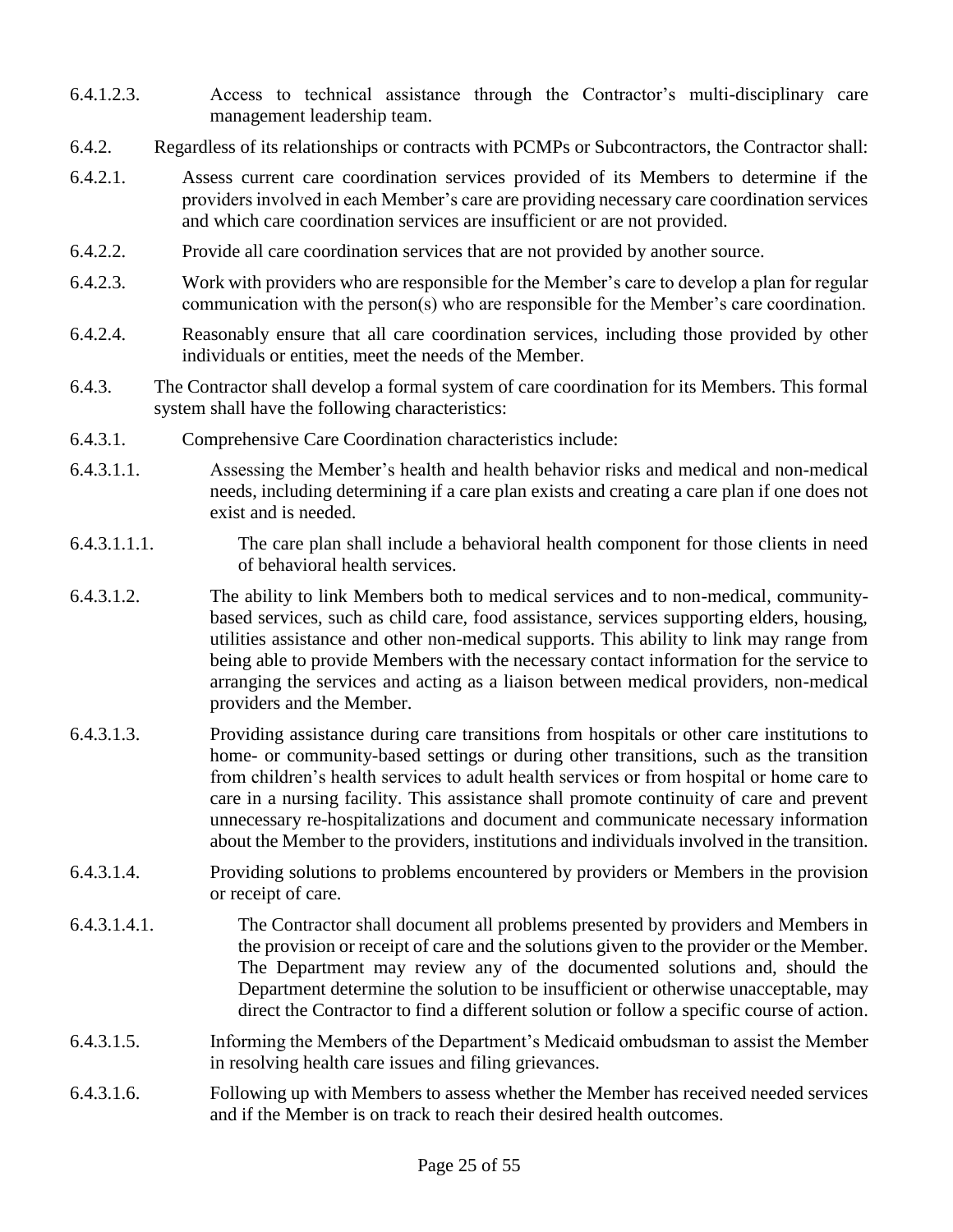- 6.4.3.2. Client/Family Centered characteristics include:
- 6.4.3.2.1. Ensuring that Members, and their families if applicable, are active participants in the Member's care, to the extent that they are able and willing.
- 6.4.3.2.2. Providing care and care coordination activities that are linguistically appropriate to the Member and are consistent with the Member's cultural beliefs and values
- 6.4.3.2.2.1. The Contractor shall provide cultural competency training to all of its new clinical staff members within three months of that staff member's hiring. The Contractor shall provide updated training to all staff members on an annual basis or as needed to address issues that arise in relation to cultural competency as requested by the Department.
- 6.4.3.2.3. Providing care coordination that is responsive to the needs of special populations, including, but not limited to:
- 6.4.3.2.3.1. The physically or developmentally disabled.
- 6.4.3.2.3.2. Children and foster children.
- 6.4.3.2.3.3. Adults and the aged.
- 6.4.3.2.3.4. Non-English speakers.
- 6.4.3.2.3.5. All expansion populations, as defined in Colorado House Bill 09-1293, the Colorado Health Care Affordability Act.
- 6.4.3.2.3.6. Members in need of assistance with medical transitions.
- 6.4.3.2.3.7. Members with complex behavioral or physical health needs.
- 6.4.3.2.3.8. Members with HIV: In order to serve this population, the Contractor shall coordinate with the STD/HIV section of the Colorado Department of Public Health and Environment, which administers the Ryan White-funded program.
- 6.4.3.2.4. Providing care coordination that aims to keep Members out of a medical facility or institutional setting and provide care in the Member's community or home to the greatest extent possible. The Contractor shall ensure that all care coordination activities comply with the Supreme Court decision in Olmstead v. L. C. (527 U.S. 581 (1999)).
- 6.4.3.2.5. The Contractor shall offer any necessary care coordination for Members who receive coverage under the Alternative Benefits Plan (ABP).
- 6.4.3.2.6. For Members who have been released from the DOC or county jail system, the Contractor shall coordinate with the DOC, counties, and the Members' BHO to ensure continuity of medical, behavioral, and pharmaceutical services.
- 6.4.3.3. Integrated Care Coordination characteristics include:
- 6.4.3.3.1. Ensuring that physical, behavioral, long-term care, social and other services are continuous and comprehensive and the service providers communicate with one another in order to effectively coordinate care.
- 6.4.3.3.2. Providing services that are not duplicative of other services and that are mutually reinforcing.
- 6.4.3.3.3. Implementing strategies to integrate member care such as: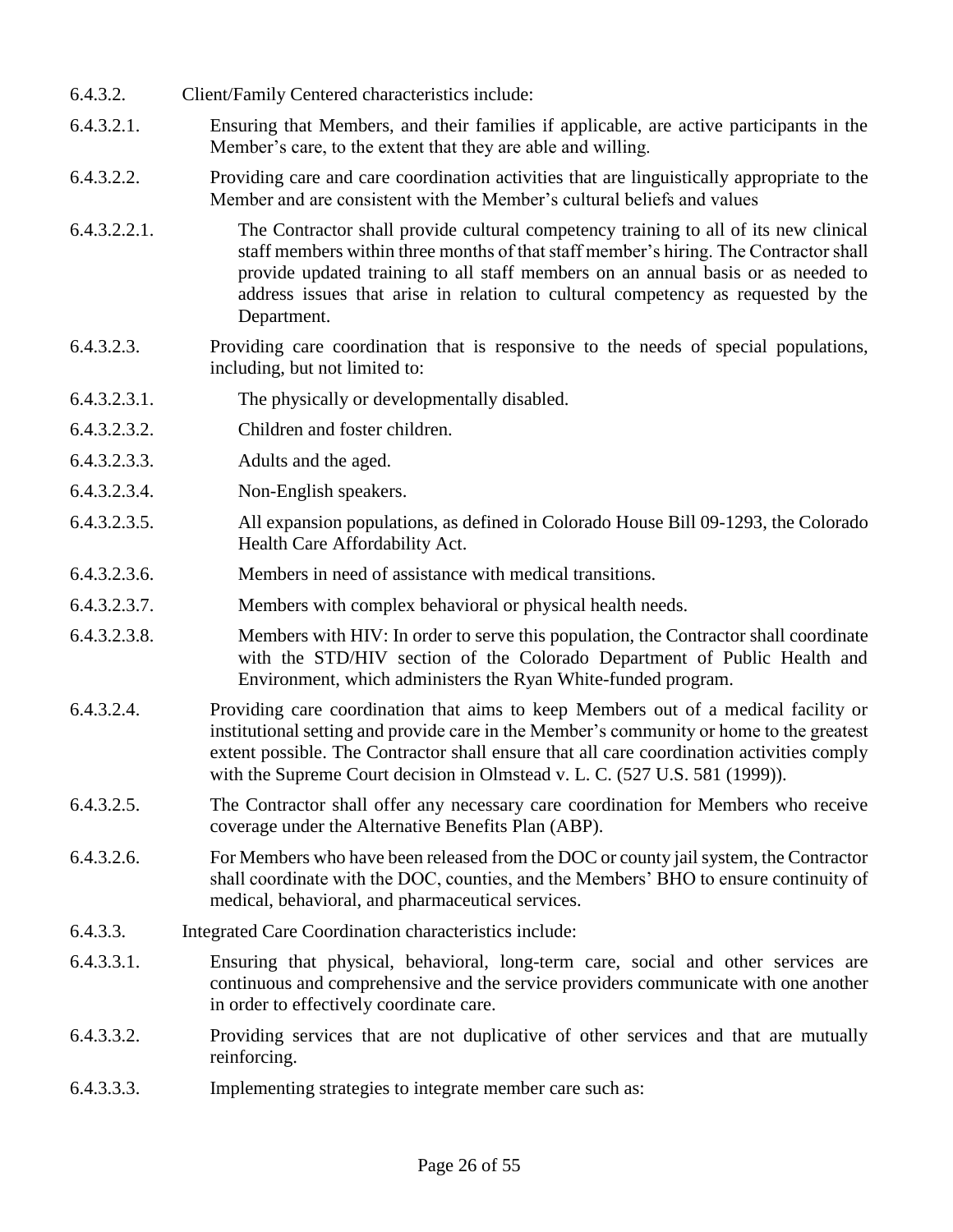- 6.4.3.3.3.1. Developing a knowledge base of care providers, case management agencies and available services, both within the Contractor's network and the Members' communities.
- 6.4.3.3.3.2. Becoming familiar with the Department's initiatives and programs.
- 6.4.3.3.3.3. Knowing the eligibility criteria and contact points for community-based service available to the Member's in the Contractor's Region, subject to the Department's direction.
- 6.4.3.3.3.4. Identifying and addressing barriers to health in the in the Contractor's region, such as member transportation issues or medication management challenges.
- 6.4.4. The Contractor shall document its formal system of care coordination and deliver this documentation to the Department within sixty (60) days of the Contract's Effective Date.
- 6.4.4.1. DELIVERABLE: Documented formal system of care coordination.
- 6.4.4.2. DUE: Sixty (60) days from the Contract's Effective Date.
- 6.4.5. The Contractor shall provide the Department with an updated documentation of its formal system of care coordination whenever it makes any significant change to its system, when a series of minor changes have combined into a significant change from the prior system or upon the Department's request. The Contractor shall deliver this documentation to the Department within sixty (60) days of the change has occurred or from any request by the Department for updated documentation.
- 6.4.5.1. DELIVERABLE: Updated documentation of formal system of care coordination.
- 6.4.5.2. DUE: Sixty (60) days from the change or from the Department's request.
- 6.4.6. The Department may review the Contractor's formal system of care coordination at any time. The Department may direct changes in the Contractor's system of care coordination in the event that it determines any aspect of the system to be insufficient, inappropriate or otherwise unacceptable, for any reason. The Contractor shall immediately implement any changes directed by the Department and update its documentation of its formal system of care coordination accordingly.
- 6.4.7. The Contractor shall provide, and document in its formal system of care coordination, all of the following:
- 6.4.7.1. Individuals to act as emergency department diversion outreach specialists to assist Members who present at the emergency department in explaining the medical home concept and scheduling follow-up appointments with their PCMP.
- 6.4.7.2. Individuals to act as patient navigators to address the medical, social and socio-economic needs of the Members in the Contractor's Region.
- 6.4.7.2.1. The patient navigators shall provide education to Members regarding available services that include, but are not limited to, public assistance, housing, nutrition and child care. This education shall also include the offer of additional supports for possibly unrecognized needs and assistance in accessing any additional services.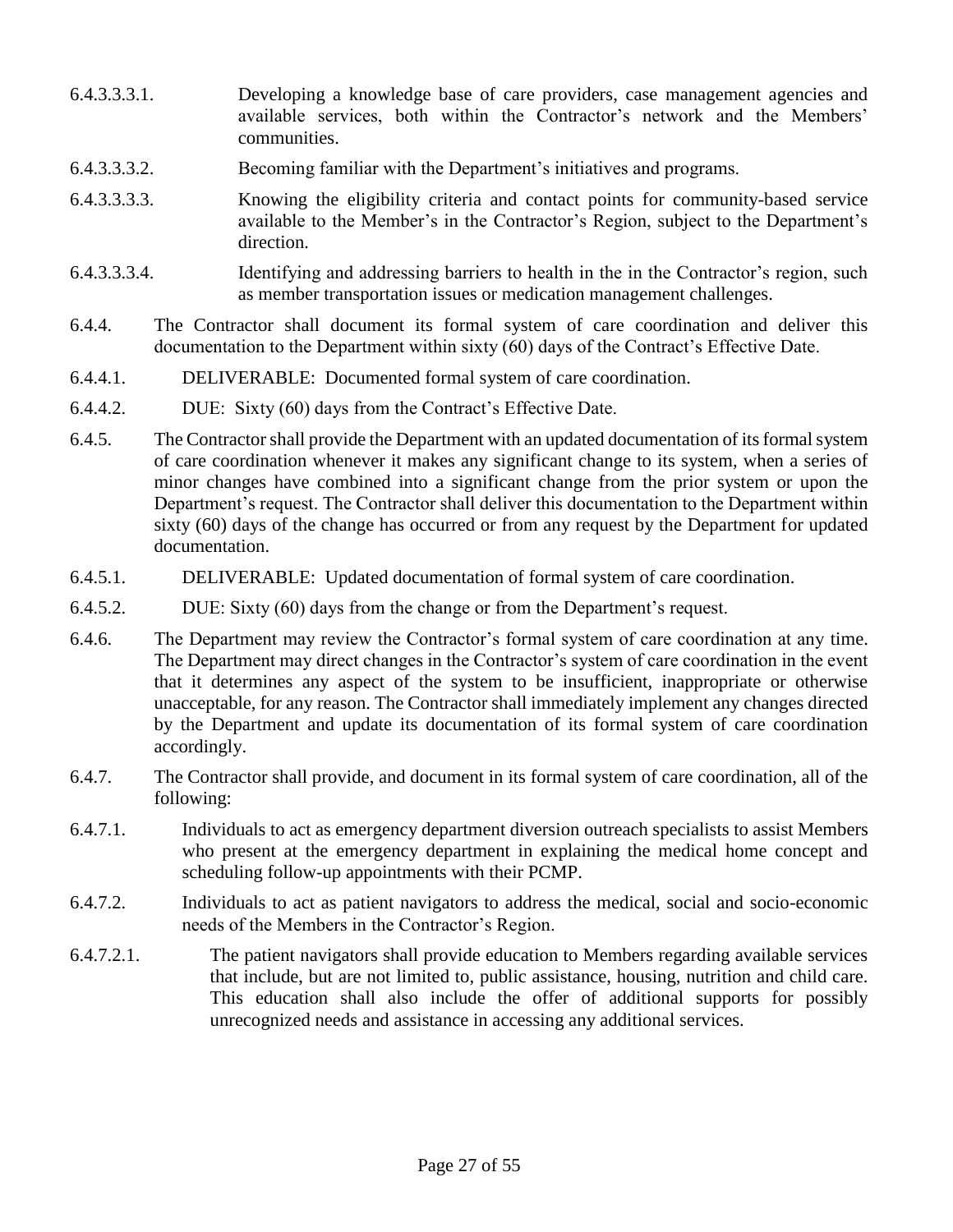- 6.4.7.3. Individuals to act as service coordinators for Members, the Member's PCMP and other providers and the Member's family. These service coordinators shall interact with their assigned Members and providers, over the telephone, to provide information about Contractor and its provider network, provide Member assistance with PCMP selection, provide timely Member access to non-PCMP services and community resources, collect and enter additional data not contained in Medicaid claims data, and support all providers.
- 6.4.7.4. The Contractor shall ensure coordination between behavioral health and physical health providers.
- 6.4.7.5. A care team for each Member to assist the Member in access to care issues and in navigating systems, such as, medical, referral, public assistance, social services and patient accounts. This care team shall consist of, at a minimum, all of the following:
- 6.4.7.5.1. The Member's PCMP.
- 6.4.7.5.2. A behavioral health provider, if needed.
- 6.4.7.5.3. A dental provider, if needed.
- 6.4.7.5.4. Case management staff.
- 6.4.7.5.5. A referral specialist.
- 6.4.7.5.6. An emergency department diversion specialist.
- 6.4.7.5.7. A patient navigator.
- 6.4.8. The Contractor shall provide the Department with a report outlining its care coordination activities. The Contractor shall submit the report using a template that has been mutually agreed upon by the Contractor and the Department. The report shall describe the Contractor's approach to care coordination and stratification of Members within their region and shall contain, at a minimum, narrative and statistics that address the following:
- 6.4.8.1. Direct care coordination activities of the contractor:
- 6.4.8.1.1. The number of unique Members for whom care coordination services were provided by the Contractor during the reporting period.
- 6.4.8.1.2. The number of FTE, including level of licensure, the Contractor has dedicated and applied to care coordination.
- 6.4.8.1.3. The number of new care coordination cases initiated by the Contractor within the reporting period, reported separately for each of the following groups to the extent that each group is identifiable via claims history:
- 6.4.8.1.3.1. Adult members.
- 6.4.8.1.3.2. Children.
- 6.4.8.1.3.3. Foster children.
- 6.4.8.1.3.4. Criminal justice involved (CJI) members.
- 6.4.8.1.4. The number of established and on-going care coordination cases that were on file with the Contractor during the reporting period.
- 6.4.8.2. Delegated care coordination activities: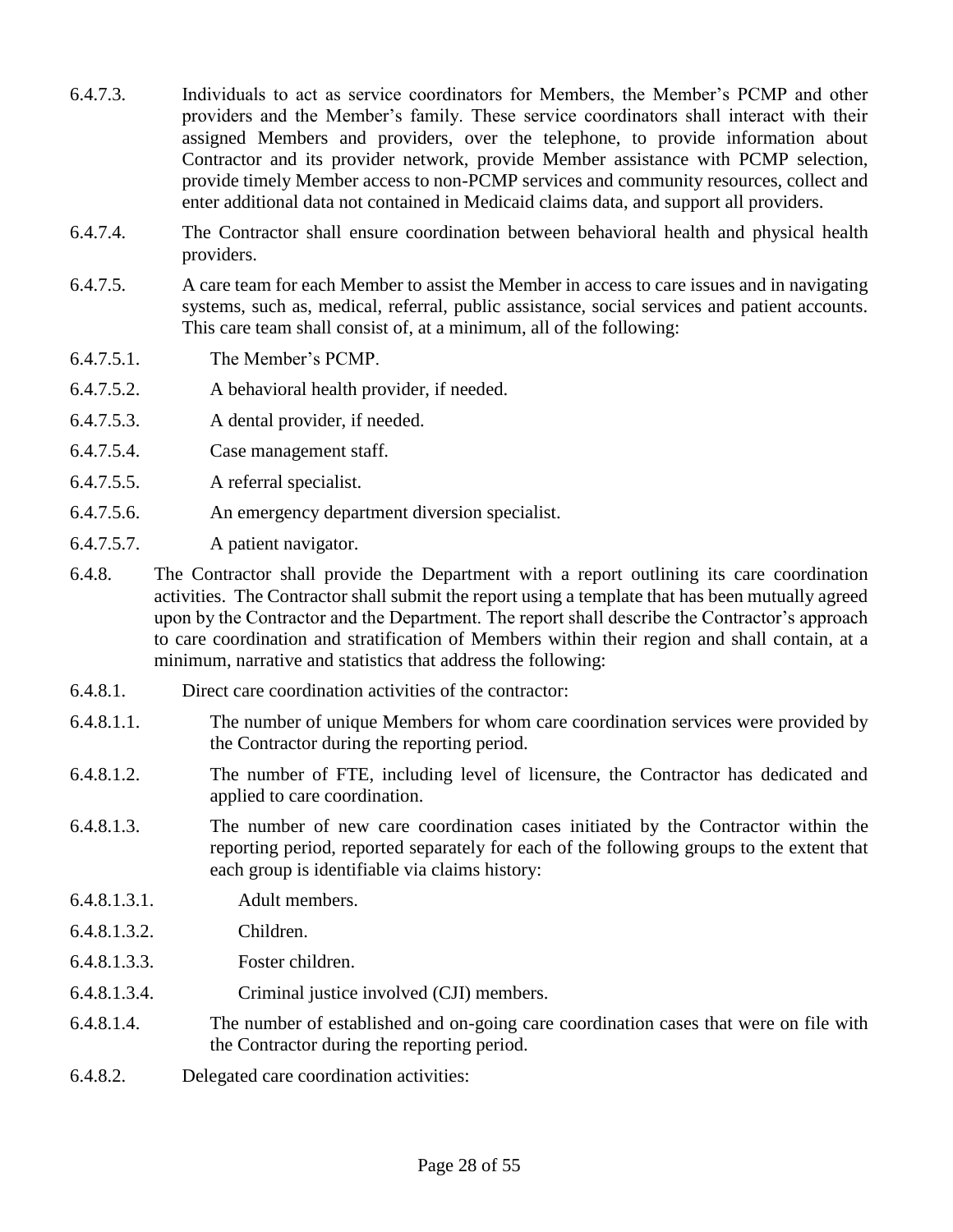- 6.4.8.2.1. The number of entities to whom the Contractor has delegated care coordination responsibilities, including the number of FTE and level of licensure the delegated care coordination entity has dedicated and applied to care coordination.
- 6.4.8.2.2. The number of unique Members for whom care coordination services were provided by a delegated entity during the reporting period.
- 6.4.8.2.3. The number of FTE, including level of licensure, the delegated entities have dedicated and applied to care coordination.
- 6.4.8.2.4. The number of new care coordination cases initiated by delegated entities within the reporting period, reported separately for each of the following groups to the extent that each group is identifiable via claims history:
- 6.4.8.2.4.1. Adult members.
- 6.4.8.2.4.2. Children.
- 6.4.8.2.4.3. Foster children.
- 6.4.8.2.4.4. Criminal justice involved (CJI) members.
- 6.4.8.2.5. The number of established and on-going care coordination cases that were on file with delegated entities during the reporting period.
- 6.4.8.3. Deliverable: Care Coordination Report
- 6.4.8.4. Due: Semi-annually on November 1, reporting for the period of April 1 through September 30; and May 1, reporting for the period of October 1 through March 30; except that the deliverable due November 1, 2014 will be for the reporting period of July 1, 2014 through September 30, 2014.
- 6.4.9. The Contractor shall be responsible for all care coordination services required under this section 6.4 of this contract regardless of whether or not the Member is attributed to a PCMP.

## **6.5. PCMP CO-PAYMENT VOUCHERS**

- 6.5.1. The Contractor may propose a co-payment voucher plan (plan) to the Department to issue vouchers for primary care visits to Members attributed to the Contractor. The goal(s) of the plan may include, but are not limited to:
- 6.5.1.1. Reducing the inappropriate utilization of emergency rooms.
- 6.5.1.2. Reinforcing utilization of primary care and preventative care.
- 6.5.1.3. Encouraging member connection to a medical home.
- 6.5.1.4. Supporting members upon determination of financial need.
- 6.5.1.5. Other goal(s), as proposed in the plan, if approved by the Department.
- 6.5.2. The Contractor shall submit a plan proposal to the Department for approval. The plan shall contain the following elements:
- 6.5.2.1. A description of the plan, including plan goals, timeline for implementation, process for evaluating effectiveness of the plan and all of the following:
- 6.5.2.1.1. The approximate number of PCMP co-payment vouchers to be issued on a per-month or annual basis.
- 6.5.2.1.2. The criteria by which Members will be selected to receive PCMP co-payment vouchers.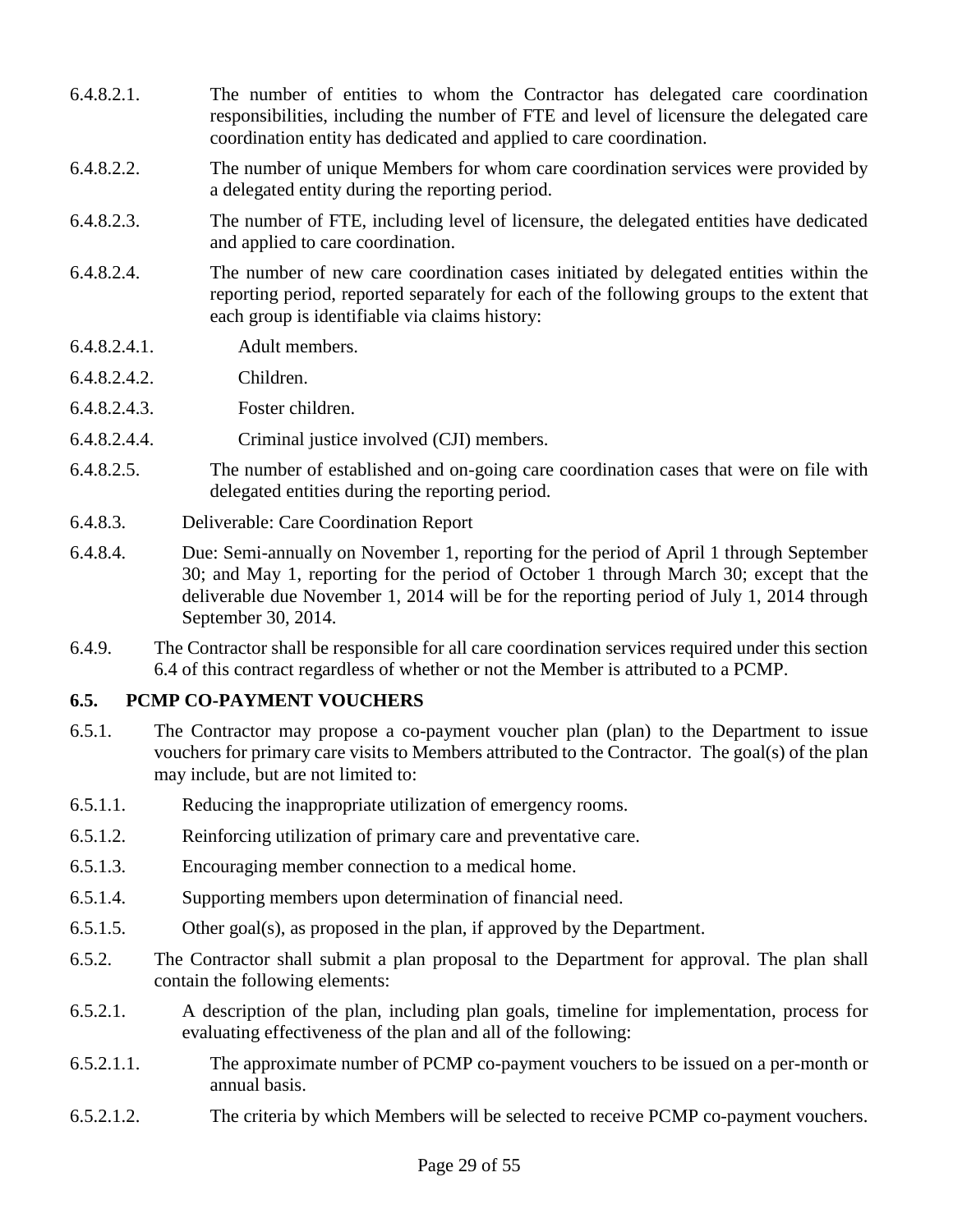- 6.5.2.1.3. The format of the PCMP co-payment voucher and the method by which the voucher will be distributed to Members.
- 6.5.2.1.4. The process whereby PCMPs will be reimbursed or compensated for the full amount of cost sharing waived.
- 6.5.2.1.5. The process whereby the Contractor will resolve complaints that arise from Members not receiving co-pay vouchers, or complaints from ACC non-contracted Providers unable to accept vouchers.
- 6.5.2.1.6. The process for tracking the number of vouchers used by Members and where the vouchers are redeemed.
- 6.5.2.1.7. An attestation that PCMPs and the Contractor have agreed to the manner and frequency of reimbursement.
- 6.5.3. In the event of a plan's approval, the Contractor shall pay for a Member's portion of primary care cost-sharing whenever a voucher is redeemed at a contracted PCMP. The Department shall not be liable for the Member's portion of cost-sharing.
- 6.5.4. To preserve Member choice, primary care co-payment vouchers or coupons must be redeemable at any ACC-contracted PCMP and must contain language to that effect. Irrespective of other arrangements with non-contracted primary care providers, the language printed on, or transmitted with, the voucher shall indicate that the voucher may only be used at a contracted PCMP.
- 6.5.5. The Contractor shall not specify a particular PCMP at which the voucher must be used. Language printed on, or transmitted with, the voucher or coupon shall not specify a particular PCMP by name.

# **SECTION 7.0 ACCOUNTABILITY**

# **7.1. INITIAL PHASE PERFORMANCE METRICS**

- 7.1.1. The Department shall calculate the regional baseline costs and utilization measures and make the baseline costs, calculation methodologies and utilization measures available to the Contractor in a reasonable timeframe. The Department shall calculate future cost and utilization measures using the same methodology as the baseline costs and utilization measures, and shall use these future costs and utilization costs to measure the Contractor's performance.
- 7.1.2. The Department shall only authorize the Contractor to enter the Expansion Phase if the future cost measurements show an aggregate reduction in costs for the Contractor's Region that meets the Department's budget goals. The Department shall determine whether any cost reduction meets the Department's budget goals in its sole discretion. The Department shall make reasonable efforts to provide the Contractor with cost reduction objectives so that the Contractor and its partners can align their efforts with the Department's program goals.
- 7.1.3. The Department shall measure the Contractor on the metrics contained in the Performance Target Table, as described in the following section on Expansion Phase Performance Metrics, during the Initial Phase. The Department shall make these measurements in order to create appropriate baselines and evaluate the Contractor's performance during the Initial Phase. The Department shall not pay the Contractor any incentive or other payment for meeting or exceeding any performance target before July 1, 2012.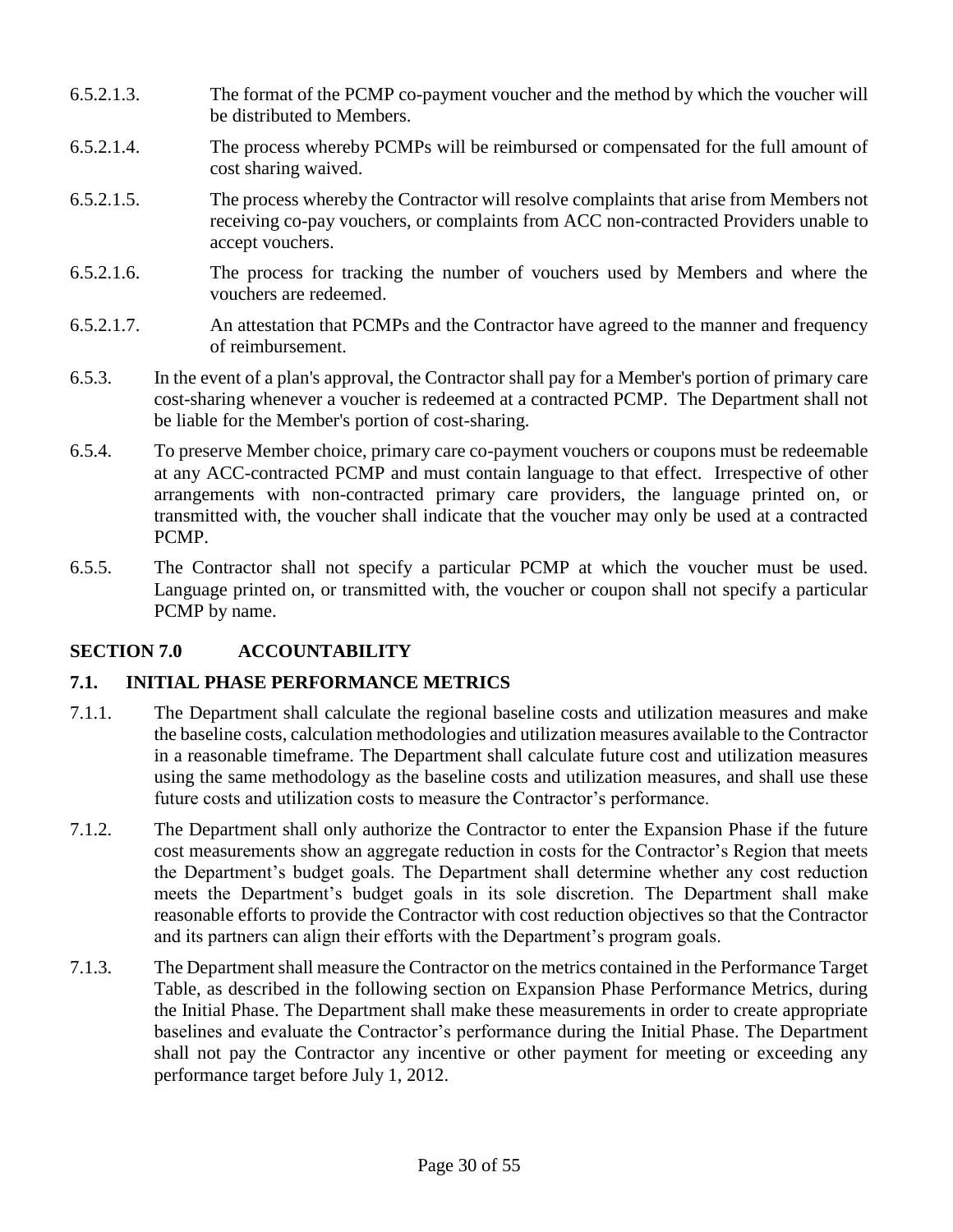- 7.1.3.1. The performance targets used to measure performance during the Initial Phase shall be the same as those used during the first year of the Expansion Phase.
- 7.1.3.2. The Department shall provide the Contractor monthly data on each performance target during the incentive payment pilot program. The data used by the Department to calculate the estimated incentive payment the Contractor would receive if the program was operational shall be based on the most recent ninety (90) day period for which complete data is available.

#### **7.2. EXPANSION PHASE PERFORMANCE METRICS**

- 7.2.1. Once the Contractor has entered the Expansion Phase, the Department shall begin enrolling additional members into the Contractor's plan at the Department's discretion. The Department may enroll any eligible Client within the Contractor's Region into the Contractor's plan, and the Contractor shall accept all new members enrolled by the Department.
- 7.2.2. The Department will use three performance targets to measure the Contractor during the first year of the Expansion Phase. The three performance targets will be Emergency Room Visits per 1,000 Full Time Enrollees (FTEs), Hospital Readmissions per 1,000 FTEs, and Outpatient Service Utilization of MRIs and CT Scans per 1,000 FTEs. The Department will use four performance targets to measure the Contractor during the second year of the Expansion Phase. The performance targets will be the three existing targets and Well Child Visits (EPSDT Screens) as defined by CMS 416 standards. After the second year of the Expansion Phase, the Department may adjust performance targets to align with goals of the program. The performance target measures and goals will be the same as those described in the Section 9.2, Pay for Performance Program for Members. The baseline for all performance targets listed in the table at Section 9.2.4., Key Performance Indicator Payment Table shall be calculated based on the most recently available twelve (12) month period by the Department utilizing methodology that is fully disclosed to the Contractor in advance, with opportunity for consideration of comments submitted by the Contractor prior to finalization of the methodology by the Department.
- 7.2.3. The Department shall not include Members who are eligible for both Medicare and Medicaid in the incentive payment calculations until sufficient data and analytic capabilities are available. The incentive payments for this population shall be paid out based on the Contractor's performance for all other FTEs.
- 7.2.4. During the second year of the Expansion phase and every subsequent year, the Department shall consult with the Contractor to determine the measurement areas and performance targets for the Contractor based on the Department's priorities, goals, objectives and initiatives. The Department shall amend this Contract to establish the new measurement areas and performance targets no later than March  $1<sup>st</sup>$ .
- 7.2.5. The Department may initiate a shared savings program, subject to CMS approval of the shared savings methodology. Upon approval by CMS, the Department shall work with the Contractor to amend this Contract as necessary.

## **7.3. PERFORMANCE IMPROVEMENT**

- 7.3.1. The Contractor shall submit an annual quality report and quality improvement plan to the Department for approval. The report shall include:
- 7.3.1.1. A description of the techniques used by the Contractor to improve its performance, effectiveness and quality outcomes. This report shall describe the qualitative and quantitative impact the techniques had on quality and the overall impact and effectiveness of the quality assessment and improvement program.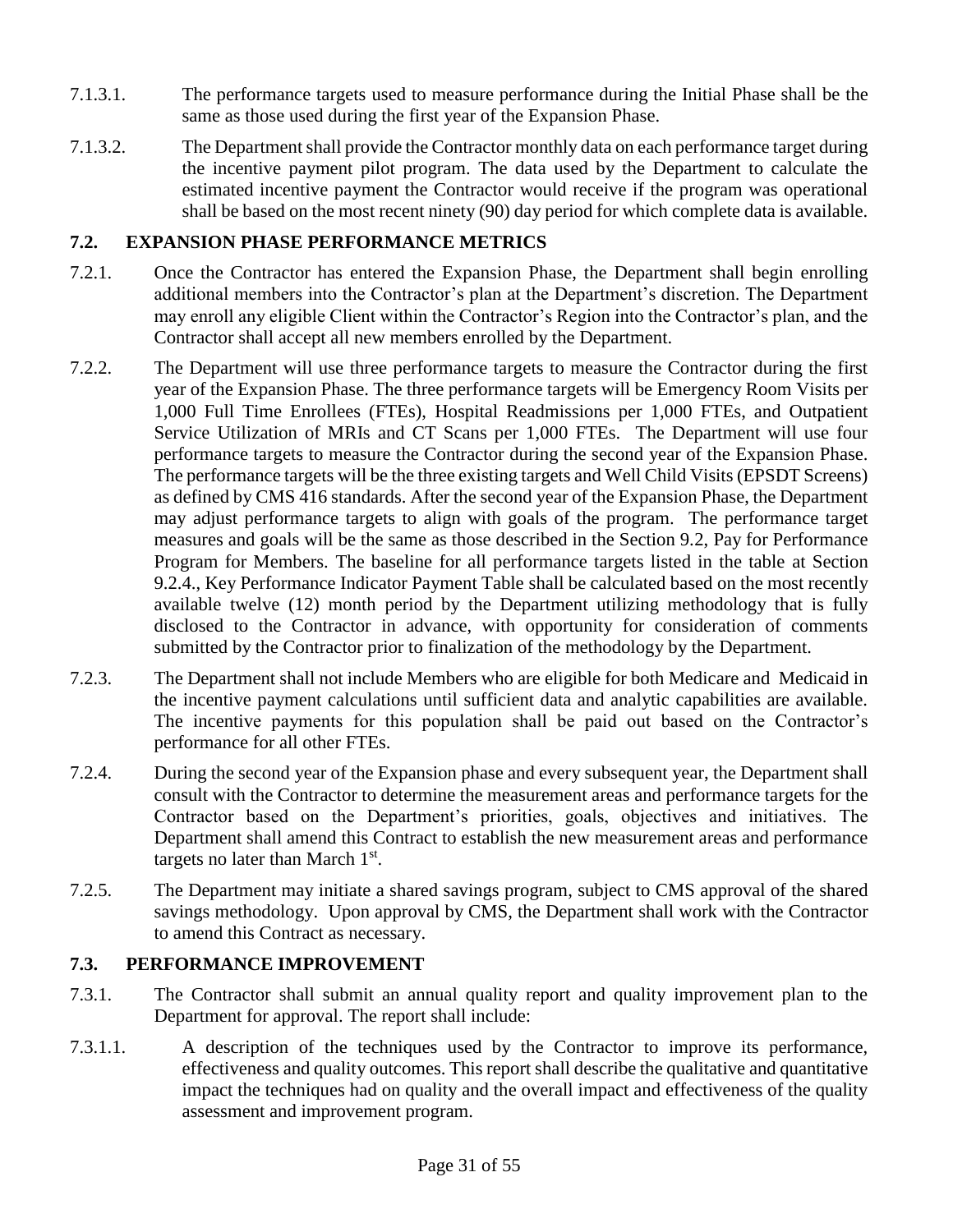- 7.3.1.2. A description of past quality assessments and performance improvement activities targeted at creating substantial improvements in the quality and results for the next year.
- 7.3.1.3. Findings and opportunities for improvement identified in studies, performance outcomes measurements, Member satisfaction surveys and other monitoring quality activities.
- 7.3.1.4. A description of the annual activities related to practice support plans. These practice support activities shall be directed at a majority of the PCMPs in the Contractor's Region and may range from disseminating practice support resources to its PCMP network to conducting formal training classes for PCMPs. Any data used to drive practice support plans shall be included.
- 7.3.2. The Contractor shall deliver the Quality Report and Quality Improvement Plan updates to the Department on an annual basis by October first of that year.
- 7.3.2.1. DELIVERABLE: Initial Quality Report and Quality Improvement Plan; Annual Quality Report and Quality Improvement Plan update.
- 7.3.2.2. DUE: The Initial Quality Report and Quality Improvement Plan is due by October 1, 2011; the Quality Report and Quality Improvement Plan Update is due annually, by October 1<sup>st</sup> of the year.
- 7.3.3. The Contractor shall include all relevant and available data, including those provided by the Department, the SDAC, claims data, prior authorization systems, registry data and data available through national collection initiatives, in any analysis, goal setting or the formulation of any strategy or plan.
- 7.3.4. The Department may review the Contractor's Quality Report and Quality Improvement Plan at any time. The Department may direct reasonable changes in the Contractor's Quality Report and Quality Improvement Plan in the event that it determines any aspect of the plan to be insufficient, inappropriate or otherwise unacceptable, for any reason. The Contractor shall immediately implement any reasonable changes directed by the Department and update its Quality Report and Quality Improvement Plan accordingly.
- 7.3.5. Performance Improvement Projects
- 7.3.5.1. The Contractor shall conduct Performance Improvement Projects that are designed to achieve, through ongoing measurements and intervention, significant improvement, sustained over time, in clinical care and nonclinical care areas that are expected to have a favorable effect on health outcomes and member satisfaction.
- 7.3.5.2. The Contractor shall conduct Performance Improvement Projects on topics selected by the Centers for Medicare and Medicaid Services (CMS) when directed by the Department.
- 7.3.5.3. The Contractor shall report the status and results of each Performance Improvement Project in the Annual Quality Report and when requested by the Department. The results of each Performance Improvement Project shall be submitted in sufficient detail to allow the Department's external quality review organization to validate the projects by CMS standards.
- 7.3.5.4. The Contractor shall participate in an annual Performance Improvement Learning Collaborative facilitated by the Department.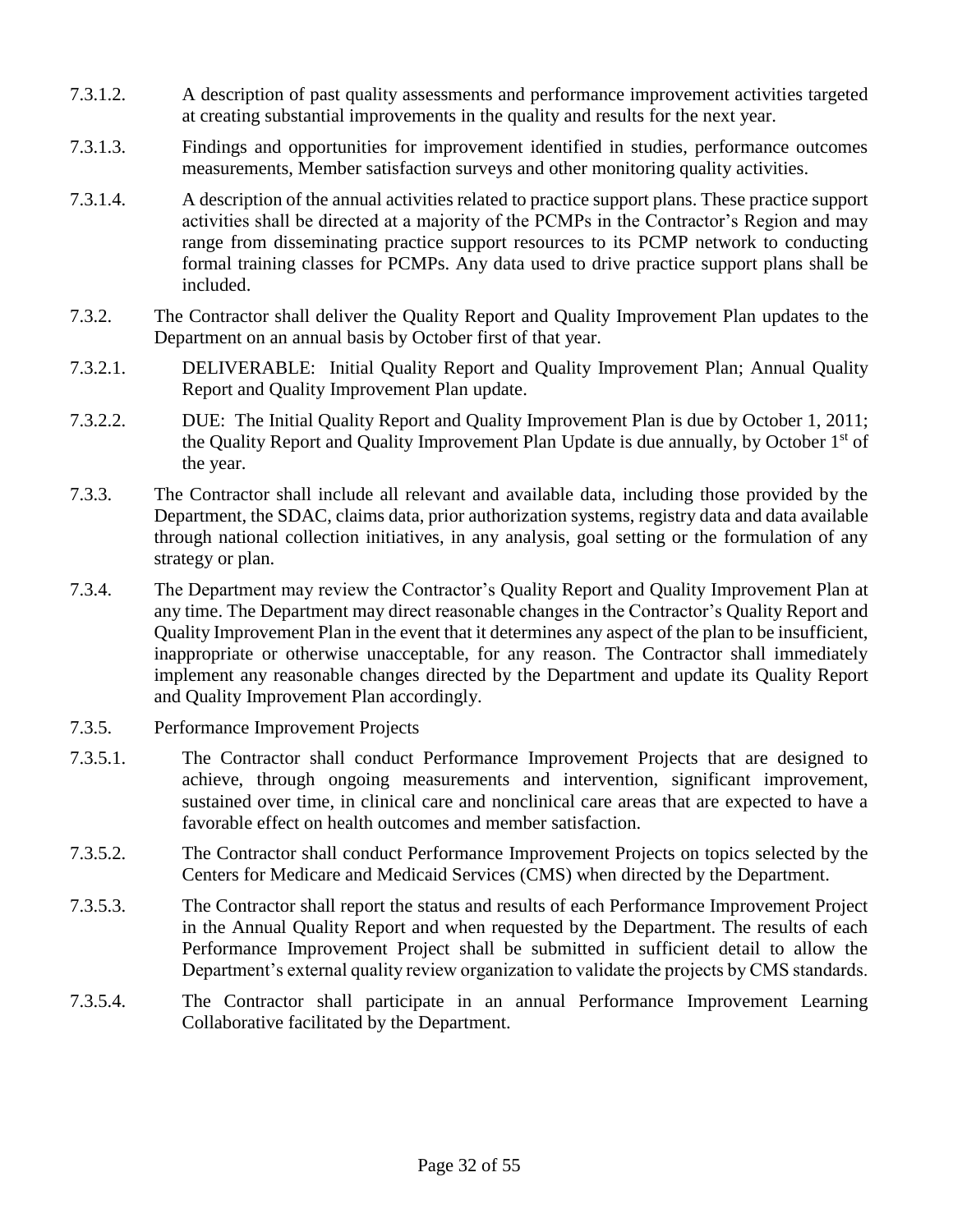7.3.5.5. The Contractor shall complete Performance Improvement Projects in a reasonable time period in order to facilitate the integration of project findings and information into the quality assessment and improvement program and to produce new information on quality of care each year.

## **7.4. FEEDBACK AND INNOVATION**

- 7.4.1. The Contractor shall create a Performance Improvement Advisory Committee to provide input into the Contractor's implementation of the ACC Program and the Contractor's own performance improvement program. The Performance Improvement Advisory Committee shall:
- 7.4.1.1. Be directed and chaired by one of Contractor's Key Personnel.
- 7.4.1.2. Have a formal, documented membership and governance structure.
- 7.4.1.3. Have a diverse membership, representative of the Contractor's Region, which includes members representing at least the following:
- 7.4.1.3.1. Members.
- 7.4.1.3.2. Member's families.
- 7.4.1.3.3. Advocacy groups and organizations.
- 7.4.1.3.4. The PCMP network.
- 7.4.1.3.5. Other Medicaid providers.
- 7.4.1.3.6. The Behavioral Health community.
- 7.4.1.3.7. Charitable, faith-based or service organizations within the community.
- 7.4.1.4. Hold regularly scheduled meetings, no less often than on a quarterly basis.
- 7.4.1.5. Open all scheduled meetings to the public.
- 7.4.1.6. Post the minutes of each meeting on the Contractor's website within ten (10) Business Days of each meeting.
- 7.4.1.6.1. DELIVERABLE: Posted meeting minutes, meeting information for upcoming meetings, and the name and direct phone number of a contact person on the Contractor's website.
- 7.4.1.6.2. DUE: Ten (10) Business Days from the date of the meeting.
- 7.4.2. The ACC Program Improvement Advisory Committee
- 7.4.2.1. The Contractor shall provide one person to serve as a member of the Department's ACC Program Improvement Advisory Committee. This individual shall be the Contractor's representative to the ACC Program Improvement Advisory Committee.
- 7.4.3. The Contractor's representative on each of the committees described in this section may serve on any number of committees, as time permits. If conflicting meetings, other obligations or any other event does not permit the Contractor's representative from attending a meeting, the Contractor shall provide an alternate representative to attend the meeting that the regular representative could not attend. The Contractor's representative shall attend all meetings in person, unless granted prior approval to attend through telephone, video conference or other means by the Department.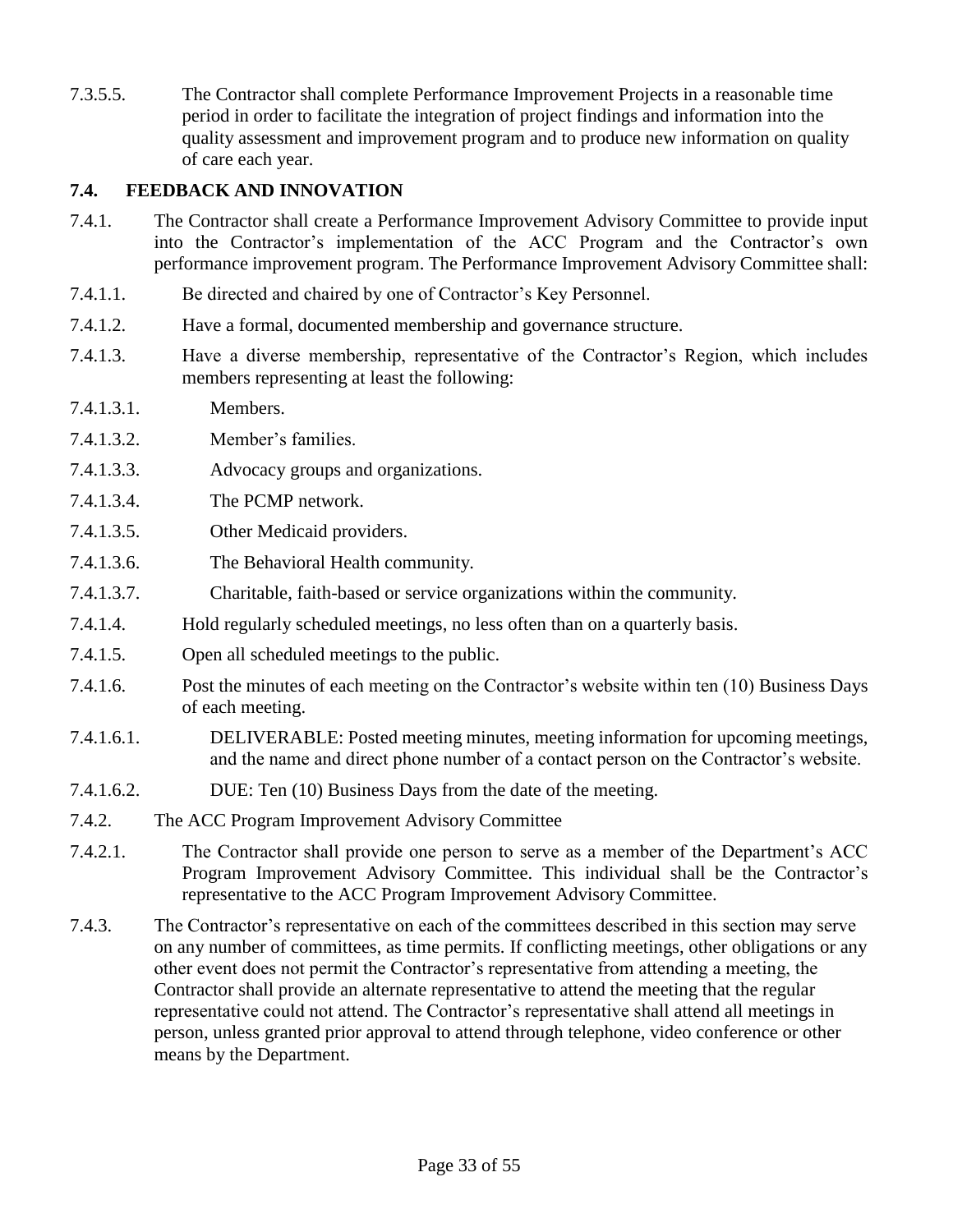7.4.4. The Department may request the Contractor provide an replacement representative, for any of the committees in this section, from the Contractor in the event that the Department determines, in its sole discretion, that the existing representative is unacceptable or if the representative shows a pattern of being disruptive during meetings, being tardy to regularly scheduled meetings or failing to attend regularly scheduled meetings. In the event that the Department requests a replacement representative, the Contractor shall provide the replacement representative by the next regularly scheduled meeting of that committee.

## **SECTION 8.0 PROGRAM REPORTING**

# **8.1. ADMINISTRATIVE REPORTING**

- 8.1.1. Network Report
- 8.1.1.1. The Network Report shall contain:
- 8.1.1.1.1. A listing of the total number of providers by type of provider and by county, including, but not limited to, PCMPs, specialists and hospitals.
- 8.1.1.1.2. The number of providers who are accepting new Clients.
- 8.1.1.1.3. A description of how the Contractor's network of providers and other community resources meet the needs of the Member population in the Contractor's Region, specifically including a description of how Members in special populations, as described in section 4.1.6, are able to access care.
- 8.1.1.2. In addition to the requirements for all network reports, the report submitted at the beginning of the Department's fiscal year shall include a summary of the challenges and opportunities for improving the Contractor's network, the existing unmet needs within the Contractor's network and the Contractor's strategy for meeting those needs.
- 8.1.1.3. The Contractor shall submit the network report on a semi-annual basis.
- 8.1.1.3.1. DELIVERABLE: Network Report.
- 8.1.1.3.2. DUE: Semi-annually, by January 31<sup>st</sup> and July 31st of each year.
- 8.1.1.4. The Department may request interim Network Reports, containing the same information normally contained in a semi-annual Network Report, from the Contractor at any time other than a semi-annual reporting period.
- 8.1.1.4.1. DELIVERABLE: Interim Network Report.
- 8.1.1.4.2. DUE: within ten (10) Business Days after the Department's request for the interim Network Report.
- 8.1.2. Program Integrity Report
- 8.1.2.1. The Contractor shall report to the Department any suspicion or knowledge of fraud or abuse, including, but not limited to, false or fraudulent filings of claims and the acceptance of or failure to return any monies allowed or paid on claims known to be fraudulent.
- 8.1.2.2. The Contractor shall report any suspicion or knowledge of fraud or abuse to the Department immediately upon receipt of the information causing suspicion or knowledge of the fraud or abuse.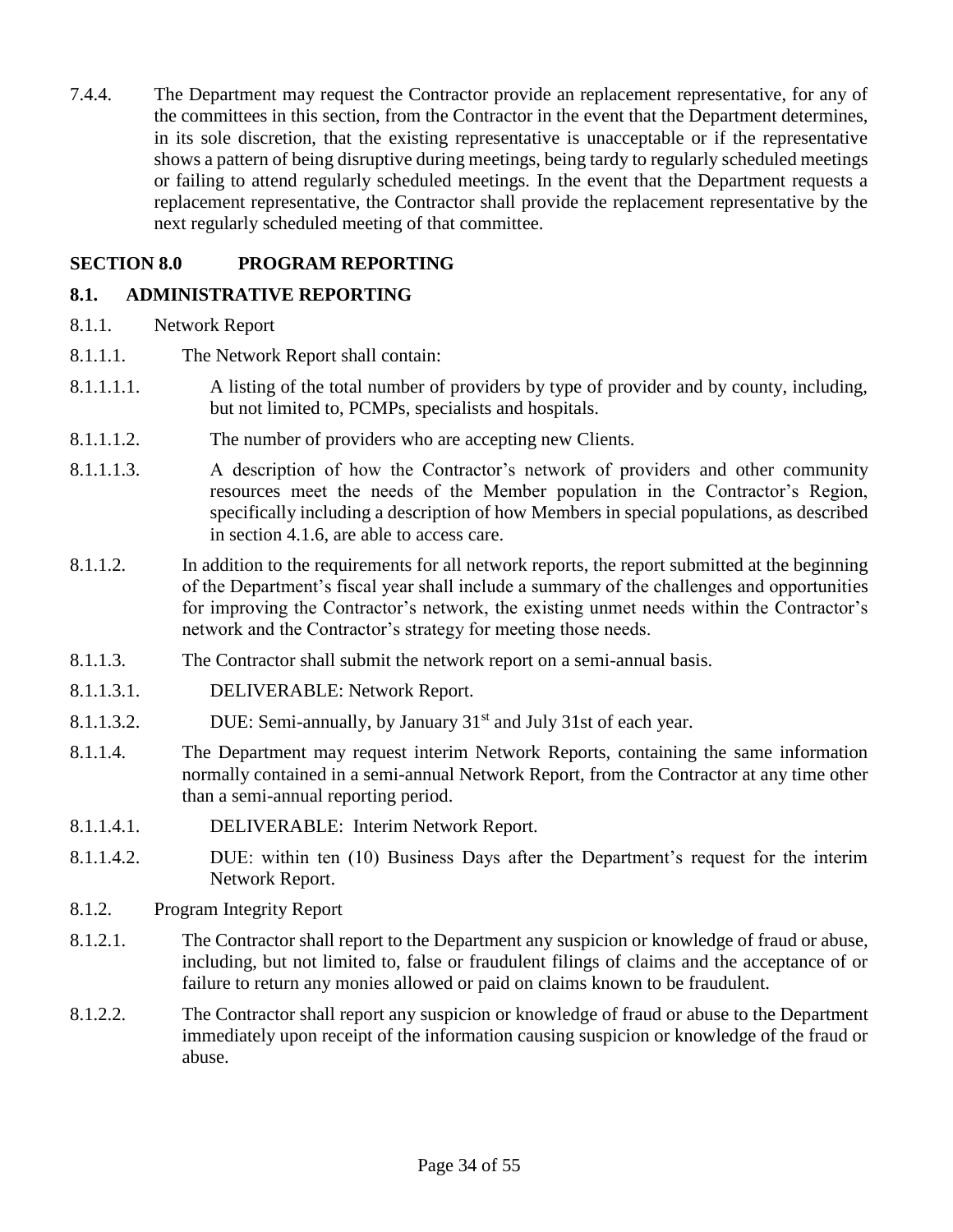- 8.1.2.3. The Contractor shall prepare a written program integrity report detailing the specific background information of any reported fraud or abuse, the name of the provider and a description of how the Contractor became aware of the information that led to the report. The Contractor shall deliver this Program Integrity Report to the Department within ten (10) Business Days from when it reported the fraud or abuse to the Department.
- 8.1.2.3.1. DELIVERABLE: Program Integrity Report.
- 8.1.2.3.2. DUE: Ten (10) Business Days from the initial report of the fraud or abuse.
- 8.1.2.4. The Contractor shall report any possible instances of a Member's fraud, such as document falsification, to the department of human or social services in the county in which the Member resides, immediately upon gaining information leading to knowledge of the fraud or suspicion of fraud. The Contractor shall deliver a written report of the possible instances of the Member's fraud detailing the specific background information of the reported fraud, the name of the Member and a description of how the Contractor became aware of the information that led to the report. The Contractor shall deliver this Member fraud report to the county department to which it made its initial report within ten (10) Business Days from when it reported the fraud to the county department.
- 8.1.2.4.1. DELIVERABLE: Member Fraud Report.
- 8.1.2.4.2. DUE: Ten (10) Business Days from the initial report of the fraud or abuse.

## **8.2. PERFORMANCE REPORTS**

- 8.2.1. Integration Reporting
- 8.2.1.1. The Contractor shall submit to the Department a report that includes an environmental scan of current practices, challenges, and new strategies for integration of behavioral and physical health care for all covered populations. The Contractor shall collaborate with the BHOs in its region to create the report.
- 8.2.1.1.1. DELIVERABLE: Behavioral Health Integration Report.
- 8.2.1.1.2. DUE: July 1, 2012.
- 8.2.2. Integrated care
- 8.2.2.1. The Contractor shall submit a semi-annual report describing all of the following:
- 8.2.2.1.1. Integrated care efforts and continuing challenges.
- 8.2.2.1.2. Updates on strategies identified in the Behavioral Health Integration Report
- 8.2.2.1.3. DELIVERABLE: Integrated Care Report.
- 8.2.2.1.4. DUE: Semi-annually, by January  $31<sup>st</sup>$  and July  $31<sup>st</sup>$  of each year.
- 8.2.3. Member Outreach and Stakeholder Feedback Report
- 8.2.3.1. The Member Outreach and Stakeholder Feedback Report shall contain:
- 8.2.3.1.1. A summary of the feedback received from Members and other stakeholders, through any advisory committee or through any other means.
- 8.2.3.1.2. A description of trends and themes in the feedback received.
- 8.2.3.1.3. A description of overarching issues to address or system-wide problems that must be solved and a proposal to address these issues or solve the problems.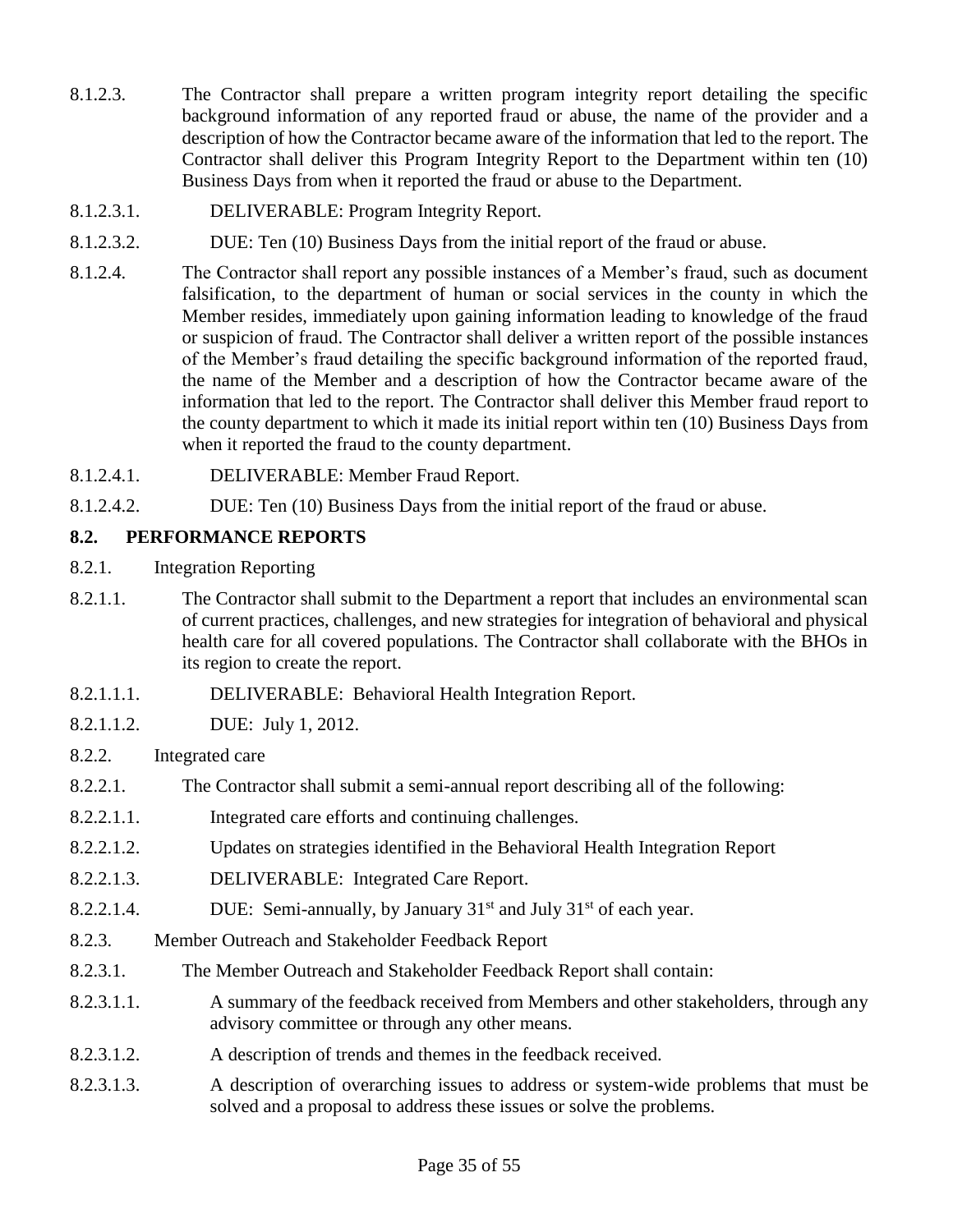- 8.2.3.1.4. A summary of the feedback and complaints from Members, providers and the community at large and any advice or views expressed by the Contractor's Performance Improvement Advisory Committee.
- 8.2.3.1.5. The results of the prior quarter's attempts to contact Members as described in section 3.1.1.3.2, including the success rate of connecting Members without a PCMP to a PCMP.
- 8.2.3.1.6. The Contractor's plan for contacting Members without a PCMP during the following quarter.
- 8.2.3.1.7. The results of the prior quarter's outreach to all Members, as described in section 3.2.7.
- 8.2.3.2. The Contractor shall provide the Stakeholder Feedback Report, to the Department, on a quarterly basis, within thirty (30) days from the end of the quarter that the report covers.
- 8.2.3.3. The Member Outreach and Stakeholder feedback report may contain information that is not reflected in the Contractor's regular grievance process and the information contained in such a report is not indicative of a weakness or limitation of the Contractor or the Contractor's systems.
- 8.2.3.3.1. DELIVERABLE: Member Outreach and Stakeholder Feedback Report.
- 8.2.3.3.2. DUE: Semi-annually, by April  $30<sup>th</sup>$  and October  $31<sup>st</sup>$  of each year.
- 8.2.4. Financial Reporting
- 8.2.4.1. The Contractor shall submit a quarterly financial report to the Department using a template that has been mutually agreed upon by the Contractor and the Department. The report shall contain a detailed accounting of the total PMPM revenue received during the quarter and how PMPM payments were spent, including but not limited to, the following information:
- 8.2.4.1.1. The percentage of PMPM payments spent during the reporting period to support the following categories of work:
- 8.2.4.1.1.1. Care coordination.
- 8.2.4.1.1.2. Practice support.
- 8.2.4.1.1.3. Administration.
- 8.2.4.1.1.4. Network development.
- 8.2.4.1.1.5. The categories listed above may be expanded as a result of the process of developing the reporting template.
- 8.2.4.1.2. A breakdown of how the PMPM payments were spent for each category of work
- 8.2.4.1.3. An explanation of the breakdown for how the dollars were spent in each category of work.
- 8.2.4.2. Deliverable: RCCO Quarterly Financial Report.
- 8.2.4.3. Due: No later than forty-five (45) days from the end of the state fiscal quarter that the report covers.

## **8.3. REPORT VERIFICATION**

8.3.1. The Department may, in its sole discretion, verify any information the Contractor reports to the Department for any reason. The Department may use any appropriate, efficient or necessary method for verifying this information including, but not limited to: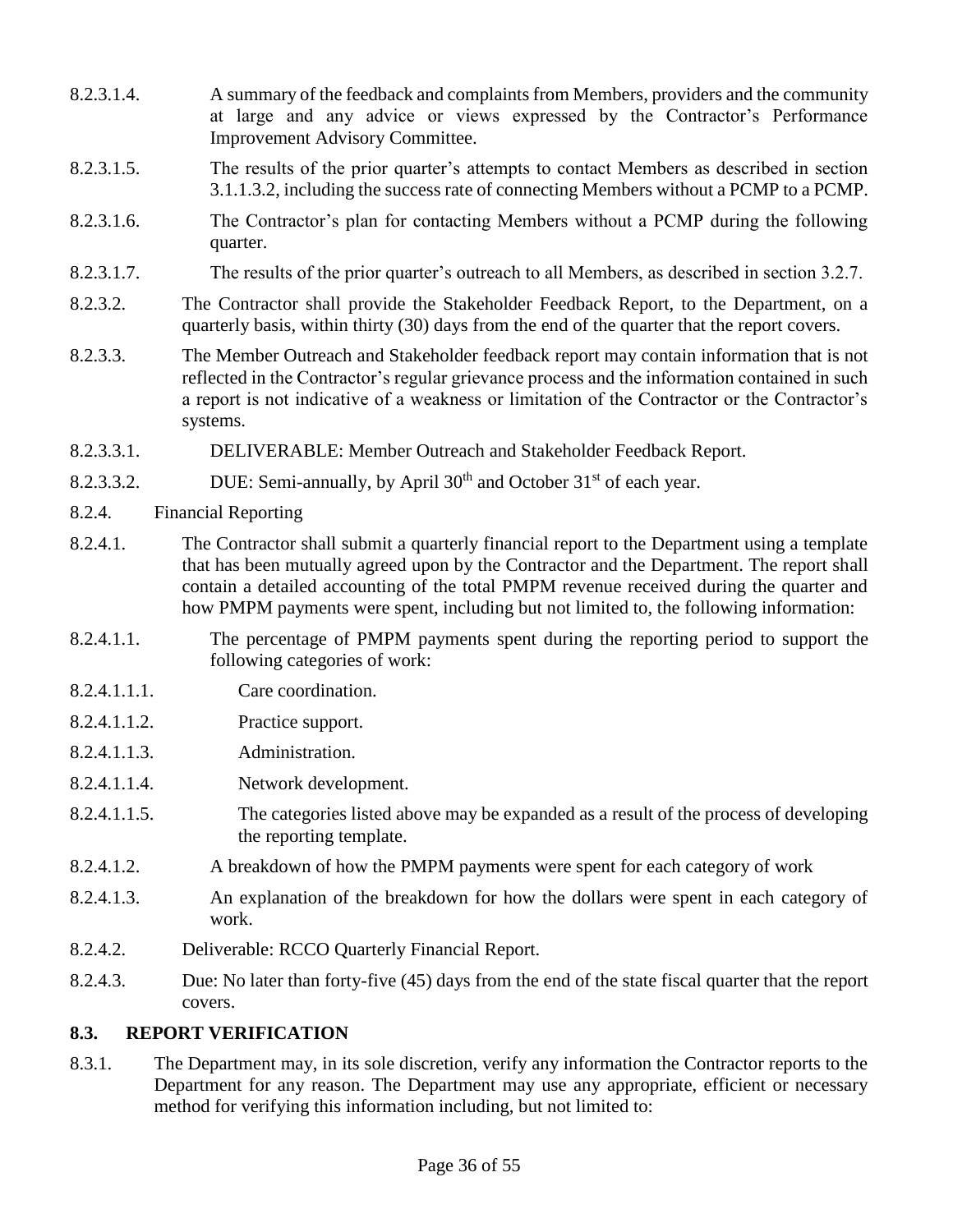- 8.3.1.1. Fact-checking.
- 8.3.1.2. Auditing reported data.
- 8.3.1.3. Requesting additional information.
- 8.3.1.4. Performing site visits.
- 8.3.2. In the event that the Department determines that there are errors or omissions in any reported information, the Contractor shall produce an updated report, which corrects all errors and includes all omitted data or information, and submit the updated report to the Department within ten (10) Business Days from the Department's request for the updated report.
- 8.3.2.1. DELIVERABLE: Updated reports.
- 8.3.2.2. DUE: Ten (10) Business Days from the Department's request for an updated or corrected report.

## **8.4. REPORT FORMAT OR TEMPLATES**

8.4.1. The Contractor shall provide all reports in a format or template directed by the Department. The Department will develop the templates with input from the Contractor. The Contractor shall ensure that all reports comply with the specific guidance provided by the Department related to that report. With Department permission, the Contractor may include information required by this Contract in reports and deliverables the Department requires per the terms of other contracts.

# **SECTION 9.0 COLORADO OPPORTUNITY PROJECT**

## **9.1. COLORADO OPPORTUNITY PROJECT**

- 9.1.1. The Contactor shall hire a full-time employee to serve as an Opportunity Liaison (Liaison).
- 9.1.2. The Contractor shall oversee the work and activities of the Liaison in at least one community in the Contractor's region to ensure all the requirements of this section are met. The Contractor shall receive approval from the Department of the selected community or communities prior to work commencing.
- 9.1.3. The Contractor shall be responsible for all hiring and management of the Liaison. The Contractor, the other RCCOs, and the Department shall determine minimum qualifications; job descriptions; and performance expectations.
- 9.1.3.1. At a minimum, the Liaison shall have: experience working in the Contractor's region; strong relationships with key partners in the region; an understanding of current research and practice regarding the social determinants of health and evidence-based/promising programs that have demonstrated success.
- 9.1.3.2. The Contractor shall develop more detailed job qualifications, based on information from and with the approval of the Department, for the position prior to hiring for the position.
- 9.1.4. The Contractor's Liaison shall serve three primary roles related to the Colorado Opportunity Project (Project).
- 9.1.4.1. The Contractor shall ensure the Liaison maintains fidelity to the Project and complies with the Department direction on the Project.
- 9.1.4.2. The Liaison shall represent the Contractor's organization in Department Project meetings, assist in Project planning and development, and ensure Project implementation in the Contractor's region or in a specific community in the Contractor's region.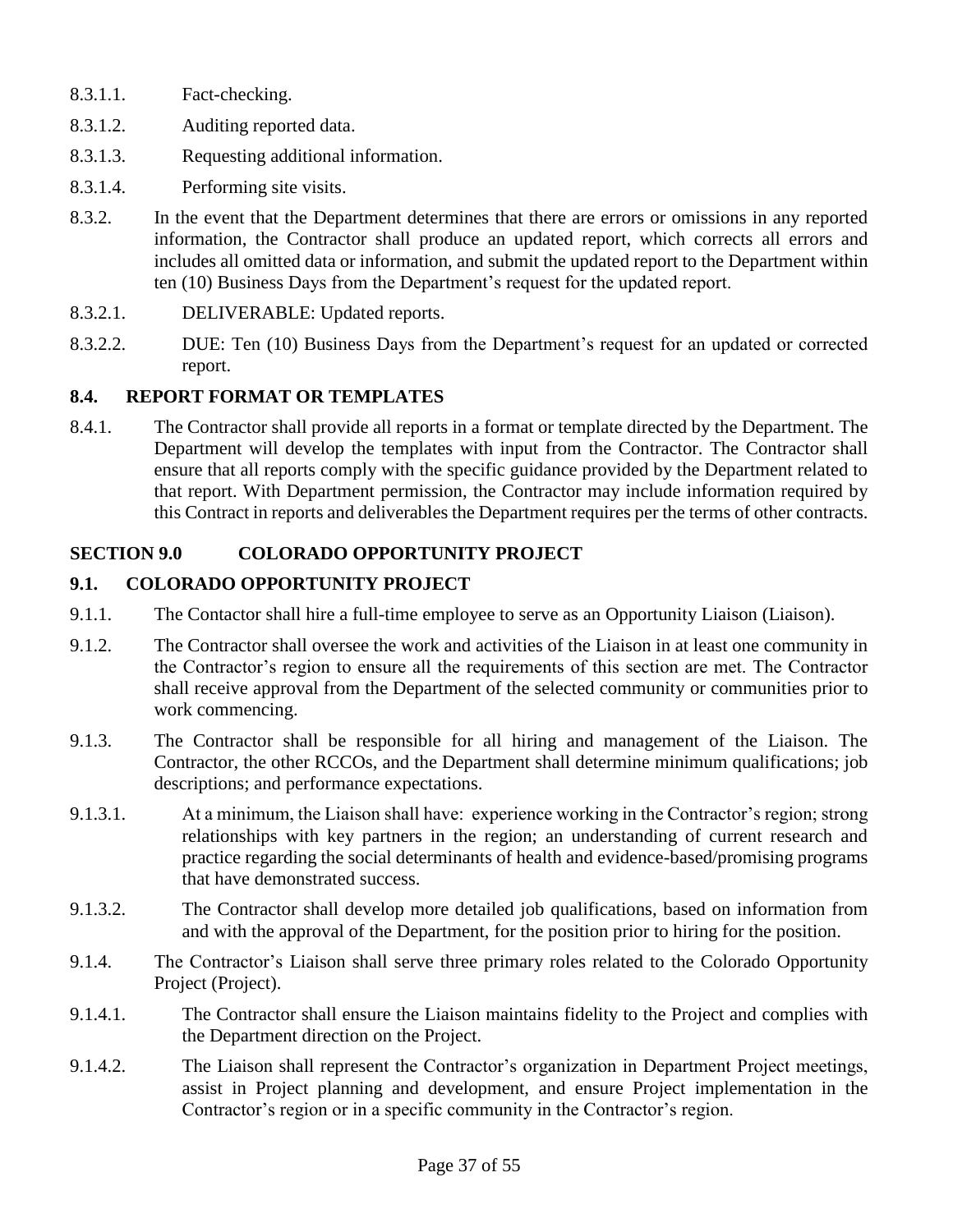- 9.1.4.3. The Liaison shall participate in a learning collaborative with the Department and all Opportunity Liaisons of other RCCOs to identify best practices for implementing the Project.
- 9.1.5. To support these primary roles, the Liaison shall:
- 9.1.5.1. Attend and participate in Department meetings and planning sessions focused on designing the Project. Initial design work shall include providing input toward and assistance with:
- 9.1.5.1.1. Creating an overall work-plan, including timelines and milestones for the Project.
- 9.1.5.1.2. Identifying existing community programs/interventions.
- 9.1.5.1.3. Creating a package of interventions by life stage.
- 9.1.5.1.4. Developing a process for identifying the client population, tracking and monitoring client performance on project indicators, and client utilization of project interventions.
- 9.1.5.2. Work as a convener in the Contractor's region to implement the Project, including the following:
- 9.1.5.2.1. Establishing partnerships with the community partners that deliver selected life stage interventions as well as care coordinators, case managers, and other entities responsible for helping Clients access services and resources.
- 9.1.5.2.2. Providing education and guidance to community partners regarding the Project.
- 9.1.5.2.3. Developing a process for connecting ACC Clients with the appropriate package of life stage interventions.
- 9.1.5.2.4. Serving as a community resource for the Project.
- 9.1.6. The Liaison shall work with the Department to develop a work plan for implementing the Project. The work plan format shall be mutually agreed upon by the Department and the Contractors and reviewed and approved by the Department. The work plan shall be discussed and reviewed at least monthly with the Department and amended as needed.
- 9.1.6.1. DELIVERABLE: Colorado Opportunity Project Implementation Plan.
- 9.1.6.2. DUE: October 15, 2015.
- 9.1.6.3. DELIVERABLE: Updated Colorado Opportunity Project Implementation Plan.
- 9.1.6.4. DUE: Upon Department request.

# **SECTION 10.0 COMPENSATION**

# **10.1. PMPM PAYMENTS FOR MEMBERS**

10.1.1. The Department shall pay the Contractor, through the Colorado MMIS, a monthly PMPM Payment for each active Member enrolled in the Contractor's plan on the first day of that month at the following rates: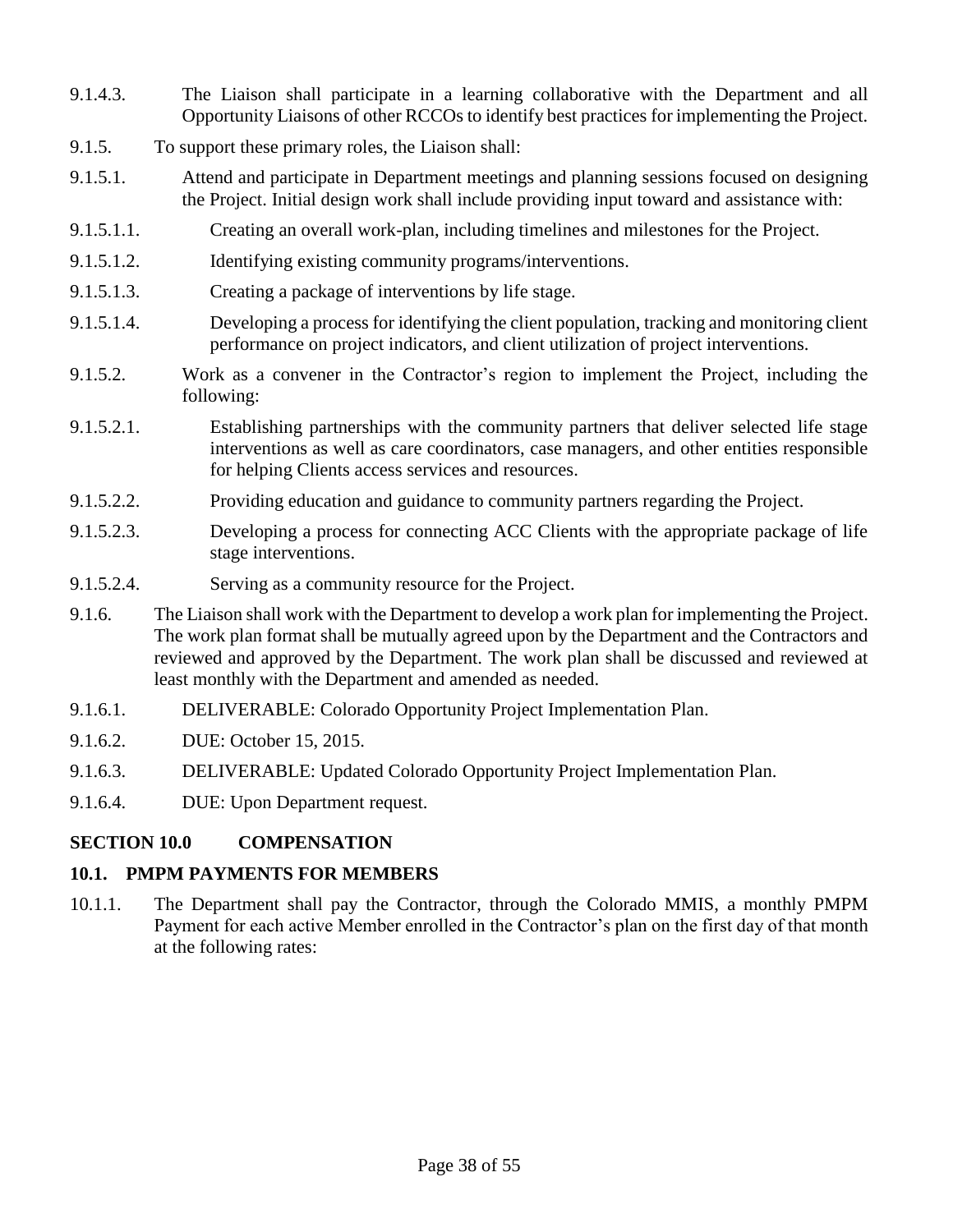| <b>Description</b>    | <b>Period</b>                                                | <b>PMPM</b><br><b>Amount</b> |
|-----------------------|--------------------------------------------------------------|------------------------------|
| A. All Members        | Effective Date through June 30, 2012                         | \$13.00                      |
| <b>B.</b> All Members | July 1, 2012 through October 31,<br>2012                     | \$12.00                      |
| C. All Members        | November 1, 2012 through August<br>31, 2014.                 | \$9.50                       |
| D. All Members        | September 1, 2014<br>through<br>termination of the Contract. | \$9.00<br>base rate          |

- 10.1.1.1. Upon the Department's notification to the Contractor that the factors outlined in Section 9.1.1.2 have been met, the PMPM shall be calculated as follows:
- 10.1.1.1.1. For all Members who are attributed to a PCMP at the time of calculation the Contractor shall receive one hundred percent (100%) of the base rate.
- 10.1.1.1.2. For all Members who have been unattributed to a PCMP for less than six (6) consecutive months at the time of calculation the Contractor shall receive one hundred percent (100%) of the base rate.
- 10.1.1.1.3. For all Members who have been unattributed to a PCMP for six (6) consecutive months or longer at the time of the calculation the Contractor shall receive sixty-five percent (65%) of the base rate. The Department will determine whether a Member is unattributed by determining if that Member has had a RCCO span of more than six (6) consecutive months with no PCMP span. The Department will use the managed care enrollment table to identify these Members.
- 10.1.1.2. The PMPM shall be calculated as described in Section 9.1.1.1 upon the Department's notification to the Contractor that:
- 10.1.1.2.1. The Enrollment Broker has had one (1) month during which ninety percent (90%) of the calls had a wait time of five (5) minutes or less (wait time is defined as time until first pick up).
- 10.1.1.2.2. Reattribution is performed monthly.
- 10.1.1.2.3. The Enrollment Broker and two (2) RCCO representatives (to be identified by the RCCO Leadership Group) have established quarterly or monthly meetings.
- 10.1.1.2.4. Fax forms that could not be processed by the Enrollment Broker have been sorted by the RCCO with a reason the form could not be processed written on each fax form. The fax forms have been made available at the Enrollment Broker office on a weekly basis and delivered monthly to the Department.
- 10.1.1.2.5. The Online Health Plan selection form is operational.
- 10.1.1.3. The PMPM payments shall only be made during the Initial Phase and the Expansion Phase. The Contractor shall not receive any PMPM Payment before the beginning of the Initial Phase.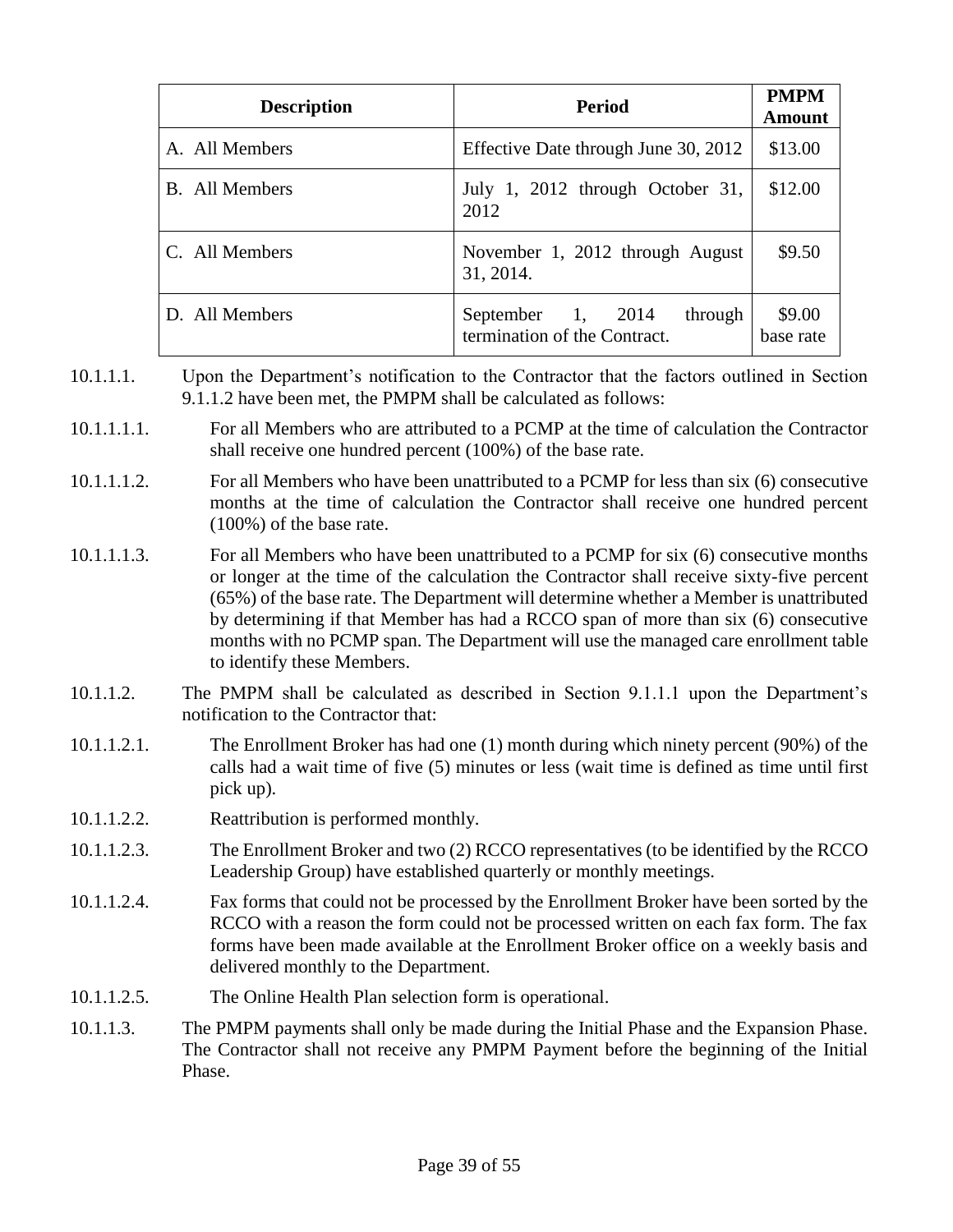- 10.1.1.4. The number of active Members enrolled in the Contractor's plan shall be calculated based on the number of enrollments in the Colorado Medicaid Management Information System.
- 10.1.1.5. The Department shall remit all PMPM Payments to the Contractor within the month for which the PMPM Payment applies. In the event that the Contractor is not compensated for a Member in a month for which the Contractor should have been compensated, the Department shall compensate the Contractor for that Member.
- 10.1.1.6. The Contractor may attribute Members who had been enrolled in CHP+ to a PCMP. When making these attributions, the Contractor shall use the same attribution methodology the Department uses. The Department will process these attributions in MMIS within ninety (90) days of receiving the file.
- 10.1.1.6.1. DELIVERABLE: Documentation of methodology for attribution
- 10.1.1.6.2. DUE: Prior to implementing the attribution methodology
- 10.1.1.6.3. DELIVERABLE: Excel file with ACC clients identified by Medicaid client ID linked to Medicaid provider billing ID and a date for the last visit with that Provider
- 10.1.1.6.4. DUE: Upon completion of attribution.

## **10.2. PAY FOR PERFORMANCE PROGRAM FOR MEMBERS**

- 10.2.1. The Contractor may earn performance-based payments by meeting quality measures as established by the Department in the following areas:
- 10.2.1.1. Key performance indicators.
- 10.2.1.2. Program savings (shared savings).
- 10.2.1.3. Additional performance target(s).
- 10.2.2. For SFY2016 (July 1, 2015 June 30, 2016), the pay for performance program will be focused on incentivizing the Contractor to improve performance for the following measures (detailed in more specificity below):
- 10.2.2.1. Emergency room visits.
- 10.2.2.2. Postpartum care.
- 10.2.2.3. Well child checks ages 3-9.
- 10.2.2.4. Care for Members with chronic conditions.
- 10.2.2.5. Adolescent and adult depression screening (billed FFS).
- 10.2.2.6. Adolescent well care (13-20).
- 10.2.2.7. Evaluation and management claim within thirty (30) days of hospitalization.
- 10.2.2.8. Cost of care.
- 10.2.2.9. Member satisfaction.
- 10.2.2.10. A State Innovation Model (SIM) aligned measure.
- 10.2.3. The Department shall provide to the Contractor documented calculation methodology for all measures prior to the first distribution of funds. The Department shall release the calculation methodology as a draft and shall provide a comment period of no less than two (2) weeks prior to releasing as final.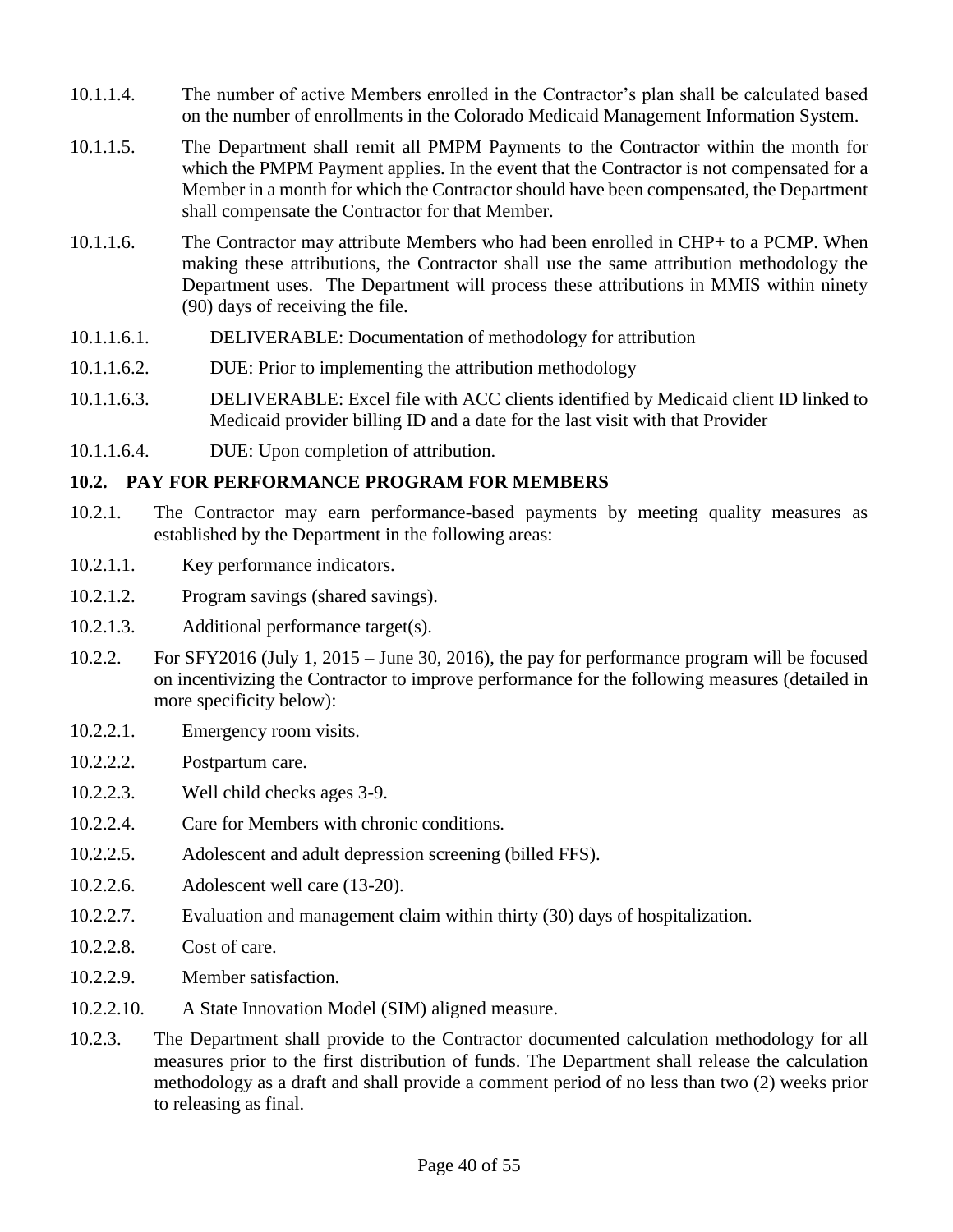| <b>Measurement Area</b>                                                                                            | <b>Performance Target</b><br><b>Percentage Improvement</b>                                                                                                                                                                                                                                                                                                                                          | <b>Total Performance Payment</b>                                                                                                                                    |
|--------------------------------------------------------------------------------------------------------------------|-----------------------------------------------------------------------------------------------------------------------------------------------------------------------------------------------------------------------------------------------------------------------------------------------------------------------------------------------------------------------------------------------------|---------------------------------------------------------------------------------------------------------------------------------------------------------------------|
| A. Emergency Room Visits<br>per 1,000 Full Time<br>Enrollees (FTEs)                                                | Level 1 Target: Total Emergency<br>Room Visits reduced at least 1.0%<br>and less than 5.0% below baseline<br><b>Level 2 Target: Total Emergency</b><br>Room Visits reduced between 5.0%<br>or more below baseline                                                                                                                                                                                   | Level 1 Target: 66% of the Full<br>Amount<br>Level 2 Target: 100% of the Full<br>Amount<br><b>Full Amount:</b><br>Adults \$0.40 PMPM                                |
|                                                                                                                    |                                                                                                                                                                                                                                                                                                                                                                                                     | Children (0-20) \$0.30 PMPM                                                                                                                                         |
| B. Postpartum visits per<br>1,000 FTEs                                                                             | Level 1 Target: Postpartum visits<br>increase at least 1% and less than<br>5% above baseline<br>Level 2 Target: Postpartum visits<br>increase 5% or more above baseline                                                                                                                                                                                                                             | Level 1 Target: 66% of the Full<br>Amount<br>Level 2 Target: 100% of the Full<br>Amount<br><b>Full Amount:</b><br>Adults \$0.40 PMPM<br>Children (0-20) \$0.30 PMPM |
| D. Well Child Visits for<br>children $3 - 9$ years of<br>age (EPSDT Screens)<br>(CMS 416) per 1,000<br><b>FTEs</b> | Level 1 Target: Sixty percent (60%)<br>of all eligible pediatric Members<br>(age $3 - 9$ ) have received at least<br>one (1) Well Child Visit (EPSDT<br>Screen) during the measurement<br>year.<br>Level 2 Target: Eighty percent<br>(80%) of all eligible pediatric<br>Members (age $3 - 9$ ) have received<br>at least one (1) Well Child Visit<br>(EPSDT Screen) during the<br>measurement year. | Level 1 Target: Adults - \$0.13<br>PMPM. Children- \$0.26 PMPM.<br>Level 2 Target: Adults - \$0.20<br>PMPM. Children-\$0.40 PMPM.                                   |

#### 10.2.4. Key Performance Indicator Payment Table

- 10.2.5. The Department shall remit all Performance Payments to the Contractor on a quarterly basis within one-hundred and eighty (180) days from the last day of the quarter in which the Incentive Payments were earned. The Department will calculate the Incentive Payment separately for each month in a quarter, and the Contractor may receive different amounts for each month within a quarter based on the specific performance targets the Contractor was able to meet during each specific month.
- 10.2.6. Program Savings (Shared Savings)
- 10.2.6.1. The Contractor is eligible to participate in the ACC shared savings program. If the Department calculates there is statewide savings as a result of the ACC program, the Contractor is eligible to receive shared savings payments. The amount of the shared savings payments shall depend on how much savings was attained statewide, how much savings was attained in the Contractor's Region, and the Contractor's regional performance in reaching quality targets during the measurement periods.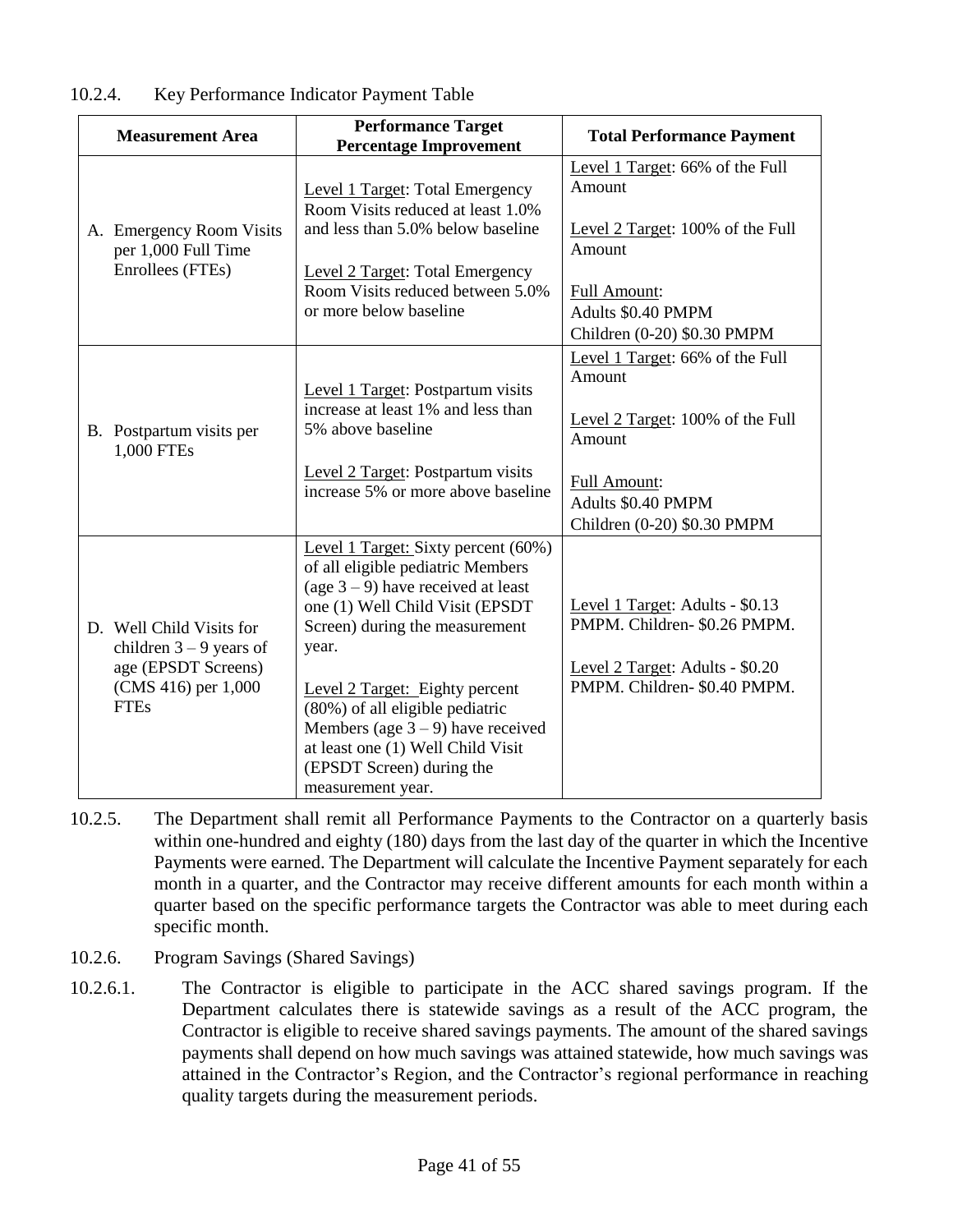- 10.2.6.1.1. The distribution shall be compliant with the Department's approved State Plan Amendment.
- 10.2.6.1.2. The Department will provide the Contractor with the documented calculation methodology for all measures prior to the first distribution of funds. The Department shall release the calculation methodology as draft and shall provide a comment period of no less than two (2) weeks prior to releasing as final.
- 10.2.6.1.3. The first measurement period is from October 1, 2013 to June 30, 2014. The metrics are:
- 10.2.6.1.3.1. Clients with chronic conditions visiting a PCMP within the last twelve (12) months.
- 10.2.6.1.3.2. Adolescent well care visits.
- 10.2.6.1.4. The second measurement period is from July 1, 2014 through June 30, 2015. The metrics are:
- 10.2.6.1.4.1. Clients with chronic conditions visiting a PCMP within the last twelve (12) months.
- 10.2.6.1.4.2. Adolescent and adult depression screening billed fee for service.
- 10.2.7. Additional Performance Target
- 10.2.7.1. The Department will place the following monies in a pay for performance pool each month:
- 10.2.7.1.1. \$0.50 PMPM for Members attributed to a PCMP not meeting the enhanced primary care standards as defined in Exhibit H.
- 10.2.7.1.2. \$0.50 PMPM for every unattributed Member.
- 10.2.7.1.3. The difference between the base PMPM and the PMPM payments for those Members not attributed for more than six (6) months as described in section 9.1.1.1.3.
- 10.2.7.2. The Department shall distribute the monies in the pay for performance pool to the Contractor based on the Contractor's relative performance in one or more of the following areas, as determined by the Department's calculation methodology: in increasing the number of Members with an evaluation and maintenance claim within thirty (30) days of hospitalization, decreasing the cost of care, increasing Member satisfaction, increasing depression screening rates, or another measure selected to align with the State Innovation Model (SIM).
- 10.2.7.2.1. The Department will provide the Contractor with the documented calculation methodology prior to the first distribution of funds. The Department shall release the calculation methodology as draft and shall provide a comment period of no less than two (2) weeks prior to releasing as final.
- 10.2.7.3. The Department shall distribute the monies in the pay for performance pool once annually within six (6) months of completion of the State Fiscal Year.
- 10.2.8. Financial recognition for meeting enhanced primary care factors
- 10.2.8.1. The Contractor shall assess and report to the Department the PCMPs that meet at least five (5) of the nine (9) criteria listed in Exhibit F. The Contractor shall be able to produce the documentation and shall provide said documentation to the Department upon Department request.
- 10.2.8.1.1. DELIVERABLE: List of providers meeting the criteria, all factors attained and the date by which the PCMP met the criteria.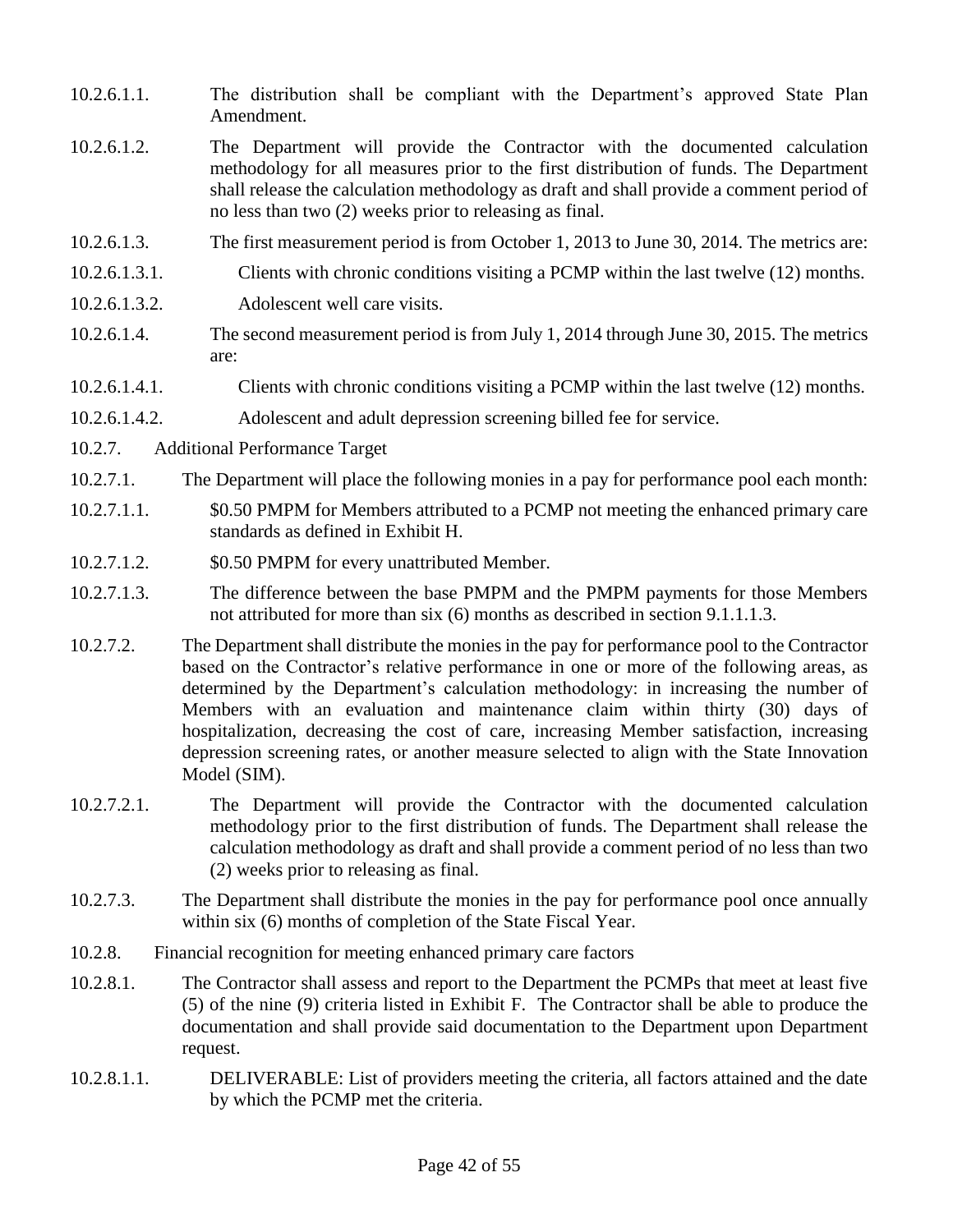- 10.2.8.1.2. DUE: Annually, at least forty-five (45) days prior to the last day of the State Fiscal Year.
- 10.2.9. Client Intervention Trial Project
- 10.2.9.1. The Contactor shall develop and implement a project to reduce avoidable ED use, or other project mutually agreed upon by the Contractor and the Department (Project). The Project shall use predictive analytics solutions that will identify and optimize opportunities to deliver higher value in health care and in health care delivery system utilization.
- 10.2.9.1.1. The Contractor may subcontract the Project to a third-party vendor. If the Contractor uses a third-party vendor for this project the Contractor shall engage in a binding agreement with the vendor.
- 10.2.9.1.2. The Department will provide necessary claims data, relevant to the satisfactory completion of the Project, to the Contractor or any third-party vendor with whom the Contactor has an effective HIPAA Business Associate Agreement.
- 10.2.9.2. The Project shall last at least twelve (12) months. Upon completion of the initial ninety (90) day engagement period, the Contractor shall develop and implement at multiple trial/campaign designs, based on available funding in section 9.2.9.5., specifying:
- 10.2.9.2.1. A detailed set of alternative interventions to be compared.
- 10.2.9.2.2. A stratified approach for alternative treatment with comparison and control groups to support allocation of combinations of alternatives to specific trial groups and their members; and a set of recommended steps for evaluating and comparing results.
- 10.2.9.3. The trial designs shall include the following aspects:
- 10.2.9.3.1. High-level campaign interventions that will support the Contractor in designing interventions to be targeted to different subpopulations of Members.
- 10.2.9.3.2. Decision rules and/or lists for targeting specific interventions to specific Members.
- 10.2.9.3.3. When possible, Control Groups will be utilized to compare trial effectiveness against a convenience sample of ACC eligible Medicaid Clients in Region #7.
- 10.2.9.3.4. Business rules/decision trees to be evaluated.
- 10.2.9.3.5. The design aspects listed in this Section 9.2.9.3. may be altered upon mutual consent of the Department and the Contractor.
- 10.2.9.4. Project Reports
- 10.2.9.4.1. The Contractor shall report to the Department regarding the Project trial designs, including their implementation date(s) and the potential, expected effects of the trials.
- 10.2.9.4.1.1. DELIVERABLE: Trial Design Report
- 10.2.9.4.1.2. DUE: No later than sixty (60) days after initial ninety (90) day engagement period with the external vendor.
- 10.2.9.4.2. The Contractor shall report to the Department the effects of the trial designs that were implemented as a result of the Project. The report will outline details of each trial design and the results of the trial interventions, including:
- 10.2.9.4.2.1. Number of Members affected by the trials.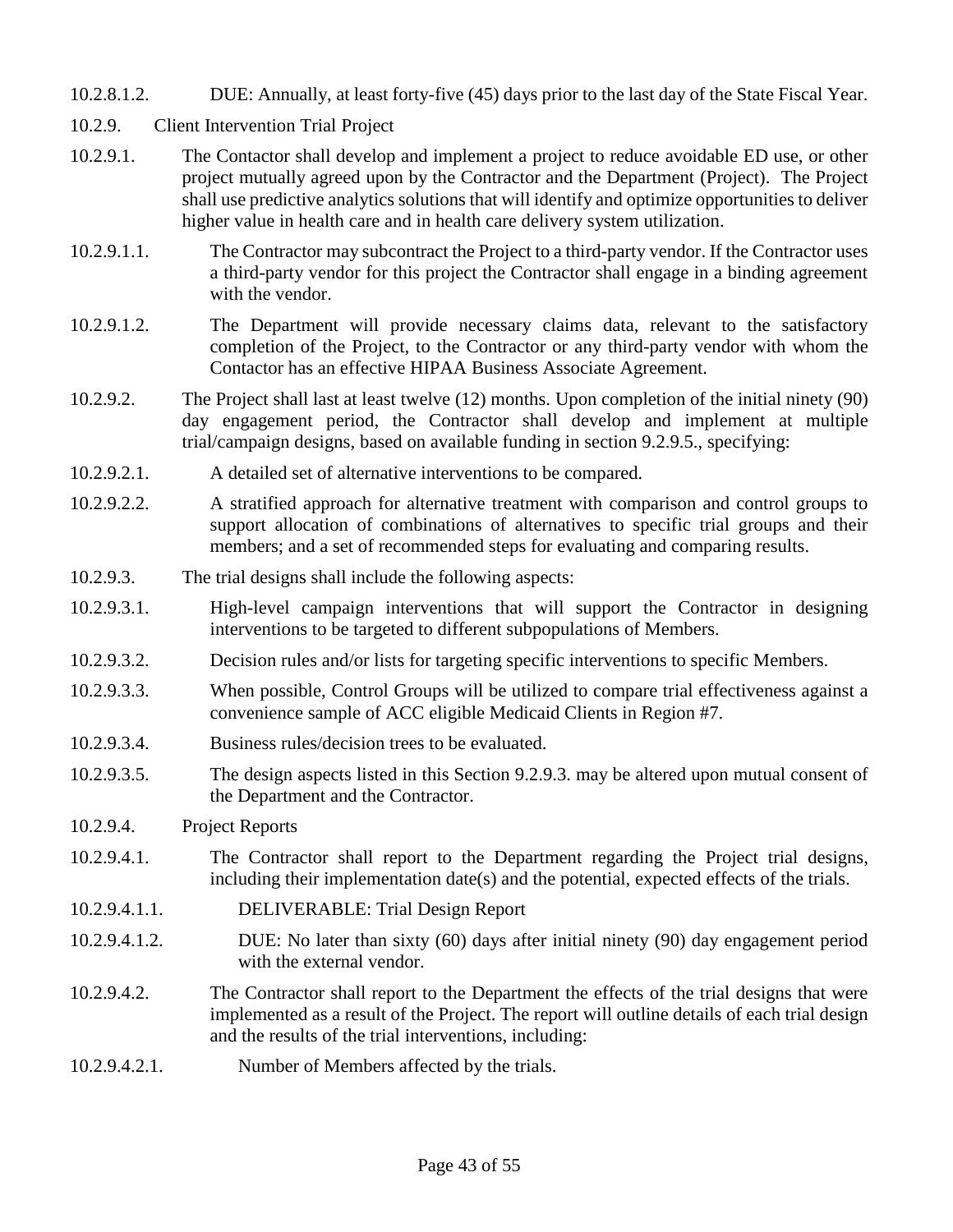- 10.2.9.4.2.2. Reduction in ER usage, or effects upon other mutually agreed upon metrics, as a result of the trials, as compared to the ER usage, or agreed upon metrics, of a convince sample of ACC eligible Medicaid Clients in Region #7.
- 10.2.9.4.2.3. Estimated cost savings realized because of the trials.
- 10.2.9.4.2.4. Best practices learnings from the trials.
- 10.2.9.4.2.4.1. DELIVERABLE: Trial Result Report
- 10.2.9.4.2.4.2. DUE: No later than twelve (12) months after the initial trial design were implemented.
- 10.2.9.5. Upon receipt of a valid invoice, the Department will pay the Contractor an amount equal to fifty percent (50%) of the amount of any fees the Contractor paid to a third-party vendor used for this project in accordance with Section 9.2.9.1.1. In no event, shall the amount paid by the Department for this work exceed forty seven thousand five hundred dollars (\$47,500).

#### **10.3. OPPORTUNITY LIAISON PAYMENT**

10.3.1. The Department shall provide \$15,000 quarterly to the Contractor to provide a Liaison, paid via quarterly invoice, at the end of each quarter. The Department shall only pay for a quarter if the Contractor can demonstrate that there was a full-time employee in place to fulfil the duties of the Liaison during that quarter.

#### **10.4. PAYMENT CALCULATION DISPUTES**

10.4.1. In the event that the Contractor believes that the calculation or determination of any Incentive Payment or PMPM is incorrect, the Contractor shall notify the Department of its dispute within thirty (30) days of the receipt of the payment. The Department shall review calculation or determination and may make changes based on this review. The determination or calculation that results from the Department's review shall be final. No disputed payment shall be due until after the Department has concluded its review.

## **SECTION 11.0 STARTUP PROCESS**

#### **11.1. START-UP PHASE**

- 11.1.1. During the Start-Up Phase, the Contractor shall:
- 11.1.1.1. Establish an Implementation Plan that includes a schedule of activities and milestones for the Start-Up Phase and the Initial Phase within seven (7) days from the Contract's Effective Date.
- 11.1.1.1.1. DELIVERABLE: Implementation Plan.
- 11.1.1.1.2. DUE: Seven (7) days from the Contract's Effective date.
- 11.1.1.2. Create a Start-Up Plan containing the following components:
- 11.1.1.2.1. The Organizational Chart described in section 2.2.7 of this Statement of Work.
- 11.1.1.2.2. A Customer Service Plan that describes how the Contractor will track incoming telephone calls, emails and other contact from providers, Members and the general public, how it plans to fulfill its customer service requirements and similar customer service related items.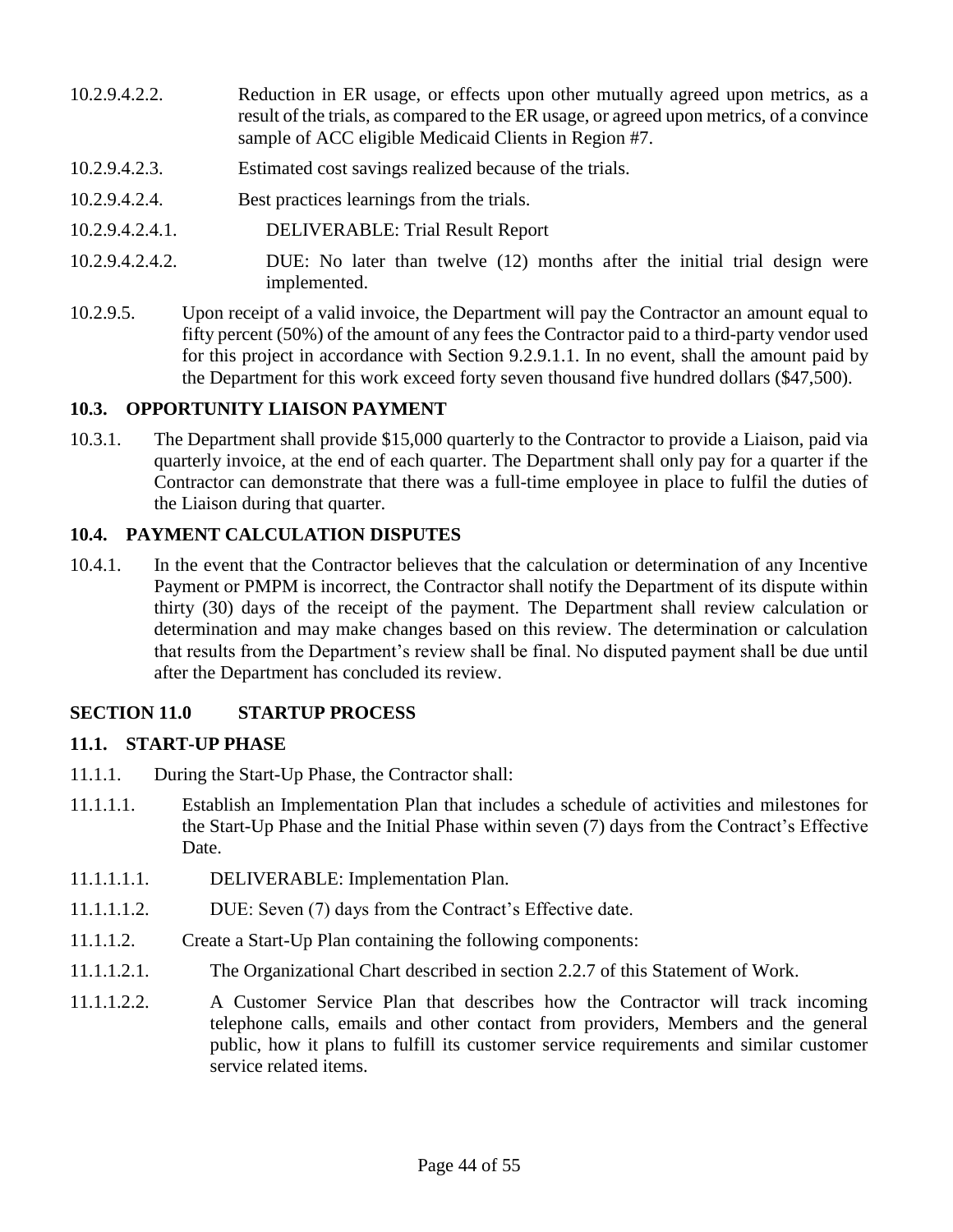- 11.1.1.2.3. A timeline for the creation of the website for the Contractor's Region and a description of the contents and structure of the site or a prototype of the website.
- 11.1.1.2.4. The ACC Program Member Handbook section specific to the Contractor's Region as described in Section 3.2.3.1 of this Statement of Work.
- 11.1.1.2.5. A description of how the Contractor intends to provide necessary provider orientation to the ACC Program and the Contractor's network and a plan for providing necessary provider training.
- 11.1.1.2.5.1. DELIVERABLE: Start-Up Plan.
- 11.1.1.2.5.2. DUE: Thirty (30) days from the Contract's Effective Date.
- 11.1.1.3. Cooperate with the Department in the Department's Operational Readiness Review, including, but not limited to:
- 11.1.1.3.1. Providing all information, data or reports the Department requires or requests that are within the scope of the Operational Readiness Review.
- 11.1.1.3.2. Allowing the Department reasonable access to the Contractor's facilities and staff.
- 11.1.1.3.3. Developing and implementing any corrective action plan, as directed by the Department.
- 11.1.1.4. Complete all other deliverables contained in this Contract with a due date that occurs in the Start-Up Phase, including, but not limited to, all of the following:
- 11.1.1.4.1. The Communication Plan.
- 11.1.2. During the Start-Up Phase, the Department shall:
- 11.1.2.1. Work with the Contractor to define project management and reporting standards.
- 11.1.2.2. Work with the Contractor to define expectations for content and format of all deliverables in the Contract.
- 11.1.2.3. Initiate an Operational Readiness Review to determine the Contractor's readiness and ability to provide services to its Members and resolve any identified operational deficiencies. The Department may require the Contractor to develop and implement a corrective action plan to remedy any deficiencies found during the Operational Readiness Review.

## **SECTION 12.0 TRANSITION AT TERMINATION**

## **12.1. CONTRACTOR'S TRANSITION REQUIREMENTS**

- 12.1.1. Upon termination of the Contract for any reason, the Contractor shall do all of the following for a period not to exceed sixty (60) days before termination of the Contract:
- 12.1.1.1. Provide the Department with all information related to the Contractor's PCMP Network, its Members and the services provided to those Members, for transition to the Department or any other contractor of the Contractor's responsibilities.
- 12.1.1.2. Provide for the uninterrupted continuation of all network management, care coordination and administrative services until the transition of every Member is complete and all requirements of the Contract are satisfied.
- 12.1.1.3. Designate an appropriate individual as the transition coordinator to work with the Department and any staff from the replacement contractor to ensure the transition does not adversely impact any member's care.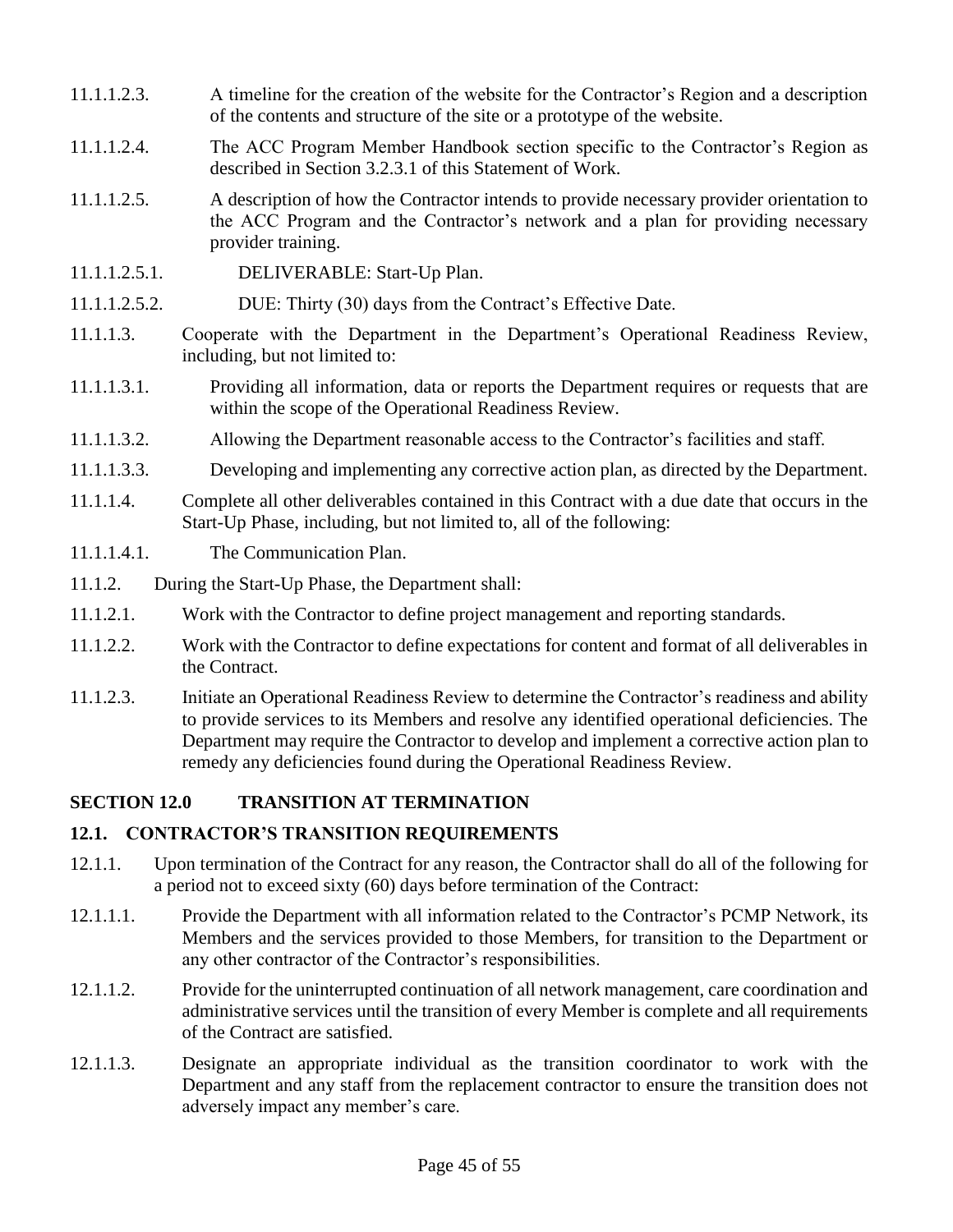- 12.1.1.4. Provide to the Department all reports reasonably necessary for a transition.
- 12.1.1.5. Notify any Subcontractors of the termination of the Contract, as directed by the Department.
- 12.1.1.6. Notify all of the Members in the Contractor's Region that the Contractor will no longer be the RCCO for the region, in a form and manner approved by the Department.
- 12.1.1.7. Notify each PCMP in the Contractor's PCMP Network of the termination and the end date of the Contract and explain to the provider how the provider may continue participating in the ACC Program.
- 12.1.1.8. Cooperate with the Department and any other replacement contractor during the transition, including, but not limited to, using reasonable efforts to share and transfer Member information and following any instructions or performing any required actions, as reasonably directed by the Department.
- 12.1.1.9. Provide the Department, in a format prescribed and approved by the Department:
- 12.1.1.9.1. A list of all PCMPs in the Contractor's PCMP Network.
- 12.1.1.9.2. A list of all Members in the Contractor's Region.

# **SECTION 13.0 GENERAL REQUIREMENTS**

# **13.1. CONTRACTORS AND SUBCONTRACTORS**

- 13.1.1. Department Contractors
- 13.1.1.1. The Department may, in its sole discretion, use another contractor to perform any of the Department's responsibilities contained in the Contract. The Contractor shall work in coordination with any of these other contractors at the Department's direction. Any reference to the Department shall also include reference to its contractors as applicable.
- 13.1.2. Subcontractors
- 13.1.2.1. Other than the care coordination provided by any PCMP, the Contractor shall not subcontract more than forty percent (40%) of its responsibilities under the Contract, based on the total annual Contract value, to any other entity and it shall not subcontract more than twenty percent (20%) of its responsibilities under the Contract, based on the total annual Contract value, to any single entity.
- 13.1.2.2. The Contractor shall not enter into any agreement with a Subcontractor or have any Subcontractor begin work in relation to the Contract until it has received the express, written consent of the Department to subcontract with the specific Subcontractor. This consent requirement shall only apply to subcontracts that relate to ten percent (10%) or more of the responsibilities under the Contract, based on the total annual Contract value.
- 13.1.2.3. Any agreement the Contractor has with a Subcontractor shall be in writing and shall require compliance with all of the terms in this Contract.

# **13.2. NO MEDICAL TREATMENT DIRECTION**

13.2.1. The Contractor may make recommendations and provide support to PCMPs and their Members to improve health outcomes, but shall not, under any circumstance, direct treatment or require the PCMP or Member to make any decision regarding that Member's health care.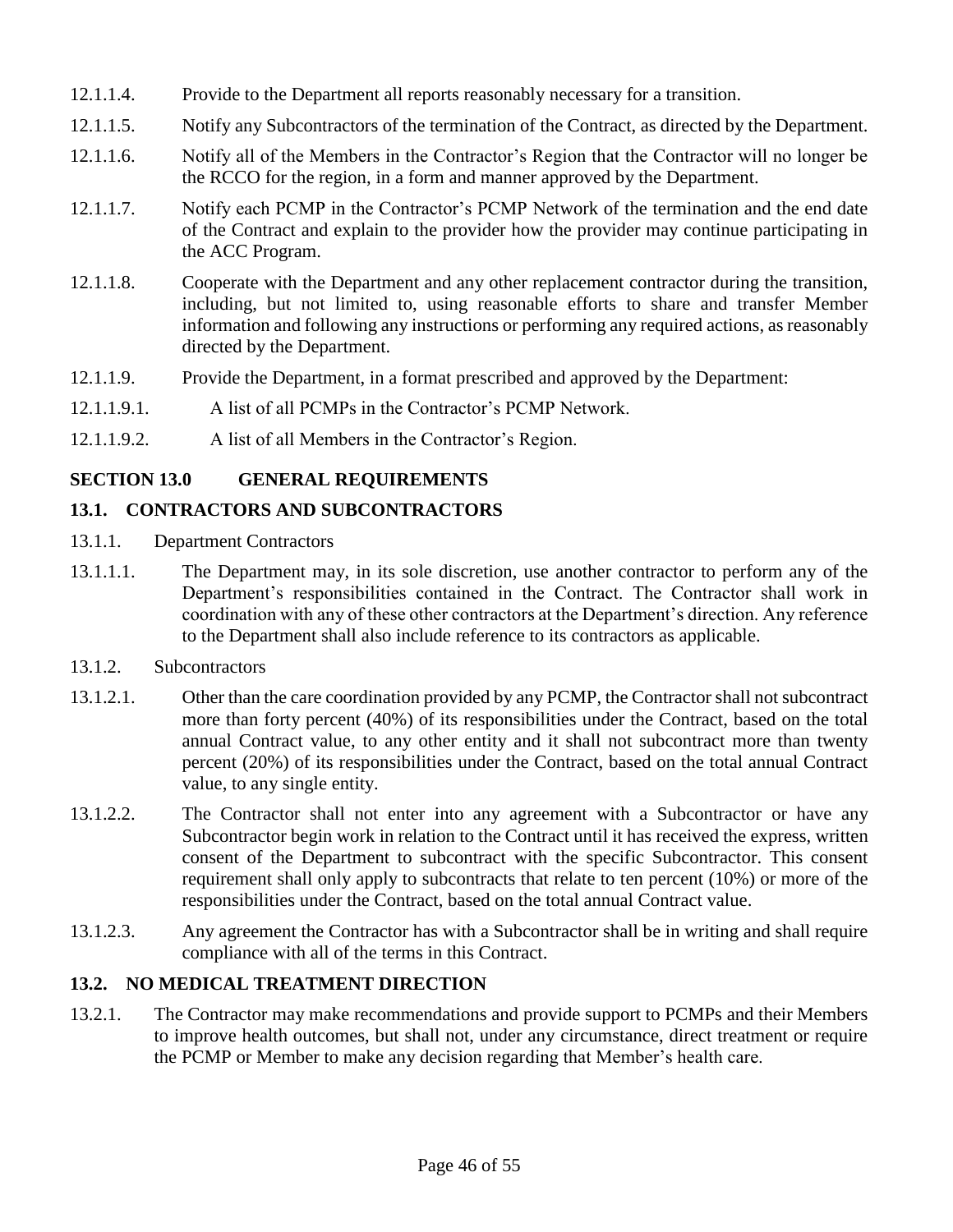13.2.2. The Contractor may not create or make any referrals, on behalf of any Member or provider, in its role as a RCCO. Only a provider may create or make any referrals, and the Contractor may facilitate the referral process and provide support for providers when the provider creates or makes a referral.

# **13.3. DUE DATE AND TIMELINES**

- 13.3.1. All due dates, deadlines and timelines in this Statement of Work are measured in calendar days unless specifically stated otherwise. Additionally, all due dates, deadlines and timelines in this Contract, based on quarters, refer to state fiscal year calendar quarters, with the first quarter beginning on July 1<sup>st</sup> of each year. In the event that any due date or deadline falls on a weekend, a Department holiday or other day the Department is closed, the due date or deadline shall be automatically extended to the next business day the Department is open.
- 13.3.2. The Department may, in its sole discretion, extend the due date, deadline or timeline of any activity, deliverable or requirement under this Statement of Work. Any such extension shall only be valid if it is delivered to the Contractor in writing, in either a hard copy or electronic format.
- 13.3.3. All Contract deliverables shall be submitted electronically to [acc@state.co.us,](mailto:acc@state.co.us) the Department's contract manager, and other Department staff, as directed by the Department.

## **13.4. CYBER SECURITY**

13.4.1. The Contractor shall ensure that all of its information technology systems and websites are operated and maintained in compliance with all state and federal statutes, regulations and rules and all State of Colorado Cyber Security Policies, in accordance with a reasonable implementation plan.

#### **13.5. DISPUTES BETWEEN RCCOS**

13.5.1. The Contractor shall cooperate with any other RCCO to resolve any dispute, regarding the ACC Program's policies, between the Contractor and the RCCO relating to any ACC Program related issue, including, but not limited to, issues relating to providers within the ACC Program, Members, performance target measurements or PMPM Payments. If the Contractor and another RCCO are unable to reach a resolution to the dispute, the Contractor shall submit a notice of the dispute to the Department. The Department may conduct any investigation or hearing it deems appropriate to the dispute, and shall make a final determination on the dispute. The Contractor shall abide by the Department's decision relating to any dispute described in this section.

#### **13.6. DEBARRED ENTITIES**

- 13.6.1. In addition to the Debarment and Suspension provisions in §21(C) of this Contract, the Contractor shall not knowingly have a relationship with any of the following entities:
- 13.6.1.1. An individual who is debarred, suspended, or otherwise excluded from participating in procurement activities under the Federal Acquisition Regulation or from participating in nonprocurement activities under regulations issued under Executive Order No.12549 or under guidelines implementing Executive Order No. 12549.
- 13.6.1.2. An individual who is an affiliate, as defined in the Federal Acquisition Regulation, of a person described in the prior paragraph.
- 13.6.2. For the purposes of this section, a relationship is described as:
- 13.6.2.1. A director, officer or partner of the Contractor.
- 13.6.2.2. A person or entity with more than five percent (5%) beneficial ownership of the Contractor.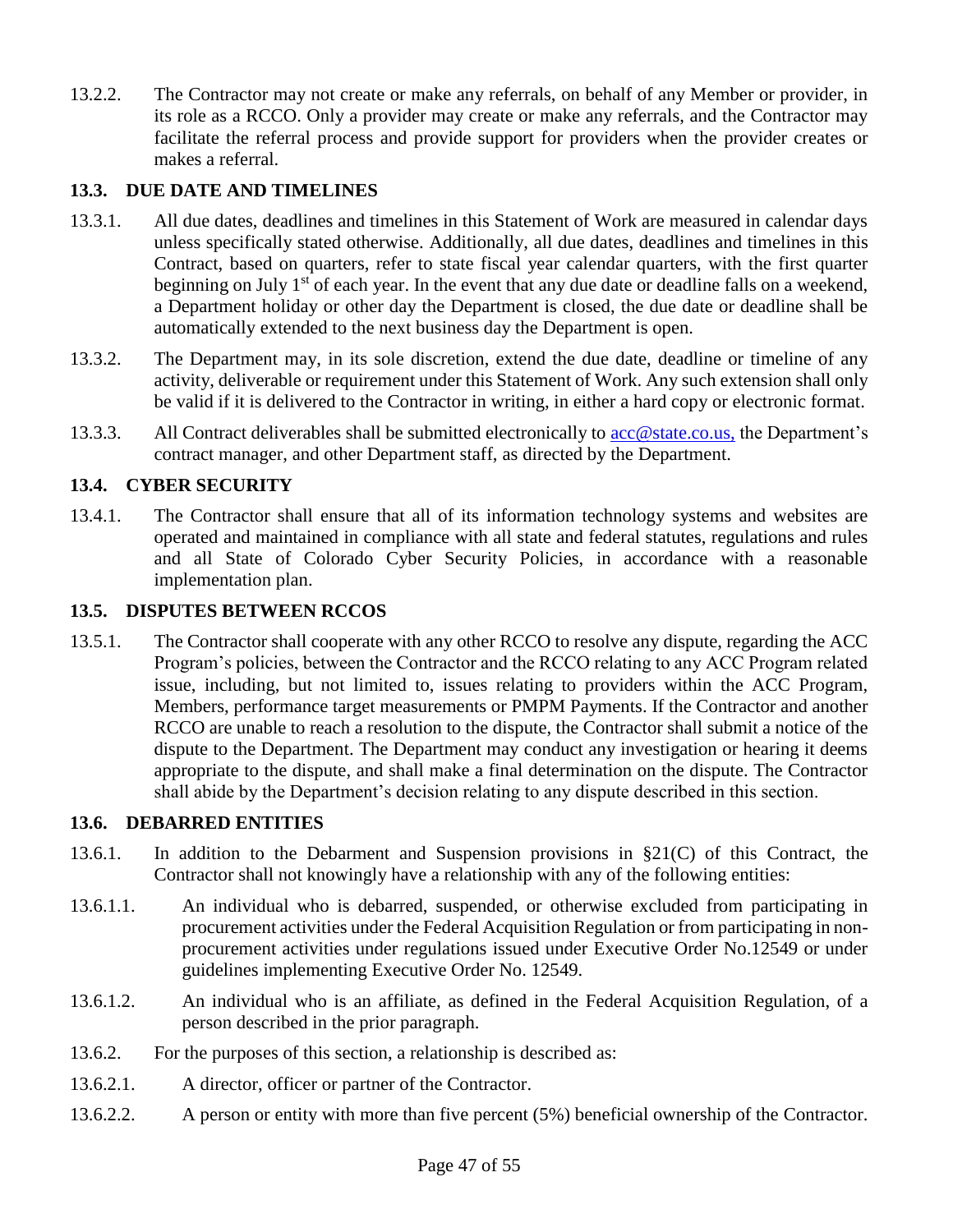13.6.2.3. A Person with an employment, consulting or other arrangement with the Contractor that is responsible for any of the Contractor's obligations under this Contract.

## **13.7. FEDERAL INTERMEDIATE SANCTIONS**

- 13.7.1. The Department may implement any intermediate sanctions, as described in 42 CFR 438.702, if the Department makes the determination to impose sanctions under 42 CFR 438.700.
- 13.7.2. Before imposing any intermediate sanctions, the Department shall give the Contractor timely written notice that explains:
- 13.7.2.1. The basis and nature of the sanction.

#### **13.8. TERMINATION UNDER FEDERAL REGULATIONS**

- 13.8.1. The Department may terminate this Contract for cause and enroll any Member enrolled with the Contractor in other RCCOs or PCCMs, or provide their Medicaid benefits through other options included in the State plan if the Department determines that the Contractor has failed to:
- 13.8.1.1. Carry out the substantive terms of its contracts.
- 13.8.1.2. Meet applicable requirements in sections 1932, 1903(m) and 1905(t) of the Social Security Act (42 U.S.C. 401).
- 13.8.2. Before terminating the Contractor's Contract as described in this section, the Department shall:
- 13.8.2.1. Provide the Contractor a cure notice that includes, at a minimum, all of the following:
- 13.8.2.1.1. The Department's intent to terminate.
- 13.8.2.1.2. The reason for the termination.
- 13.8.2.1.3. The time and place for the pre-termination hearing
- 13.8.2.2. Conduct a pre-termination hearing.
- 13.8.2.3. Give the Contractor written notice of the decision affirming or reversing the proposed termination of the Contract.
- 13.8.2.3.1. If the Department determines, after the hearing, to terminate the Contract for cause, then the Department shall send a written termination notice to the Contractor that contains the effective date of the termination.
- 13.8.2.3.2. Upon receipt of the termination notice, the Contractor shall give Members enrolled with the Contractor notice of the termination and information, consistent with 42 CFR 438.10, on their options for receiving Medicaid services following the effective date of termination.
- 13.8.3. Once the Department has notified the Contractor of its intent to terminate under this section, the Department may:
- 13.8.3.1. Give the Members enrolled with the Contractor written notice of the State's intent to terminate the Contract.
- 13.8.3.2. Allow Members enrolled with the Contractor to disenroll immediately, without cause.

## **13.9. INFORMATION AVAILABILITY**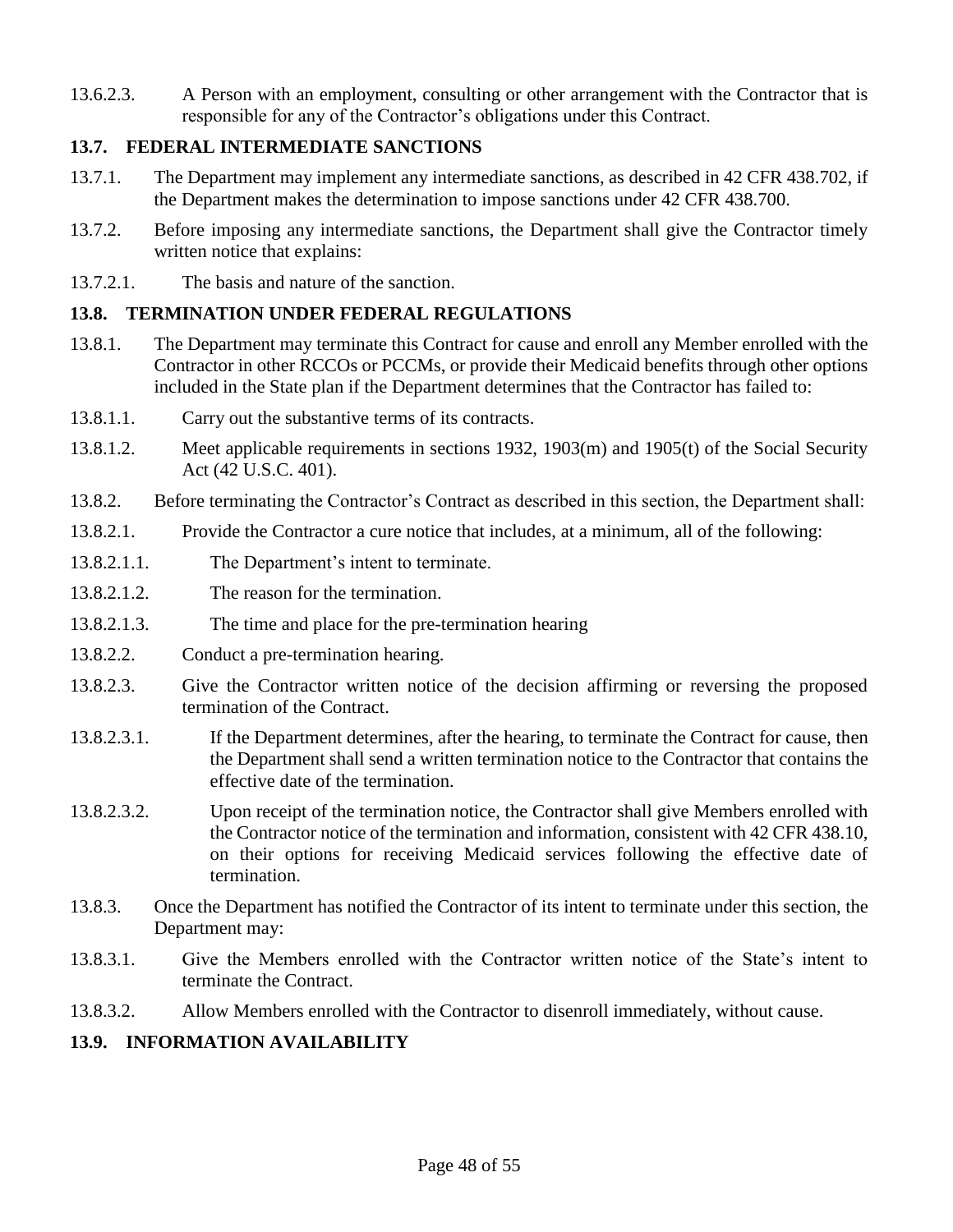13.9.1. The parties acknowledge and agree that the ability of the Contractor to perform and optimize many of the functions contemplated under this agreement, including quality improvement, population health management and care coordination functions, will depend, in part, upon the timely, complete and accurate production of claims, demographic, authorization and related data by the Department. The Department and Contractor agree to prioritize the implementation and maintenance of robust, effective data reporting mechanisms that support the Contractor's ability to perform these functions, in accordance with Contractor's responsibility to reduce aggregate Medicaid program costs, improve health outcomes and patient experience. The parties affirm their reciprocal accountability for the production of Medicaid program data and for the achievement of Accountable Care Collaborative goals.

## **13.10. RETROSPECTIVE ENROLLMENT AND DISENROLLMENT**

- 13.10.1. The Department may retroactively enroll Members for a period of not more than ninety (90) days in its discretion.
- 13.10.2. In the event of retrospective disenrollment, the Department will attempt to recoup any payments made:
- 13.10.2.1. After the date of a Member's death.
- 13.10.2.2. When a Member is determined to be in another state or to have otherwise received services in another state.

## **13.11. FEDERAL DISCLOSURES OF INFORMATION ON OWNERSHIP AND CONTROL**

- 13.11.1. The Contractor shall provide all disclosures required by 42 CFR 455.104, as amended or hereinafter amended. These disclosures are:
- 13.11.1.1. The name and address of any person, either an individual or a corporation, with an ownership or control interest in the Contractor. For a corporate entity, the address shall include the primary business address, the address of each business location if there is more than one location and any applicable P.O. Box address.
- 13.11.1.1.1. The date of birth and social security number for any individual with an ownership or control interest in the Contractor.
- 13.11.1.1.2. The tax identification number of any corporate entity with an ownership or control interest in the Contractor or in any Subcontractor in which the Contractor has a five percent (5%) or greater interest.
- 13.11.1.2. Whether any person, either an individual or a corporation, with an ownership or control interest in the Contractor is related to another person with ownership or control interest in the Contractor as a spouse, parent, child or sibling.
- 13.11.1.3. Whether any person, either an individual or a corporation, with an ownership or control interest in the any Subcontractor in which the Contractor has a five percent (5%) or greater interest is related to another person with ownership or control interest in the Contractor as a spouse, parent, child or sibling.
- 13.11.1.4. The name of any other entity required to disclose under 42 CFR 455.104 in which any owner of the Contractor has an ownership or control interest.
- 13.11.1.5. The name, address, date of birth and Social Security Number of any managing employee of the Contractor.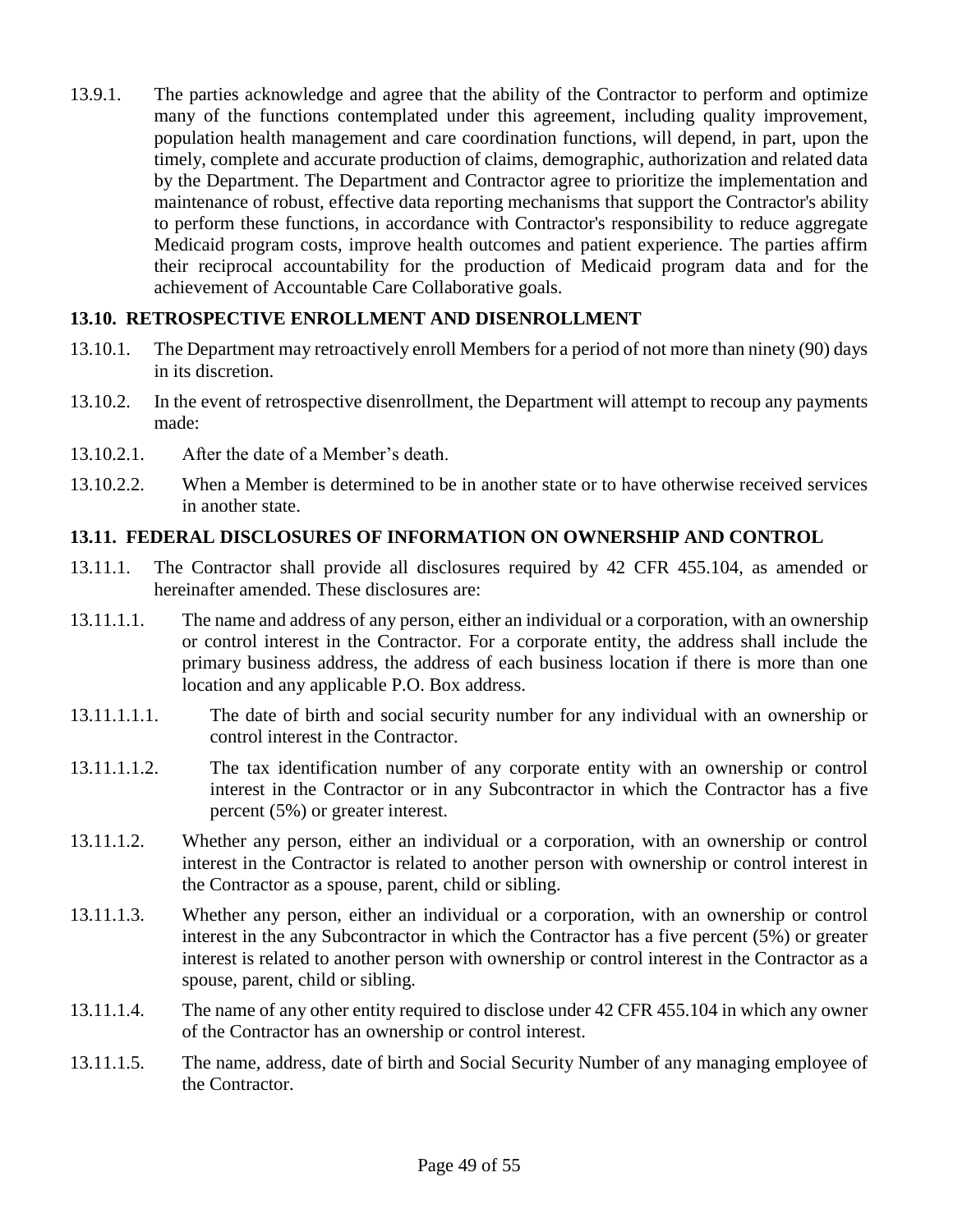- 13.11.2. "Ownership interest" and "person with an ownership or control interest" shall have the meaning specified in 42 CFR 455.101, as amended or hereinafter amended. "Subcontractor", for purposes of this subsection 12.11 only, shall have the meaning specified in 42 CFR 455.101, as amended or hereinafter amended.
- 13.11.3. The Contractor shall complete these disclosures upon the following:
- 13.11.3.1. Submission of a provider application
- 13.11.3.2. Execution of the Contract
- 13.11.3.3. Upon request of the Department during the revalidation of provider enrollment
- 13.11.3.4. Within thirty-five (35) days of any change in ownership of the Contractor.

## **13.12. SDAC ACCESS COMPLIANCE**

13.12.1. The Contractor shall comply with the Department's SDAC Web Portal access policy.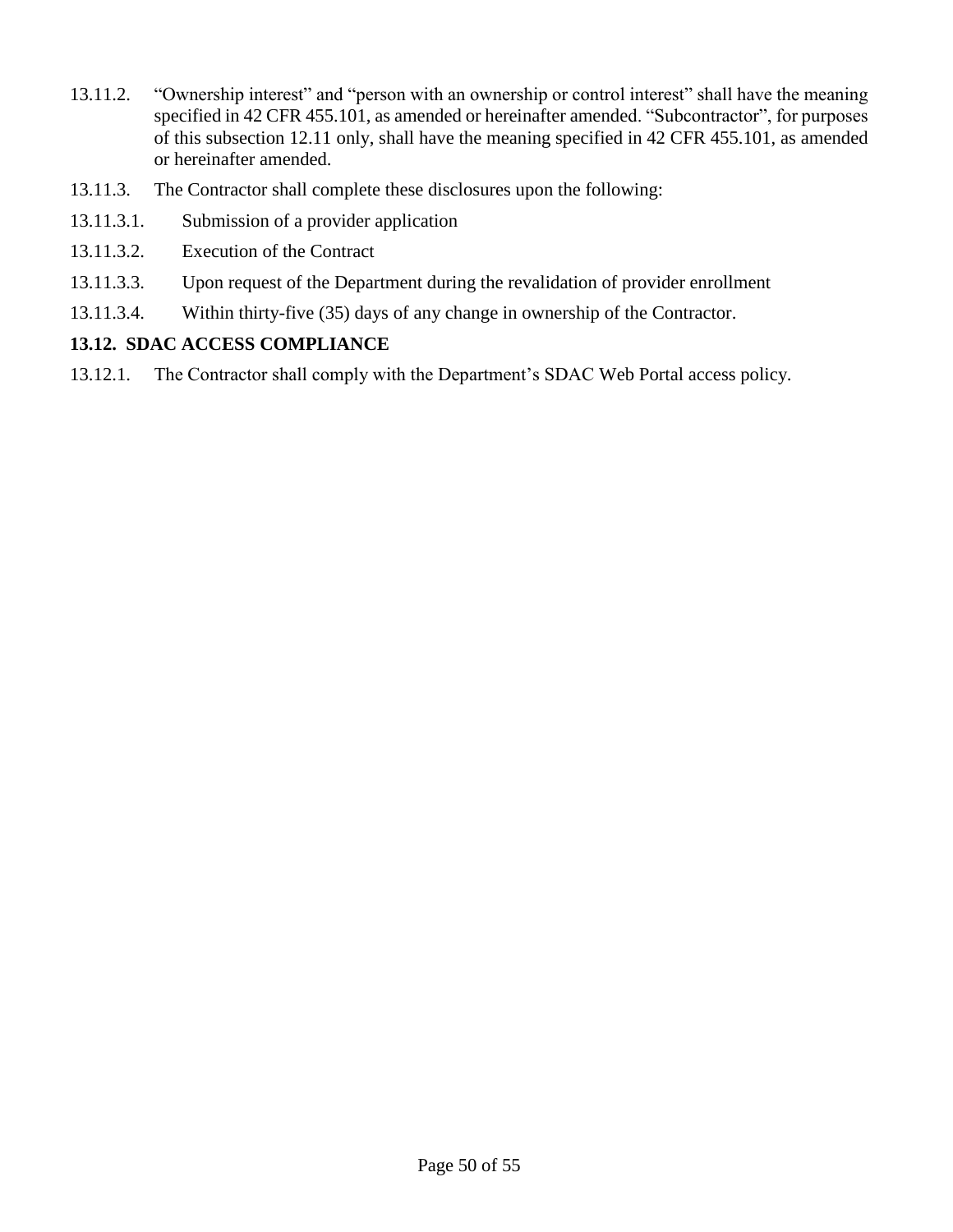## **EXHIBIT D-1 ELIGIBLE MEMBER CATEGORIES**

Clients in the following categories are eligible for enrollment in the ACC Program:

- 1) Aid to Families with Dependent Children Adults (AFDC A), as described in the Department's State Plan
- 2) Aid to Families with Dependent Children Children (AFDC C), as described in the Department's State Plan
- 3) Aid to the Needy Disabled/Aid to the Blind (AND/AB), as described in the Department's State Plan
- 4) Baby Care/Kids Care Adults (BCKC-A), as described in the Department's State Plan
- 5) Baby Care/Kids Care Children (BCKC-C), as described in the Department's State Plan
- 6) Foster Care (FC), as described in the Department's State Plan
- 7) Old Age Pensioners Age 65+ (OAP-A), as described in the Department's State Plan
- 8) Old Age Pensioners under Age 65 (OAP-B), as described in the Department's State Plan
- 9) Refugee Medical Assistance Adults (RMA-A), as described in the Department's State Plan
- 10) Refugee Medical Assistance Children (RMA-C), as described in the Department's State Plan
- 11) MAGI Adults
- 12) Any other Medicaid eligibility category that is eligible for full Medicaid benefits, except for Clients in the following circumstances:
	- a) During the Initial Phase, any Client who is eligible for both Medicare and Medicaid. Clients that are eligible for both Medicare and Medicaid shall only be eligible for the ACC Program during the Expansion Phase.
	- b) Clients residing in any federal, state or county institution at the time of enrollment. Any Member who becomes a resident of a nursing home after their enrollment in the ACC Program may choose to remain in the program or request disenrollment for cause at the Member's discretion.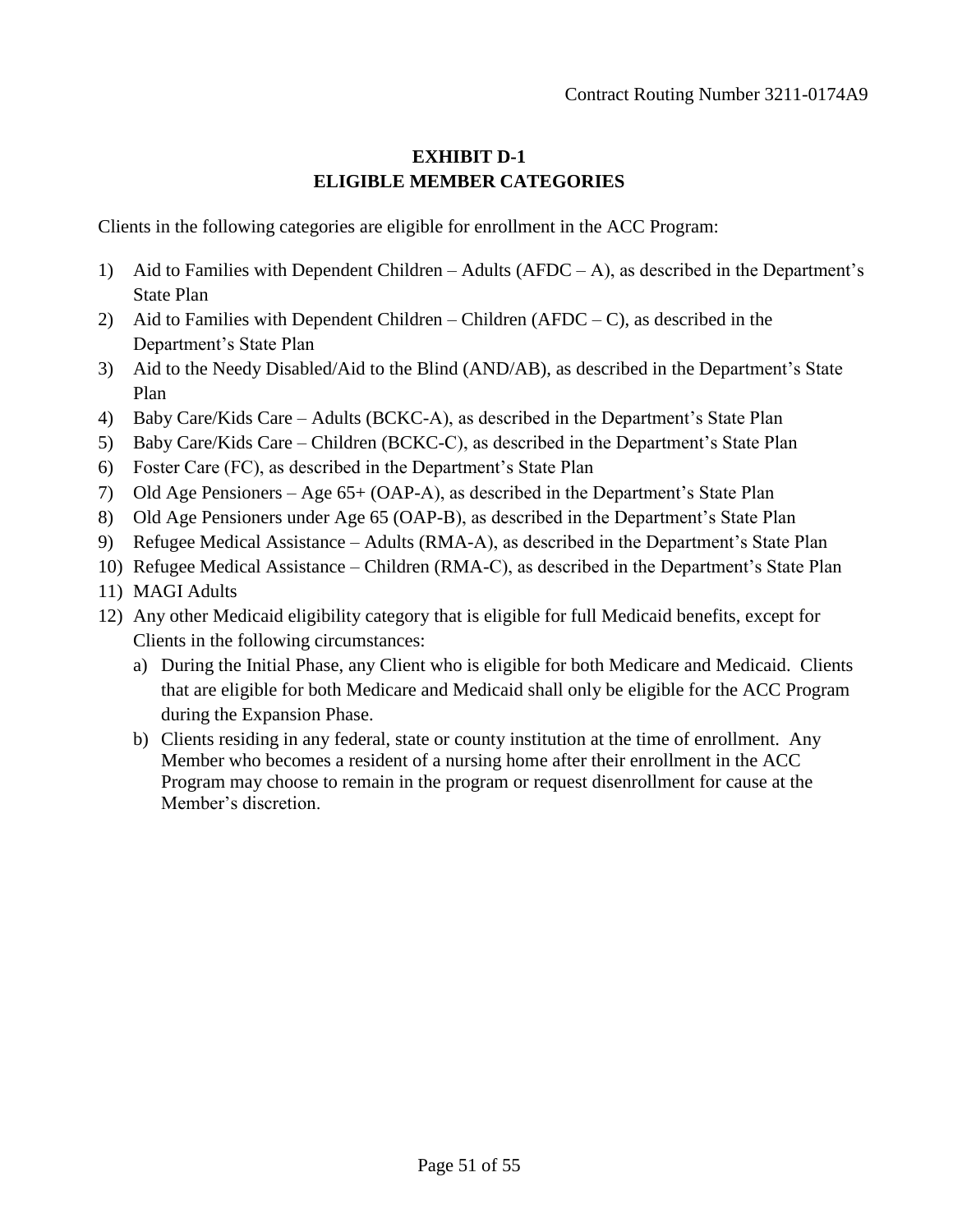# **EXHIBIT E-1 DELIVERABLES**

#### **DUE DATE AND TIMELINES**

- All due dates, deadlines and timelines in the contract Statement of Work are measured in calendar days unless specifically stated otherwise. Additionally, all due dates, deadlines and timelines in this Contract, based on quarters, refer to state fiscal year calendar quarters, with the first quarter beginning on July  $1<sup>st</sup>$ of each year. In the event that any due date or deadline falls on a weekend, a Department holiday or other day the Department is closed, the due date or deadline shall be automatically extended to the next business day the Department is open.
- The Department may, in its sole discretion, extend the due date, deadline or timeline of any activity, deliverable or requirement under this Statement of Work. Any such extension shall only be valid if it is delivered to the Contractor in writing, in either a hard copy or electronic format.
- $\blacksquare$  All Contract deliverables shall be submitted electronically to acc @ state.co.us, the Department's contract manager, and other Department staff, as determined by the Department.

## **CONTRACT DELIVERABLES**

- 2.2.8.1. DELIVERABLE: Updated Organizational Chart.
- 2.2.8.2. DUE: Five (5) days from any change in Key Personnel of from the Department's request for an updated Organizational Chart.
- 3.2.1.3.1 DELIVERABLE: Updated client materials including changes required by the Department.
- 3.2.1.3.2 DUE: Thirty (30) days from the request by the Department to make a change.
- 3.2.3.1.3. DELIVERABLES: Updated Member Handbook section specific to the Contractor's Region whenever significant changes occur.
- 3.2.3.1.4. DUE Thirty (30) days from when changes take effect.
- 3.2.3.2.1. DELIVERABLES: PCMP Directory.
- 3.2.3.2.2 DUE: by the Go-Live Date and monthly by the first day of the month, unless extension is allowed by the Department.
- 4.3.1.3.1. DELIVERABLE: Updated Communication Plan
- 4.3.1.3.2. DUE: Thirty (30) days from the date of any significant change to the Communication Plan
- 5.1.1.3.1 DELIVERABLE: All provider support documents and direct provider contact plans.
- 5.1.1.3.2 DUE: Ten (10) Business Days from the date the documents or plans are requested by the Department; and ten (10) Business Days from the request by the Department to make a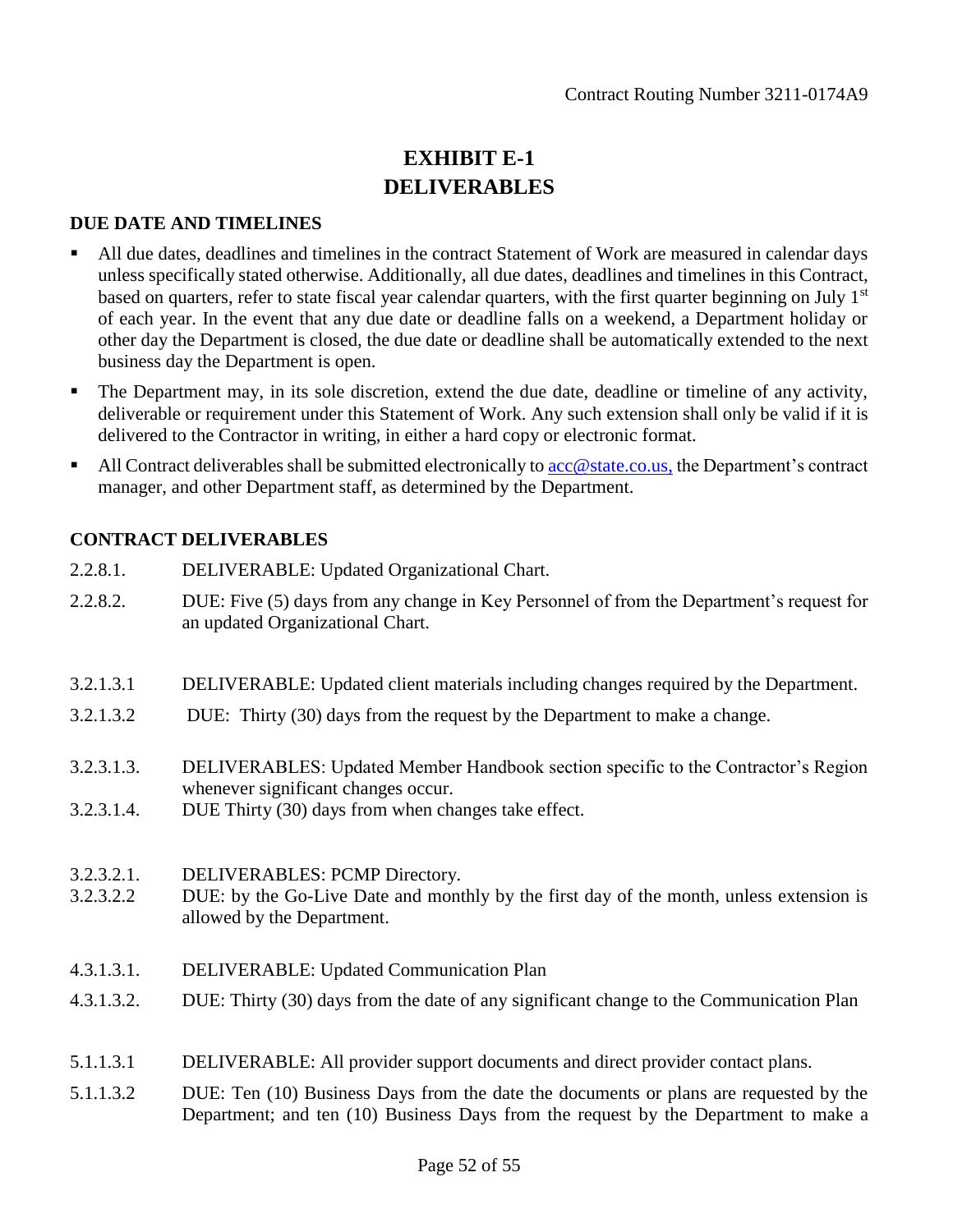change for updated documents.

- 6.1.1.2.1 DELIVERABLE: Updated Clinical Referral Protocol including all changes directed by the Department.
- 6.1.1.2.2 DUE: Within three (3) Business Days from the Department's request for a change, unless more time is granted by the Department.
- 6.4.5.1 DELIVERABLE: Updated documentation of formal system of care coordination.
- 6.4.5.2 DUE: Sixty (60) days from the change or from the Department's request.
- 6.4.8.3. DELIVERABLE: Care Coordination Report
- 6.4.8.4. DUE: Semi-annually on November 1, reporting for the period of April 1 through September 30; and May 1, reporting for the period of October 1 through March 30; except that the deliverable due November 1, 2014 will be for the reporting period of July 1, 2014 through September 30, 2014.
- 7.3.2.1. DELIVERABLE: Initial Quality Report and Quality Improvement Plan, Annual Quality Report and Quality Improvement Plan Update.
- 7.3.2.2. DUE: The Initial Quality Report and Quality Improvement Plan is due by October 1, 2011; the Quality Report and Quality Improvement Plan Update is due annually, by October 1<sup>st</sup> of the year.
- 7.4.1.6.1. DELIVERABLE: Posted meeting minutes, meeting information for upcoming meetings, and the name and direct phone number of a contact person on the Contractor's website.
- 7.4.1.6.2. DUE: Ten (10) Business Days from the date of the meeting.
- 8.1.1.3.1 DELIVERABLE: Network Report.
- 8.1.1.3.2 DUE: Semi-annually, by January  $31<sup>st</sup>$  and July 31st of each year.
- 8.1.1.4.1 DELIVERABLE: Interim Network Report.
- 8.1.1.4.2 DUE: within ten (10) Business Days after the Department's request for the interim Network Report.
- 8.1.2.3.1 DELIVERABLE: Program Integrity Report.
- 8.1.2.3.2 DUE: Ten (10) Business Days from the initial report of the fraud or abuse.
- 8.1.2.4.1 DELIVERABLE: Member Fraud Report.
- 8.1.2.4.2 DUE: Ten (10) Business Days from the initial report of the fraud or abuse.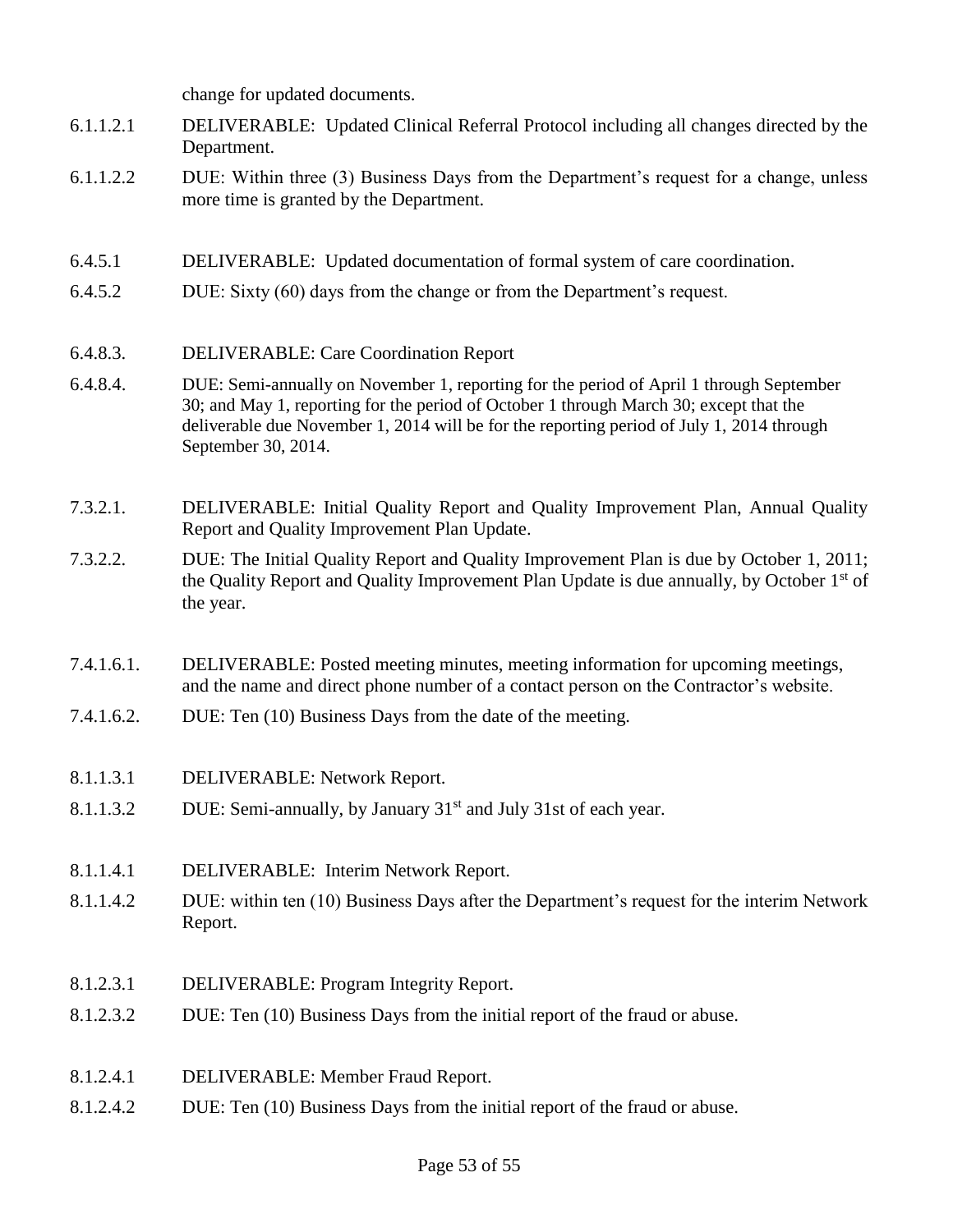- 8.2.2.1.3 DELIVERABLE: Integrated Care Report.
- 8.2.2.1.4 DUE: Semi-annually, by January  $31<sup>st</sup>$  and July  $31<sup>st</sup>$  of each year.
- 8.2.3.3.1 DELIVERABLE: Member Outreach and Stakeholder Feedback Report.
- 8.2.3.3.2 DUE: Thirty (30) days from the end of the quarter that the report covers
- 8.2.4.2. DELIVERABLE: RCCO Quarterly Financial Report
- 8.2.4.3. DUE: No later than forty-five (45) days from the end of the state fiscal quarter that the report covers.
- 8.3.2.1. DELIVERABLE: Updated reports.
- 8.3.2.2. DUE: Ten (10) Business Days from the Department's request for an updated or corrected report.
- 10.1.1.6.1. DELIVERABLE: Documentation of methodology for attribution
- 10.1.1.6.2. DUE: Prior to implementing the attribution methodology
- 10.1.1.6.3. DELIVERABLE: Excel file with ACC clients identified by Medicaid client ID linked to Medicaid provider billing ID and a date for the last visit with that Provider
- 10.1.1.6.4. DUE: Upon completion of attribution.
- 10.2.8.1.1. DELIVERABLE: List of providers meeting the criteria, all factors attained and the date by which the PCMP met the criteria.
- 10.2.8.1.2. DUE: Annually, at least forty-five (45) days prior to the last day of the State Fiscal Year.
- 10.2.9.4.1.1. DELIVERABLE: Trial Design Report
- 10.2.9.4.1.2. DUE: No later than sixty (60) days after initial ninety (90) day engagement period with the external vendor.

#### 10.2.9.4.2.4.1. DELIVERABLE: Trial Result Report

10.2.9.4.2.4.2. DUE: No later than twelve (12) months after the initial trial design were implemented.